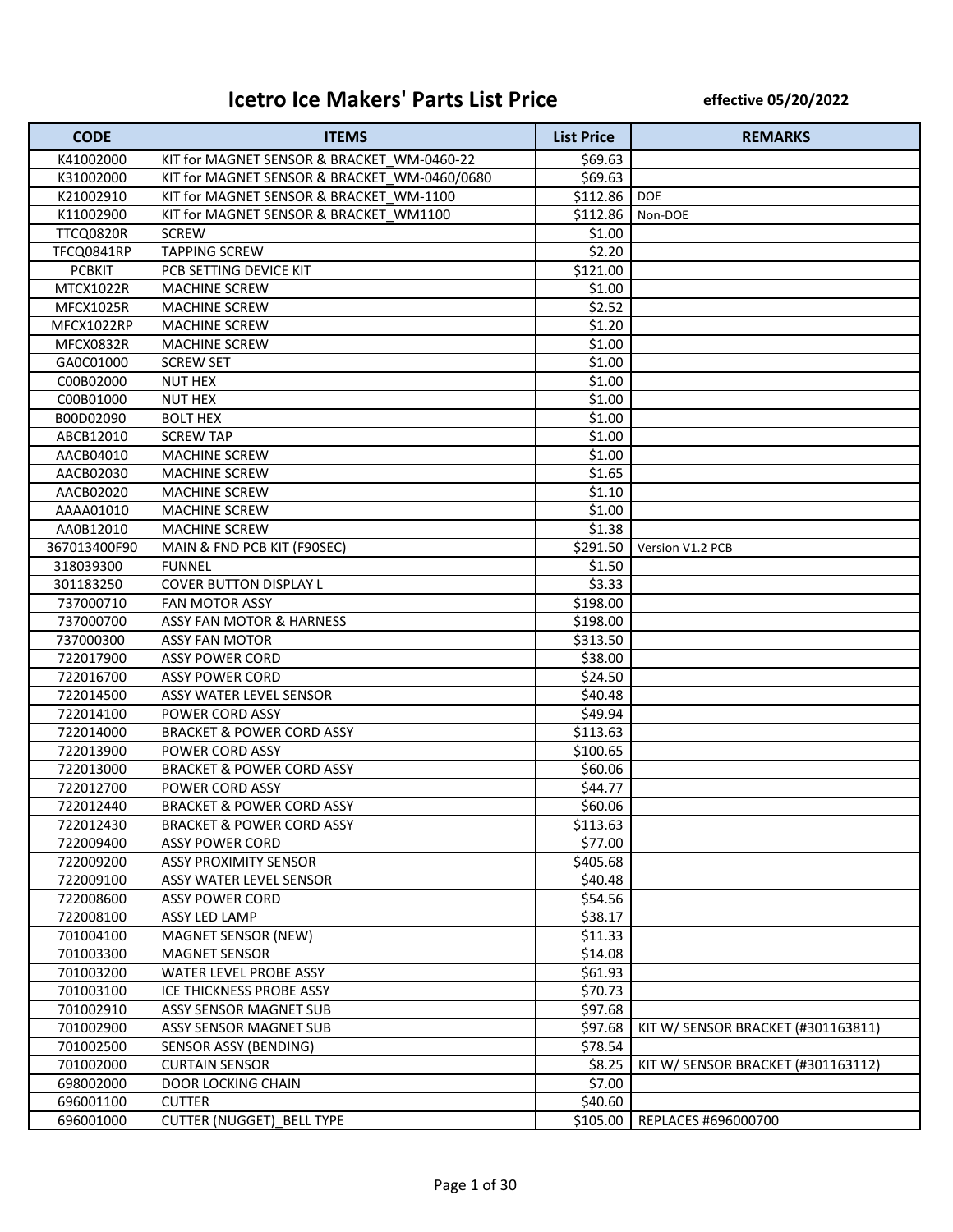| <b>CODE</b>            | <b>ITEMS</b>                             | <b>List Price</b> | <b>REMARKS</b>                  |
|------------------------|------------------------------------------|-------------------|---------------------------------|
| 696000700              | <b>CUTTER (NUGGET)</b>                   | \$115.50          |                                 |
| 696000600              | <b>CUTTER (FLAKE)</b>                    | \$115.50          |                                 |
| 696000401              | <b>BLADE</b>                             | \$155.10          |                                 |
| 695000200              | <b>LOCKER</b>                            | \$2.80            |                                 |
| 682000400              | SCOOP HOOK (PLASTIC)                     | \$7.81            |                                 |
| 682000300              | SHOWER-HANGER                            | \$4.51            |                                 |
| 666002400              | <b>RAIL FRAME R</b>                      | \$30.80           |                                 |
| 666002300              | RAIL FRAME L                             | \$30.80           |                                 |
| 659018800              | <b>RUN CAPACITOR</b>                     | \$57.75           |                                 |
| 659018700              | <b>START CAPACITOR</b>                   | \$57.75           |                                 |
| 659018600              | <b>START CAPACITOR</b>                   | \$57.75           |                                 |
| 659018500              | <b>START CAPACITOR</b>                   | \$57.75           |                                 |
| 659018200              | <b>START CAPACITOR</b>                   | \$46.20           |                                 |
| 659018000              | START CAPACITOR                          | \$57.75           |                                 |
| 659017400              | <b>START CAPACITOR</b>                   | \$57.75           |                                 |
| 659011000              | <b>RUN CAPACITOR</b>                     | \$57.75           |                                 |
| 659010700              | <b>START CAPACITOR</b>                   | \$57.75           |                                 |
| 659010600              | <b>START CAPACITOR</b>                   | \$57.75           |                                 |
| 659010000              | <b>START CAPACITOR</b>                   | \$57.75           |                                 |
| 659009300              | <b>START CAPACITOR</b>                   | \$46.20           |                                 |
| 659009200              | <b>RUN CAPACITOR</b>                     | \$57.75           | WC-0100-AB                      |
| 659009100              | <b>START CAPACITOR</b>                   | \$57.75           | WC-0100-AB                      |
| 659008100              | <b>START CAPACITOR</b>                   | \$57.75           |                                 |
| 659004700              | <b>RUN CAPACITOR</b>                     | \$57.75           | WC-0280-AB                      |
| 659004600              | <b>START CAPACITOR</b>                   | \$57.75           | WC-0280-AB                      |
| 659002100              | <b>START CAPACITOR</b>                   | \$61.71           |                                 |
| 659001500              | START CAPACITOR                          | \$61.71           |                                 |
| 658011600              | OLP                                      | \$69.30           |                                 |
| 658011400              | OLP                                      | \$69.30           |                                 |
| 658011200              | OLP                                      | \$69.30           |                                 |
| 658011000              | OLP                                      | \$69.30           |                                 |
| 658010800              | OLP                                      | \$69.30           |                                 |
| 658009500              | OLP                                      | \$69.30           |                                 |
| 658007300              | OLP                                      | \$69.30           |                                 |
| 658007000              | OLP                                      | \$69.30           |                                 |
| 658005500              | <b>OLP</b>                               | \$69.30           |                                 |
| 658005400              | <b>OLP</b>                               | \$69.30           |                                 |
| 658004300              | <b>OLP</b>                               | \$69.30           |                                 |
| 658003100              | <b>OLP</b>                               | \$69.30           |                                 |
| 658002000              | <b>OLP</b>                               | \$69.30           | WC-0280-AB                      |
| 656005010<br>656004610 | GASKET (U, NEW)                          | \$15.62<br>\$4.07 | After March/2020, S/N TC $\sim$ |
|                        | F-PANEL GASKET(IN)                       |                   |                                 |
| 656004600              | F-PANEL GASKET(IN)                       | \$3.41            |                                 |
| 656004520              | F-PANEL GASKET(TOP/LOW)                  | \$3.80            |                                 |
| 656004510<br>656004500 | F-PANEL GASKET(L/R)                      | \$3.80<br>\$5.12  |                                 |
| 656004100              | F-PANEL GASKET(TOP/LOW)                  | \$5.50            |                                 |
| 656004000              | <b>GASKET RIGHT</b>                      | \$5.50            |                                 |
| 656003900              | <b>GASKET LEFT</b><br><b>GASKET ASSY</b> | \$15.18           |                                 |
| 656003600              | GASKET (30)                              | \$4.07            |                                 |
| 656002400              | <b>CHUTE PACKING</b>                     | \$8.36            |                                 |
| 656002300              | SPOUT-CHUTE PACKING                      | \$11.22           |                                 |
| 656002200              | <b>GASKET TOP-COVER</b>                  | \$59.29           |                                 |
| 656002100              | <b>GASKET F DOOR</b>                     | \$19.58           |                                 |
| 656001900              | <b>GASKET UP DOWN</b>                    | \$5.61            |                                 |
| 656001004              | GASKET                                   | \$25.00           |                                 |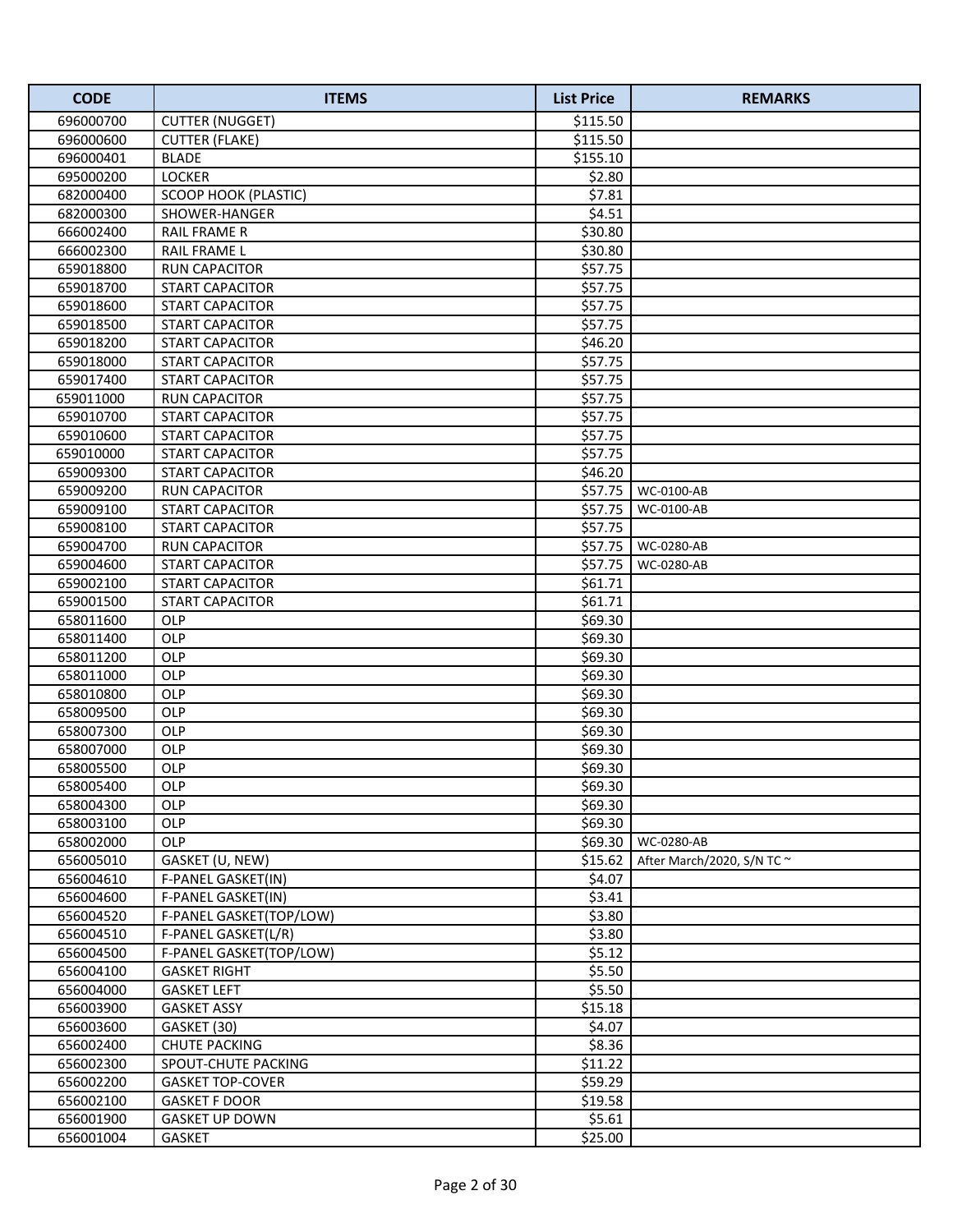| <b>CODE</b>            | <b>ITEMS</b>                                    | <b>List Price</b> | <b>REMARKS</b>                  |
|------------------------|-------------------------------------------------|-------------------|---------------------------------|
| 656001003              | <b>GASKET DOOR</b>                              | \$16.83           |                                 |
| 655010900              | WATER TROUGH SENSOR (L45, NEW)                  | \$7.59            | After March/2020, S/N TC $\sim$ |
| 655009900              | AIR SENSOR (M)                                  | \$5.17            |                                 |
| 655009500              | <b>THERMISTOR SENSOR</b>                        | \$12.43           |                                 |
| 655009200              | <b>SENSOR ICE</b>                               | \$25.96           |                                 |
| 655008220              | LIQUID LINE THEMISTOR (YELLOW)                  | \$8.23            |                                 |
| 655008210              | <b>SUCTION LINE THERMISTOR (BLUE)</b>           | \$8.23            |                                 |
| 655008200              | <b>EVAPORATOR SENSOR SB</b>                     | \$28.93           |                                 |
| 655007601              | AIR SENSOR (S)                                  | \$28.93           |                                 |
| 655007400              | <b>EVAPORATOR SENSOR (S)</b>                    | \$28.93           |                                 |
| 655007200              | <b>EVAPORATOR SENSOR (N)</b>                    | \$28.93           |                                 |
| 654000400              | <b>WATER RESERVOIR COVER</b>                    | \$2.64            |                                 |
| 654000300              | <b>WATER RESERVOIR COVER</b>                    | \$4.18            |                                 |
| 654000200              | <b>WATER RESERVOIR</b>                          | \$4.55            |                                 |
| 653000800              | <b>COMP GROMMET</b>                             | \$5.50            |                                 |
| 640009700              | <b>CONDENSER FILTER</b>                         | \$11.20           |                                 |
| 640009300              | AIR FILTER                                      | \$57.75           |                                 |
| 640009200              | <b>AIR FILTER</b>                               | \$57.75           |                                 |
| 640009100              | AIR FILTER                                      | \$69.30           |                                 |
| 640009000              | AIR FILTER                                      | \$28.93           |                                 |
| 640008800              | <b>AIR FILTER</b>                               | \$60.50           |                                 |
| 640008700              | <b>AIR FILTER</b>                               | \$49.50           |                                 |
| 640008500              | <b>AIR FILTER</b>                               | \$55.00           |                                 |
| 640007600              | <b>AIR FILTER</b>                               | \$49.50           |                                 |
| 640007500              | <b>AIR FILTER</b>                               | \$49.50           | Manufactured after Jan/2016     |
| 640007400              | <b>AIR FILTER</b>                               | \$49.50           |                                 |
| 640006900              | <b>AIR FILTER</b>                               | \$49.50           |                                 |
| 640005200              | <b>CARBON BLOCK FILTER</b>                      | \$86.68           |                                 |
| 640005000              | <b>AIR FILTER</b>                               | \$49.50           |                                 |
| 635002001              | <b>WATER CURTAIN</b>                            | \$165.00          |                                 |
| 635001900              | <b>WATER CURTAIN</b>                            | \$275.00          |                                 |
| 635001801              | <b>WATER CURTAIN</b>                            | \$220.00          | Manufactured after Mar/2017     |
| 631000700              | DOOR LOCK                                       | \$4.07            |                                 |
| 629001300              | <b>SMPS</b>                                     | \$60.13           |                                 |
| 629001200              | POWER SUPPLY ASSY                               | \$150.15          |                                 |
| 625000300              | BUZZER(YSMB3-22A/AC220)                         | \$6.71            |                                 |
| 620001200<br>620001100 | <b>COVER LED PCB</b><br><b>COVER IN LED PCB</b> | \$3.52<br>\$1.65  |                                 |
| 620000900              | KNIFE GAP GUAGE(t0.8 Milk)                      | \$5.50            |                                 |
| 620000800              | KNIFE GAP GUAGE(t0.5 Water)                     | \$4.51            |                                 |
| 612000800              | <b>SPLINE COUPLING</b>                          | \$9.46            |                                 |
| 612000600              | <b>COUPLING SPLINE</b>                          | \$72.49           |                                 |
| 610035700              | <b>GEAR MOTOR DRAIN PAN</b>                     | \$15.65           |                                 |
| 610035600              | <b>ACTUATOR SHAFT ASSY</b>                      | \$38.50           |                                 |
| 610035400              | <b>BASE PLATE</b>                               | \$108.33          |                                 |
| 610029901              | TRAY                                            | \$143.22          |                                 |
| 610029700              | CASE PINCH SOL. VALVE (EP)                      | \$52.03           |                                 |
| 610018000              | <b>BOLT WATER TROUGH IN</b>                     | \$3.96            |                                 |
| 607001200              | SCOOP 300                                       | \$3.40            |                                 |
| 607000901              | <b>SCOOP</b>                                    | \$5.06            |                                 |
| 606013700              | INNER CASE                                      | \$300.30          |                                 |
| 606013600              | INNER CASE                                      | \$292.71          |                                 |
| 605001900              | STRAINER                                        | \$5.83            |                                 |
| 605001800              | STRAINER                                        | \$22.44           |                                 |
| 605001501              | STRAINER LOWER                                  | \$1.21            |                                 |
| 605001401              | <b>STRAINER UPPER</b>                           | \$1.21            |                                 |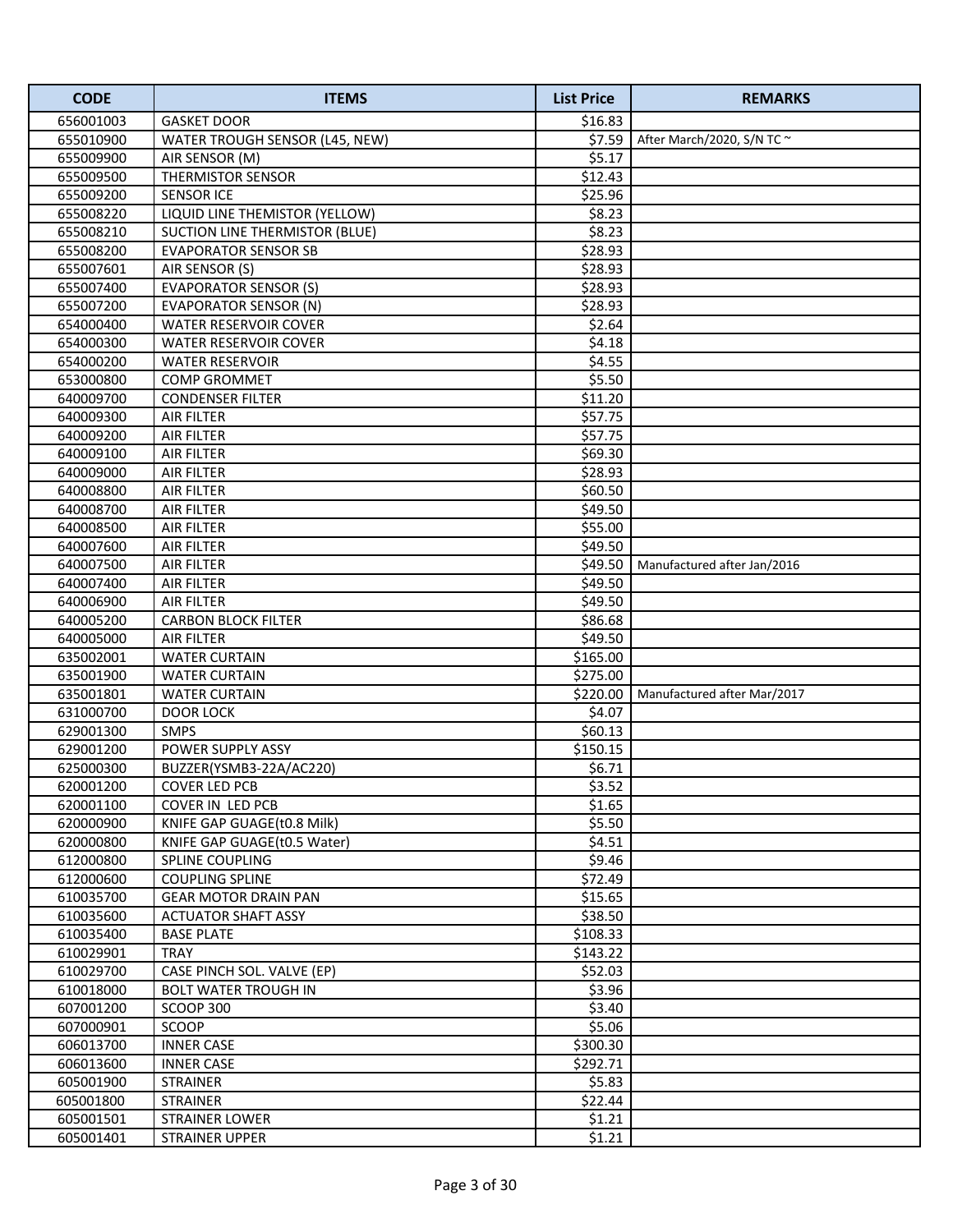| <b>CODE</b> | <b>ITEMS</b>                  | <b>List Price</b> | <b>REMARKS</b>                  |
|-------------|-------------------------------|-------------------|---------------------------------|
| 605001300   | <b>STRAINER HOTGAS</b>        | \$5.72            |                                 |
| 605001101   | <b>STRAINER</b>               | \$2.75            |                                 |
| 604003100   | <b>DRIP PAN</b>               | \$7.07            |                                 |
| 604003000   | <b>DRAIN PAN</b>              | \$4.03            |                                 |
| 604002900   | <b>DRAIN GUIDE</b>            | \$8.14            |                                 |
| 604002600   | DRAIN PAN(HOUSING)            | \$6.38            |                                 |
| 604002500   | <b>REAR WATER TROUGH</b>      | \$22.00           |                                 |
| 604002403   | WATER TROUGH (V2.0, NEW)      | \$66.00           | After March/2020, S/N TC $\sim$ |
| 604002401   | <b>WATER TROUGH</b>           | \$66.00           |                                 |
| 604002300   | <b>DRIP PAN</b>               | \$16.50           |                                 |
| 604002202   | <b>WATER TROUGH</b>           | \$99.00           |                                 |
| 604002100   | <b>WATER TROUGH</b>           | \$99.00           |                                 |
| 604001700   | <b>WATER TROUGH</b>           | \$99.00           |                                 |
| 604001600   | <b>WATER TROUGH</b>           | \$55.00           |                                 |
| 604001400   | <b>WATER TROUGH</b>           | \$55.00           |                                 |
| 604001001   | <b>WATER TROUGH</b>           | \$77.00           |                                 |
| 541000900   | <b>TUBE</b>                   | \$11.20           |                                 |
| 500001900   | UV WATER PROOF MODULE         | \$46.48           |                                 |
| 500001500   | UVC WATER PROOF MODULE        | \$64.68           |                                 |
| 500000900   | <b>NOISE FILTER</b>           | \$83.93           |                                 |
| 491000900   | <b>HOUSING ASSY</b>           | \$109.78          |                                 |
| 491000900   | <b>HOUSING ASSY</b>           | \$156.00          |                                 |
| 491000810   | <b>EXTRUDING HEAD ASSY</b>    | \$220.00          |                                 |
| 491000802   | <b>EXTRUDING HEAD ASSY</b>    | \$260.00          |                                 |
| 491000801   | <b>EXTRUDING HEAD ASSY</b>    | \$220.00          |                                 |
| 491000700   | EXTRUDING HEAD ASSY(NUGGET)   | \$346.50          |                                 |
| 491000600   | EXTRUDING HEAD ASSY(FLAKE)    | \$346.50          |                                 |
| 491000500   | <b>HOUSING ASSY</b>           | \$417.89          |                                 |
| 484000300   | LED LAMP SUB ASSY             | \$137.50          |                                 |
| 483009300   | <b>WATER DISTRIBUTOR ASSY</b> | \$104.50          |                                 |
| 482002800   | <b>WATER CURTAIN ASSY</b>     | \$280.50          |                                 |
| 482002700   | <b>WATER CURTAIN ASSY</b>     | \$225.50          |                                 |
| 482002600   | <b>WATER CURTAIN ASSY</b>     | \$181.50          |                                 |
| 482002000   | <b>ASSY CURTAIN</b>           | \$154.00          |                                 |
| 482001100   | <b>ASSY CURTAIN</b>           | \$217.80          |                                 |
| 470003700   | WATER RESERVOIR ASSY          | \$71.05           |                                 |
| 470003400   | DRAIN VALVE ASSY              | \$38.68           |                                 |
| 470003300   | WATER INLET VALVE ASSY-2      | \$18.90           |                                 |
| 470003200   | WATER INLET VALVE ASSY-1      | \$22.93           |                                 |
| 470002400   | <b>ASSY FLOAT SUB</b>         | \$55.88           |                                 |
| 470001600   | <b>FLOAT SWITCH ASSY</b>      | \$112.86          |                                 |
| 470001500   | FLOAT SWITCH (RED, OLD/NEW)   | \$49.50           | After March/2020, S/N TC $\sim$ |
| 470001400   | <b>FLOAT SWITCH ASSY</b>      | \$13.53           |                                 |
| 470001200   | FLOAT TOTAL ASSY              | \$55.88           |                                 |
| 470001100   | <b>FLOAT SWITCH ASSY</b>      | \$13.53           |                                 |
| 469003020   | WATER INLET VALVE ASSY        | \$126.72          |                                 |
| 469003010   | WATER INLET VALVE ASSY        | \$126.72          |                                 |
| 469002820   | WATER INLET HOSE ASSY         | \$133.65          |                                 |
| 469002810   | <b>WATER INLET HOSE ASSY</b>  | \$133.65          |                                 |
| 469002300   | WATER INLET VALVE & HOSE ASSY | \$200.75          |                                 |
| 468020100   | ASSY WATER IN/DRAIN           | \$204.93          |                                 |
| 468020000   | <b>ASSY WATER</b>             | \$276.10          |                                 |
| 468016200   | ASSY PUMP HOSE SUB            | \$136.62          |                                 |
| 468016100   | ASSY PUMP HOSE SUB            | \$111.65          |                                 |
| 468015200   | ASSY WATER IN/DRAIN-NPT       | \$252.56          |                                 |
| 468014830   | ASSY WATER IN/DRAIN-NPT       | \$280.17          |                                 |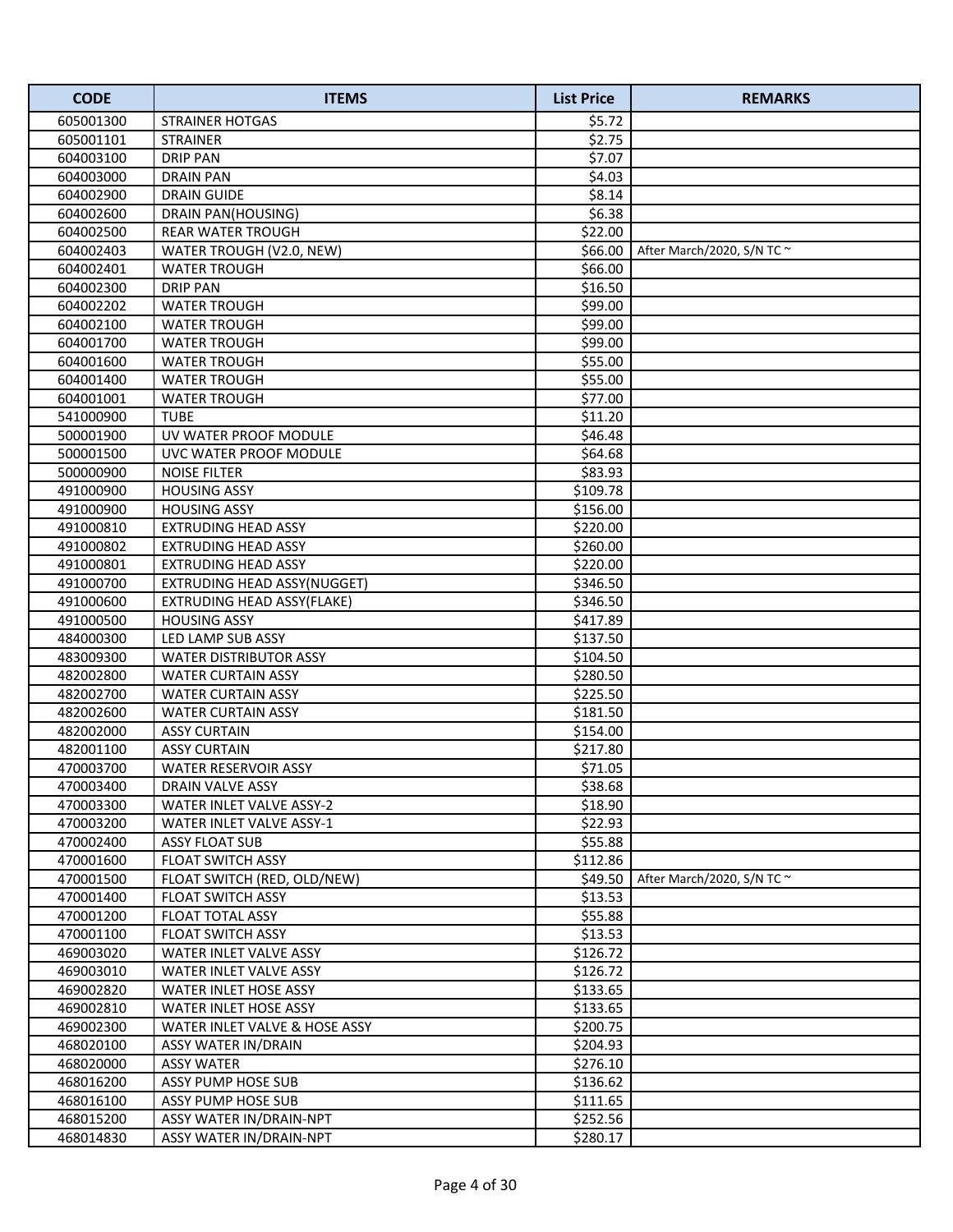| <b>CODE</b>            | <b>ITEMS</b>                           | <b>List Price</b> | <b>REMARKS</b> |
|------------------------|----------------------------------------|-------------------|----------------|
| 468013400              | <b>WATER CURTAIN ASSY</b>              | \$150.15          |                |
| 468012300              | <b>WATER CURTAIN ASSY</b>              | \$161.70          |                |
| 468011300              | <b>WATER CURTAIN ASSY</b>              | \$150.15          |                |
| 466004100              | <b>WATER DISTRIBUTOR ASSY</b>          | \$14.08           |                |
| 466004000              | <b>WATER DISTRIBUTOR ASSY</b>          | \$44.11           |                |
| 466003700              | NOZZLE FRAME ASSY                      | \$109.89          |                |
| 466003600              | ASSY NOZZLE TOTAL                      | \$110.11          |                |
| 466003400              | <b>NOZZLE ASSY</b>                     | \$219.45          | WC-0200-AB     |
| 466003300              | <b>NOZZLE ONE ASSY</b>                 | \$115.50          | WC-0200-AB     |
| 466003200              | <b>NOZZLE TWO ASSY</b>                 | \$103.95          | WC-0200-AB     |
| 460004201              | <b>ASSY MICRO SWITCH</b>               | \$23.10           |                |
| 459003600              | <b>CHARGING PORT</b>                   | \$11.20           |                |
| 459003000              | <b>CHARGE ASSY</b>                     | \$13.86           |                |
| 459002600              | <b>CHARGE ASSY</b>                     | \$13.86           |                |
| 459000400              | <b>CHARGE ASSY</b>                     | \$13.86           |                |
| 459000400              | <b>CHARGE ASSY</b>                     | \$7.35            |                |
| 450001100              | <b>SPOUT FLANGE</b>                    | \$3.15            |                |
| 450001000              | <b>SPOUT</b>                           | \$9.10            |                |
| 450000700              | <b>ICE CHUTE</b>                       | \$3.85            |                |
| 450000600              | SPOUT                                  | \$10.34           |                |
| 450000500              | <b>ICE CHUTE</b>                       | \$32.56           |                |
| 450000300              | <b>ACTUATOR ASSY</b>                   | \$156.20          |                |
| 450000200              | ICE CHUTE ASSY                         | \$1,314.50        |                |
| 449001800              | <b>CARD KEY OPTION KIT</b>             | \$320.00          |                |
| 447015610              | <b>HANDLE DOOR ASSY</b>                | \$690.00          |                |
| 447012710              | <b>BIN DOOR ASSY</b>                   | \$288.75          | IB-033/044     |
| 447012700              | <b>BIN DOOR ASSY</b>                   | \$254.10          | IB-026-22      |
| 447012300              | <b>DOOR ASSY</b>                       | \$142.56          |                |
| 447012100              | FRONT DOOR T-ASSY(L-HINGE)             | \$789.58          |                |
| 447012000              | EVAPORATOR BASE FRAME ASSY             | \$244.20          |                |
| 447011700              | <b>DOOR FRAME ASSY</b>                 | \$239.80          |                |
| 447011100              | <b>EVAPORATOR FRAME TOP ASSY</b>       | \$26.29           |                |
| 447011000              | <b>EVAPORATOR FRAME TOP ASSY</b>       | \$32.56           |                |
| 447010900              | FRONT DOOR T-ASSY(R-HINGE)             | \$789.58          |                |
| 447009600              | <b>EVAPORATOR BASE FRAME ASSY</b>      | \$74.25           |                |
| 447007600              | DOOR FRAME ASSEMBLY                    | \$75.46           |                |
| 447007500              | <b>BIN DOOR ASSEMBLY</b>               | \$111.54          |                |
| 447007300              | ASSY DOOR                              | \$404.25          |                |
| 447004900              | ASSY DOOR                              | \$102.63          |                |
| 447004800              | ASSY TOTAL DOOR                        | \$141.13          |                |
| 444016410              | <b>ASSY ANGLE</b>                      | \$479.50          |                |
| 443053700              | TOP COVER ASSY                         | \$277.20          |                |
| 443043400              | <b>BRACKET MAIN SWITCH</b>             | \$40.48           |                |
| 443040210              | <b>ASSY TOP COVER</b>                  | \$181.28          |                |
| 442009900              | HOPPER FORM TOTAL ASSY                 | \$2,493.72        |                |
| 442008500              | HOPPER FORM ASSY                       | \$392.70          |                |
| 442007900              | <b>ASSY TOP COVER</b>                  | \$164.89          |                |
| 442007400              | <b>ASSY TOP COVER</b>                  | \$220.11          |                |
| 440034020              | <b>BUTTON DISPLAY</b>                  | \$8.61<br>\$8.80  |                |
| 440034000<br>440033800 | <b>BUTTON DISPLAY</b><br>FRONT DISPLAY | \$17.27           |                |
| 440032000              | LED LAMP SHEET                         | \$3.85            |                |
| 440030300              | <b>FRONT DISPLAY</b>                   | \$21.01           |                |
| 440028600              | <b>FRONT DISPLAY</b>                   | \$21.12           |                |
| 440027700              | <b>BUTTON DISPLAY</b>                  | \$89.10           |                |
| 440009604              | <b>BUTTON FRAME</b>                    | \$11.00           |                |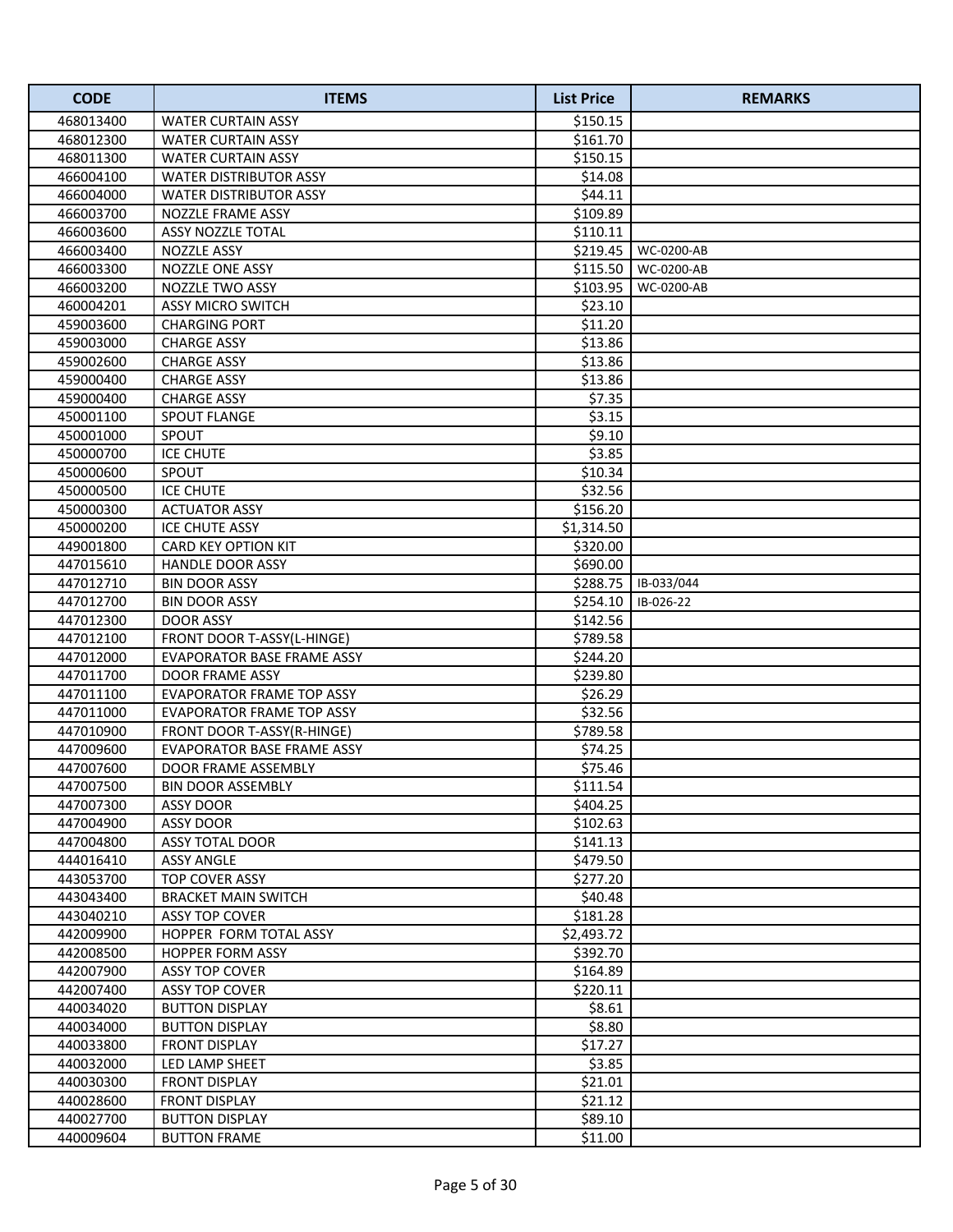| <b>CODE</b> | <b>ITEMS</b>                   | <b>List Price</b> | <b>REMARKS</b>                  |
|-------------|--------------------------------|-------------------|---------------------------------|
| 436004600   | <b>ROTATING WHEEL</b>          | \$63.35           |                                 |
| 436004500   | <b>MIXING BAR</b>              | \$80.50           |                                 |
| 436004200   | MIXING BAR ASSY                | \$38.92           |                                 |
| 436003800   | <b>AGITATOR ASSY</b>           | \$227.50          |                                 |
| 436003510   | <b>AGITATOR ASSY</b>           | \$212.45          |                                 |
| 436003400   | <b>AGITATOR ASSY</b>           | \$184.80          |                                 |
| 433045500   | <b>EXCHANGE PIPE ASSY</b>      | \$56.60           |                                 |
| 433045400   | <b>DISCHARGE PIPE</b>          | \$7.35            |                                 |
| 433044100   | <b>DISCHARGE PIPE</b>          | \$128.70          |                                 |
| 433044000   | <b>HEAT EXCHANGE PIPE</b>      | \$92.84           |                                 |
| 433043800   | DISCHARGE PIPE ASSY            | \$136.18          |                                 |
| 433043500   | DISCHARGE PIPE ASSY            | \$161.70          |                                 |
| 433043400   | <b>SUCTION ASSY</b>            | \$78.21           |                                 |
| 433029500   | HEAT EXCHANGE PIPE ASSY        | \$46.42           |                                 |
| 433029300   | HEAT EXCHANGE PIPE ASSY (NEW)  | \$47.85           | After March/2020, S/N TC ~      |
| 433029101   | <b>HEAT EXCHANGE PIPE ASSY</b> | \$82.72           |                                 |
| 433029100   | <b>HEAT EXCHANGE PIPE ASSY</b> | \$82.72           |                                 |
| 433029000   | <b>ASSY DISCHARGE PIPE</b>     | \$118.14          |                                 |
| 433028500   | <b>HEAT EXCHANGE PIPE ASSY</b> | \$61.60           |                                 |
| 433028400   | DRUM SOL PIPE ASSY             | \$104.94          |                                 |
| 433027711   | <b>HEAT EXCHANGE PIPE ASSY</b> | \$141.35          |                                 |
| 433027701   | HEAT EXCHANGE PIPE ASSY        | \$141.35          |                                 |
| 433015110   | <b>SUCTION ASSY</b>            | \$83.60           |                                 |
| 433015101   | <b>SUCTION ASSY</b>            | \$83.60           |                                 |
| 433013610   | <b>SUCTION ASSY</b>            | \$72.27           |                                 |
| 433013600   | <b>SUCTION ASSY</b>            | \$74.91           |                                 |
| 432052200   | FRONT PANEL ASSY               | \$941.50          |                                 |
| 432052100   | FRONT PANEL ASSY               | \$941.50          |                                 |
| 432051700   | ICE CHUTE COVER ASSY           | \$14.88           |                                 |
| 432050600   | <b>FRONT COVER ASSY</b>        | \$260.75          |                                 |
| 432049600   | FRONT HINGE PANEL ASSY         | \$117.15          |                                 |
| 432049300   | FRONT TOP CAP ASSY             | \$48.51           |                                 |
| 432049200   | FRONT LOWER CAP ASSY           | \$48.51           |                                 |
| 432046900   | <b>ASSY FRONT PANEL SUB</b>    | \$199.65          |                                 |
| 432046200   | FRONT PANEL(LOW) ASSY          | \$187.88          |                                 |
| 432045600   | <b>BACK COVER ASSY</b>         | \$198.00          |                                 |
| 432042600   | FRONT PANEL TOTAL ASSY         | \$799.26          |                                 |
| 432041701   | WATER TROUGH ASSY (V2.0, NEW)  | \$113.41          | After March/2020, S/N TC $\sim$ |
| 432041700   | <b>WATER TROUGH ASSY</b>       | \$104.50          |                                 |
| 432041600   | <b>BACK COVER ASSY (NEW)</b>   | \$204.60          | After March/2020, S/N TC $\sim$ |
| 432041400   | <b>FRONT U-COVER ASSY</b>      | \$306.24          |                                 |
| 432040700   | <b>FRONT LOWER COVER ASSY</b>  | \$486.42          |                                 |
| 432037900   | <b>FRONT UPPER COVER ASSY</b>  | \$330.11          |                                 |
| 432035020   | FRONT BOTTOM CAP ASSY          | \$23.10           |                                 |
| 432035010   | FRONT LOWER CAP COMPLETE ASSY  | \$52.03           |                                 |
| 432034910   | FRONT TOP CAP COMPLETE ASSY    | \$52.03           |                                 |
| 432030500   | <b>FRONT UPPER COVER ASSY</b>  | \$330.11          |                                 |
| 432019211   | FRONT COVER DOWN ASSY          | \$532.84          |                                 |
| 432016100   | <b>FRONT PANEL ASSY</b>        | \$259.82          |                                 |
| 431014400   | <b>ASSY POWER CORD</b>         | \$53.46           |                                 |
| 430005300   | AUGER                          | \$540.00          |                                 |
| 430005201   | AUGER                          | \$690.00          |                                 |
| 430005001   | AUGER                          | \$720.00          |                                 |
| 430005000   | AUGER                          | \$700.00          |                                 |
| 430003200   | AUGER                          | \$2,280.00        |                                 |
| 429008100   | ASSY SOLENOID VALVE COIL       | \$61.71           |                                 |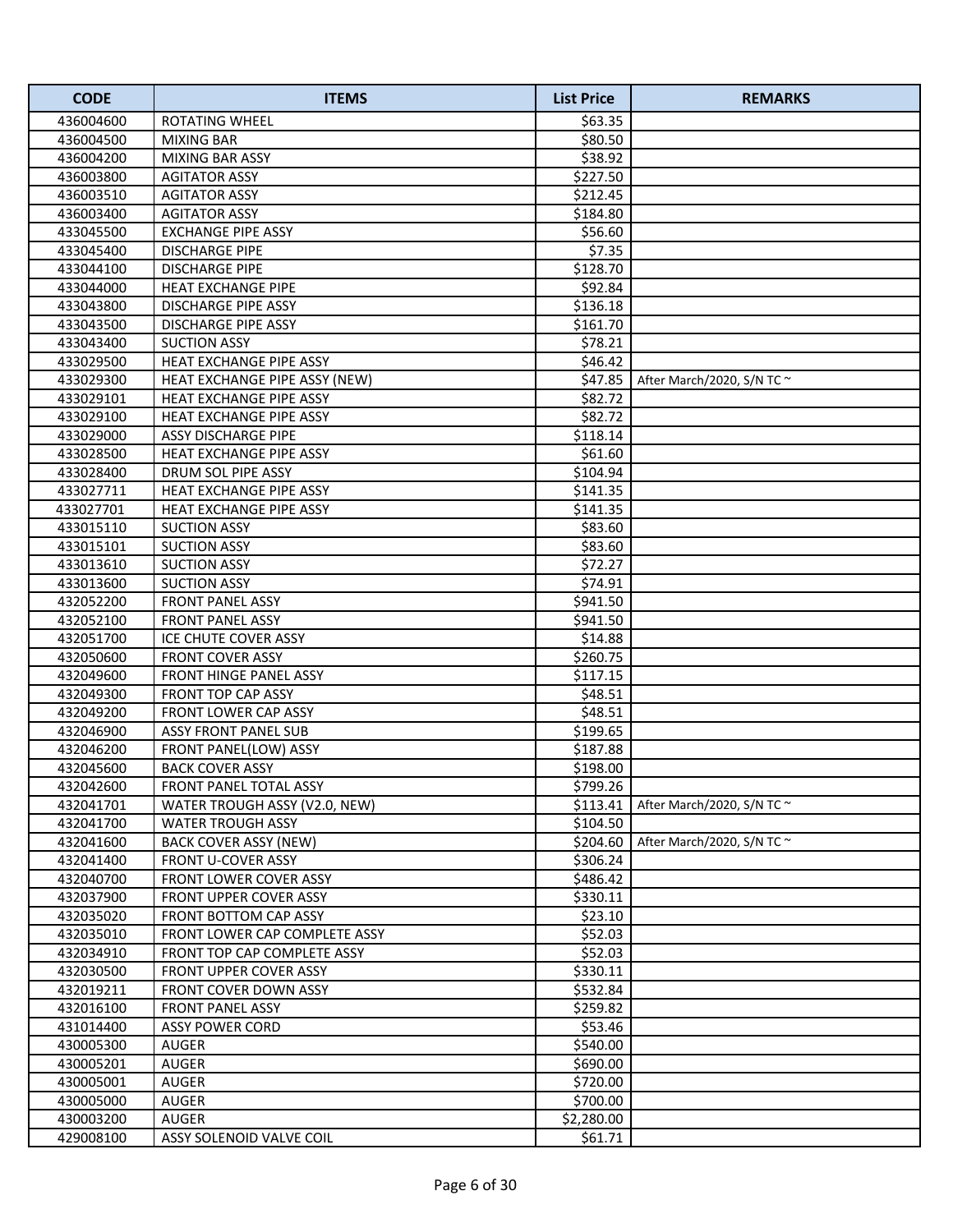| <b>CODE</b> | <b>ITEMS</b>                     | <b>List Price</b> | <b>REMARKS</b>     |
|-------------|----------------------------------|-------------------|--------------------|
| 429007000   | ASSY SOLENOID VALVE COIL         | \$27.39           |                    |
| 429006900   | ASSY HIGH PRESSURE SWITCH        | \$57.75           |                    |
| 429005900   | ASSY SOLENOID VALVE COIL         | \$96.03           |                    |
| 429005400   | PINCH SOL. VALVE ASSY            | \$379.94          |                    |
| 429003900   | ASSY HIGH PRESSURE SWITCH        | \$77.22           |                    |
| 427060410   | <b>TOP COVER ASSY</b>            | \$124.32          |                    |
| 427060000   | <b>ASSY SHUTTER</b>              | \$130.90          |                    |
| 427059700   | <b>FRONT PANEL ASSY</b>          | \$119.35          |                    |
| 427059302   | <b>ASSY SHUTTER</b>              | \$110.43          |                    |
| 427059301   | <b>ASSY SHUTTER</b>              | \$173.25          | Replace #340029601 |
| 427059220   | STORAGE BIN COVER ASSY           | \$73.68           |                    |
| 427059200   | ASSY COVER STORAGE BIN           | \$86.68           |                    |
| 427059100   | <b>EVAPORATOR TOP COVER ASSY</b> | \$27.72           |                    |
| 427026000   | <b>ASSY EVAPORATOR COVER</b>     | \$219.23          |                    |
| 427025900   | ICE THICKNESS PROBE ASSY         | \$63.80           |                    |
| 427025300   | ICE THICKNESS PROBE ASSY         | \$63.80           |                    |
| 427012000   | ASSY EVAPORATOR COVER            | \$115.28          |                    |
| 427011400   | <b>ASSY EVAPORATOR COVER</b>     | \$112.97          |                    |
| 427011300   | <b>ICE THICKNESS PROBE ASSY</b>  | \$65.67           |                    |
| 426072000   | UV LED ASSY                      | \$74.90           |                    |
| 426070710   | <b>STARTER KIT</b>               | \$184.80          |                    |
| 426070700   | <b>STARTER KIT</b>               | \$184.80          |                    |
| 426069100   | <b>STARTER KIT</b>               | \$184.80          |                    |
| 426066400   | <b>STARTER KIT</b>               | \$184.80          |                    |
| 426064800   | ASSY JUNCTION BOX SUB            | \$161.92          |                    |
| 426064000   | <b>ASSY CONTROL BOX</b>          | \$324.28          |                    |
| 426060402   | <b>CONTROL BOX ASSY</b>          | \$485.10          |                    |
| 426059100   | <b>ASSY CAPACITOR BOX</b>        | \$184.80          |                    |
| 426058000   | <b>CONTROL BOX ASSY</b>          | \$606.98          |                    |
| 426056700   | <b>ASSY BUDER</b>                | \$138.27          |                    |
| 426056001   | <b>CONTROL BOX ASSY</b>          | \$593.23          |                    |
| 426055500   | <b>ASSY BUDER</b>                | \$135.19          |                    |
| 426055000   | <b>STARTER KIT</b>               | \$184.80          |                    |
| 426054300   | <b>STARTER KIT</b>               | \$184.80          |                    |
| 426051700   | <b>ASSY BUDER</b>                | \$139.81          |                    |
| 426043000   | <b>ASSY BUDER</b>                | \$115.17          |                    |
| 426041800   | <b>ASSY CONTROL BOX</b>          | \$243.65          |                    |
| 426036810   | <b>CONTROL BOX ASSY</b>          | \$346.50          |                    |
| 426036800   | <b>CONTROL BOX ASSY</b>          | \$294.25          |                    |
| 426036300   | <b>CONTROL BOX ASSY</b>          | \$316.03          |                    |
| 422003710   | STORAGE BIN ASSY                 | \$267.05          |                    |
| 422003210   | FRONT PANEL FOAM ASSY            | \$179.52          |                    |
| 422003110   | <b>FRONT PANEL TOTAL ASSY</b>    | \$306.24          |                    |
| 422002810   | <b>FRONT PANEL FOAM ASSY</b>     | \$235.84          |                    |
| 422002710   | FRONT PANEL TOTAL ASSY           | \$414.26          |                    |
| 422002420   | FRONT PANEL TOTAL ASSY           | \$356.07          |                    |
| 422002320   | FRONT PANEL FOAM ASSY            | \$207.90          |                    |
| 420049410   | RIGHT SIDE PANEL ASSY            | \$135.19          |                    |
| 420049300   | LEFT SIDE PANEL ASSY             | \$90.09           |                    |
| 420048220   | RIGHT SIDE PANEL ASSY            | \$135.19          |                    |
| 420048100   | LEFT SIDE PANEL ASSY             | \$205.59          |                    |
| 420042300   | LEFT SIDE PANEL ASSY             | \$308.00          |                    |
| 417022300   | DRAIN PLATE ASSY                 | \$93.84           |                    |
| 417022200   | DRAIN PLATE ASSY                 | \$93.84           |                    |
| 417021200   | WATER IN OUT ASSY                | \$185.68          |                    |
| 417018800   | ICE DAMPER ASSEMBLY              | \$110.44          |                    |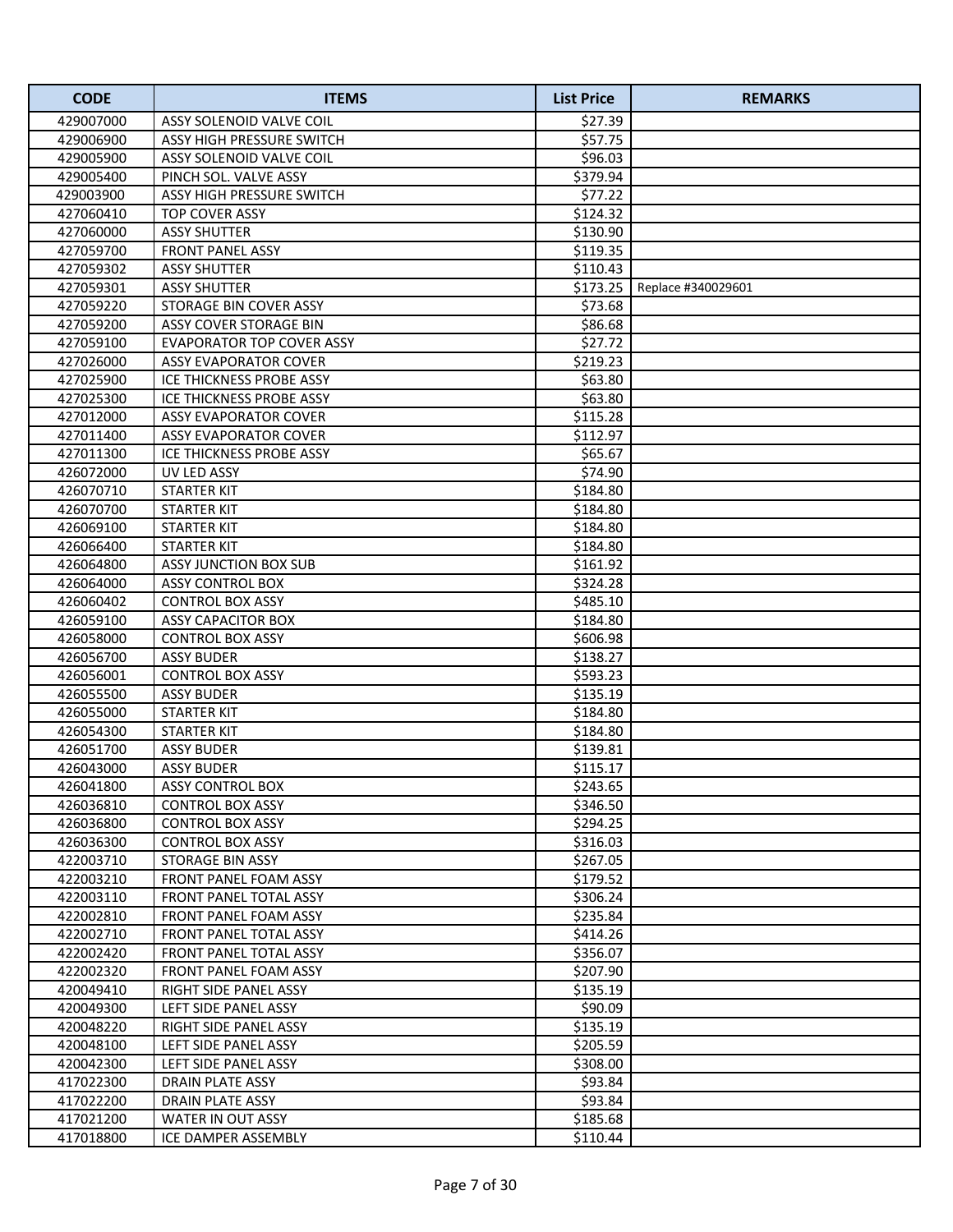| <b>CODE</b> | <b>ITEMS</b>                  | <b>List Price</b> | <b>REMARKS</b>                         |
|-------------|-------------------------------|-------------------|----------------------------------------|
| 417017200   | DRAIN VALVE ASSY              | \$282.70          |                                        |
| 417017000   | SUB WATER IN/OUT(SOCKET)      | \$182.05          |                                        |
| 417016700   | <b>SUB DRAIN VALVE</b>        | \$317.02          |                                        |
| 417016600   | WATER IN OUT ASSY-NPT         | \$125.95          |                                        |
| 417016110   | <b>SUB DRAIN VALVE</b>        | \$286.33          |                                        |
| 417016100   | <b>SUB DRAIN VALVE</b>        | \$259.27          |                                        |
| 417015800   | DRAIN VALVE ASSY              | \$257.62          |                                        |
| 417013000   | <b>ICE DAMPER ASSY</b>        | \$57.20           |                                        |
| 416010830   | <b>ASSY FRAME</b>             | \$895.62          |                                        |
| 416010800   | <b>ASSY FRAME</b>             | \$895.62          |                                        |
| 415010201   | MAIN PCB_AC/AH (V2.0, NEW)    | \$219.45          | After March/2020, S/N TC ~             |
| 415010200   | ASSY MAIN PCB (V1.0)          | \$219.45          | "B" version                            |
| 415009704   | <b>ASSY MAIN PCB</b>          | \$219.45          |                                        |
| 415009300   | <b>ASSY MAIN PCB</b>          | \$219.45          |                                        |
| 415009100   | <b>ASSY MAIN PCB</b>          | \$219.45          |                                        |
| 415008807   | ASSY MAIN PCB (V7.0)          | \$219.45          | Replace #415008801 (V4.0)              |
| 415008801   | <b>ASSY MAIN PCB</b>          | \$219.45          | Compatible with #415008807             |
| 415008600   | <b>ASSY MAIN PCB</b>          | \$219.45          |                                        |
| 415003906   | <b>ASSY MAIN PCB</b>          | \$254.10          | Compatible with #415003905, WC-0200-AB |
| 415003905   | <b>ASSY MAIN PCB</b>          | \$254.10          | Compatible with #415003906, WC-0200-AB |
| 415001200   | <b>DISPLAY PCB ASSY</b>       | \$69.30           |                                        |
| 412066300   | <b>BASE PLATE ASSEMBLY</b>    | \$240.46          |                                        |
| 412035910   | <b>BASE PLATE ASSEMBLY</b>    | \$175.34          |                                        |
| 412035900   | <b>BASE PLATE ASSEMBLY</b>    | \$149.27          |                                        |
| 411035510   | <b>CONDENSER ASSY</b>         | \$175.00          |                                        |
| 411035310   | <b>CONDENSER ASSY</b>         | \$293.20          |                                        |
| 411034600   | <b>CONDENSER ASSY</b>         | \$227.50          |                                        |
| 411033300   | <b>ASSY CONDENSER</b>         | \$207.02          |                                        |
| 411032600   | <b>CONDENSER ASSY</b>         | \$554.40          |                                        |
| 411032500   | <b>CONDENSER ASSY</b>         | \$554.40          |                                        |
| 411032300   | <b>CONDENSER ASSY</b>         | \$554.40          |                                        |
| 411032100   | <b>CONDENSER ASSY</b>         | \$554.40          |                                        |
| 411031800   | <b>CONDENSER ASSY</b>         | \$750.75          |                                        |
| 411031700   | <b>CONDENSER ASSY</b>         | \$554.40          |                                        |
| 411031600   | <b>CONDENSER ASSY</b>         | \$207.90          |                                        |
| 411030700   | <b>CONDENSER ASSY</b>         | \$554.40          |                                        |
| 411030400   | <b>CONDENSER ASSY</b>         | \$554.40          |                                        |
| 411030300   | <b>CONDENSER ASSY</b>         | \$554.40          |                                        |
| 411027400   | WATER INLET VALVE ASSY        | \$118.14          |                                        |
| 411027200   | <b>CONDENSER ASSY</b>         | \$355.19          |                                        |
| 411026800   | <b>CONDENSER ASSY</b>         | \$554.40          |                                        |
| 411022100   | <b>INLET WATER VALVE ASSY</b> | \$119.57          |                                        |
| 411022000   | <b>CONDENSER ASSY</b>         | \$646.80          |                                        |
| 411021900   | <b>CONDENSER ASSY</b>         | \$554.40          |                                        |
| 411021400   | WATER IN OUT ASSY-NPT         | \$127.60          |                                        |
| 411020000   | <b>CONDENSOR ASSY</b>         | \$525.47          |                                        |
| 411017910   | <b>CONDENSER ASSY</b>         | \$750.75          |                                        |
| 411017900   | <b>CONDENSER ASSY</b>         | \$698.83          |                                        |
| 411016400   | DOUBLE WATER CONDENSER        | \$519.75          | Water cooled                           |
| 411010600   | <b>CONDENSER ASSY</b>         | \$112.20          |                                        |
| 411010300   | <b>CONDENSER ASSY</b>         | \$207.90          |                                        |
| 411008900   | <b>CONDENSER</b>              | \$207.90          | WU-0070-AB/OU-0070-AB                  |
| 411008210   | <b>CONDENSER ASSY</b>         | \$207.90          |                                        |
| 411008200   | <b>CONDENSER ASSY</b>         | \$159.39          |                                        |
| 411007101   | <b>CONDENSER ASSY</b>         | \$579.37          |                                        |
| 410029800   | <b>EVAPORATOR DRUM ASSY</b>   | \$2,714.25        |                                        |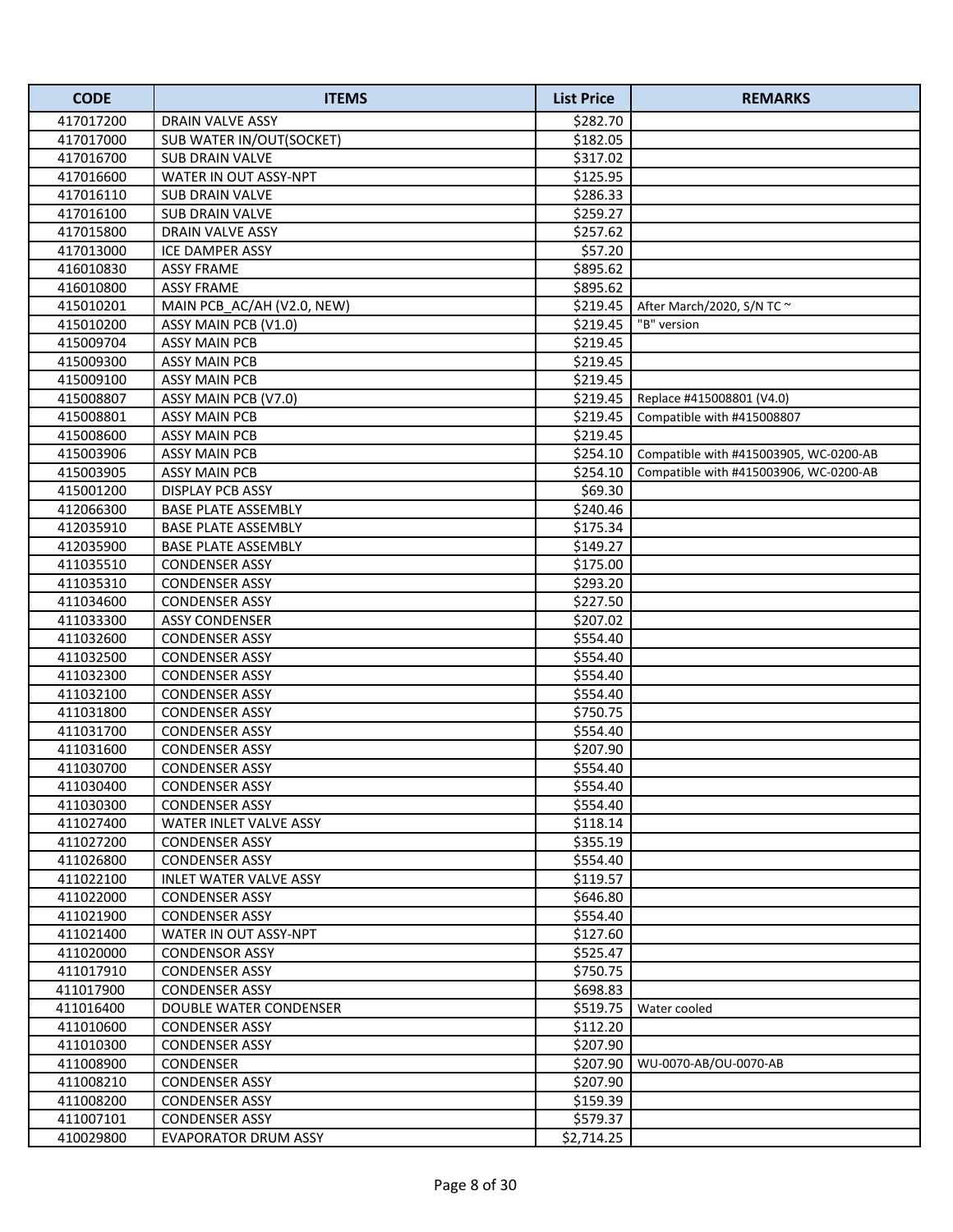| <b>CODE</b> | <b>ITEMS</b>                      | <b>List Price</b> | <b>REMARKS</b>                  |
|-------------|-----------------------------------|-------------------|---------------------------------|
| 409045600   | EVAPORATOR FORM ASSY              | \$501.41          |                                 |
| 409045100   | EVAPORATOR FORM ASSY              | \$262.50          |                                 |
| 409044910   | EVAPORATOR ASSY-C (NEW)           | \$1,331.99        | After March/2020, S/N TC $\sim$ |
| 409044900   | <b>EVAPORATOR ASSY-H (NEW)</b>    | \$1,363.78        | After March/2020, S/N TC $\sim$ |
| 409044700   | EVAPORATOR COMPLETE ASSY-C        | \$1,100.55        |                                 |
| 409044600   | EVAPORATOR COMPLETE ASSY-H        | \$1,100.55        |                                 |
| 409044310   | EVAPORATOR FORM TOTAL ASSY        | \$1,172.05        |                                 |
| 409044210   | EVAPORATOR COMPLETE ASSY-H        | \$1,161.05        |                                 |
| 409044200   | <b>EVAPORATOR COMPLETE ASSY-C</b> | \$1,161.05        |                                 |
| 409043801   | <b>EVAPORATOR FORM ASSY</b>       | \$415.80          |                                 |
| 409043110   | <b>ASSY EVAPORATOR-H</b>          | \$1,817.75        |                                 |
| 409043100   | <b>ASSY EVAPORATOR-C</b>          | \$1,817.75        |                                 |
| 409043010   | <b>ASSY EVAPORATOR-H</b>          | \$1,668.48        |                                 |
| 409043000   | <b>ASSY EVAPORATOR-C</b>          | \$1,668.48        |                                 |
| 409042910   | <b>ASSY EVAPORATOR-H</b>          | \$1,817.75        |                                 |
| 409042900   | <b>ASSY EVAPORATOR-C</b>          | \$1,817.75        |                                 |
| 409042410   | <b>ASSY EVAPORATOR-H</b>          | \$2,194.06        |                                 |
| 409042400   | <b>ASSY EVAPORATOR-C</b>          | \$2,124.21        |                                 |
| 409041310   | EVAPORATOR COMPLETE ASSY-H        | \$2,124.21        |                                 |
| 409041300   | <b>EVAPORATOR COMPLETE ASSY-C</b> | \$2,124.21        |                                 |
| 409041210   | ASSY EVAPORATOR-H                 | \$3,406.15        |                                 |
| 409041200   | <b>ASSY EVAPORATOR-C</b>          | \$3,406.15        |                                 |
| 409041110   | <b>ASSY EVAPORATOR-H</b>          | \$2,222.00        |                                 |
| 409041100   | <b>ASSY EVAPORATOR-C</b>          | \$2,222.00        |                                 |
| 409041010   | <b>ASSY EVAPORATOR-H</b>          | \$1,668.48        |                                 |
| 409041000   | <b>ASSY EVAPORATOR-C</b>          | \$1,668.48        |                                 |
| 409040610   | EVAPORATOR COMPLETE ASSY-H        | \$1,372.69        |                                 |
| 409040600   | <b>EVAPORATOR COMPLETE ASSY-C</b> | \$1,372.69        |                                 |
| 409037000   | <b>EVAPORATOR ASSY-H</b>          | \$1,146.64        |                                 |
| 409035800   | <b>EVAPORATOR ASSY-C</b>          | \$1,115.73        |                                 |
| 409035700   | <b>EVAPORATOR</b>                 | \$1,145.76        |                                 |
| 409035200   | <b>EVAPORATOR ASSY</b>            | \$2,002.00        |                                 |
| 409034402   | <b>EVAPORATOR PLATING ASSY</b>    | \$407.00          |                                 |
| 409031800   | <b>EVAPORATOR</b>                 | \$1,045.00        | WC-0200-AB/0280-AB              |
| 409030211   | <b>EVAPORATOR PLATING ASSY</b>    | \$426.47          |                                 |
| 409030200   | <b>EVAPORATOR</b>                 | \$426.47          |                                 |
| 409029201   | EVAPORATOR PLATING ASSY_C         | \$3,406.15        | Non DOE                         |
| 409028701   | <b>EVA PLATING ASSY H</b>         | \$2,125.20        |                                 |
| 409013510   | <b>ASSY EVAPORATOR-H</b>          | \$903.98          |                                 |
| 409013500   | <b>ASSY EVAPORATOR-H</b>          | \$903.98          | COMPATIBLE WITH 409013510       |
| 409013010   | <b>ASSY EVAPORATOR-C</b>          | \$788.92          | COMPATIBLE WITH 409013000       |
| 409013000   | <b>ASSY EVAPORATOR-C</b>          | \$788.92          | COMPATIBLE WITH 409013010       |
| 406028500   | MOTOR & GEAR BOX                  | \$505.54          |                                 |
| 406028400   | DRIVE MOTOR                       | \$857.50          |                                 |
| 406027610   | <b>AGITATOR MOTOR ASSY</b>        | \$335.69          |                                 |
| 406027200   | GEAR BOX(RATIO 1:200)             | \$338.45          |                                 |
| 406027110   | <b>GEAR MOTOR (40W)</b>           | \$212.84          |                                 |
| 406027010   | <b>GEAR MOTOR ASSY</b>            | \$561.37          |                                 |
| 406026400   | <b>AUGER MOTOR ASSY</b>           | \$646.80          |                                 |
| 406026400   | AUGER MOTOR ASSY                  | \$709.80          |                                 |
| 406025020   | WATER PUMP ASSY                   | \$369.60          |                                 |
| 406025010   | WATER PUMP ASSY                   | \$346.50          |                                 |
| 406025000   | WATER PUMP ASSY                   | \$358.05          |                                 |
| 406023220   | <b>FAN MOTOR ASSY</b>             | \$131.34          |                                 |
| 406023200   | FAN MOTOR ASSY                    | \$131.34          |                                 |
| 406021400   | ASSY FAN MOTOR                    | \$219.78          |                                 |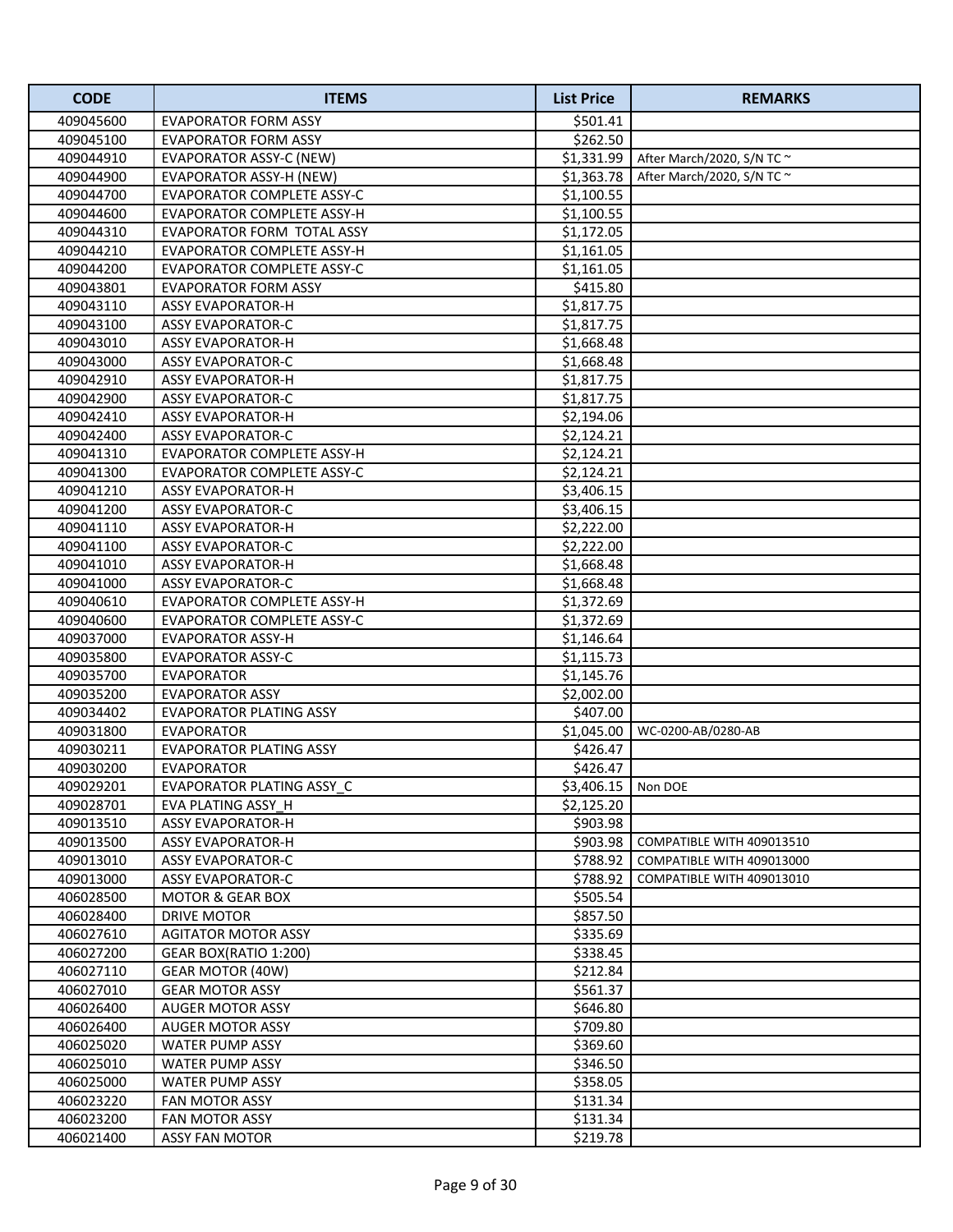| <b>CODE</b> | <b>ITEMS</b>                    | <b>List Price</b> | <b>REMARKS</b>            |
|-------------|---------------------------------|-------------------|---------------------------|
| 406021300   | <b>ASSY FAN MOTOR</b>           | \$242.00          |                           |
| 406020320   | MOTOR+GEAR BOX ASSY             | \$920.59          |                           |
| 406012800   | <b>WATER PUMP</b>               | \$346.50          |                           |
| 406012710   | <b>ASSY FAN MOTOR</b>           | \$217.36          |                           |
| 406012700   | <b>ASSY FAN MOTOR</b>           | \$248.49          |                           |
| 406010400   | <b>WATER PUMP</b>               | \$346.50          |                           |
| 406008600   | <b>ASSY FAN MOTOR</b>           | \$216.81          |                           |
| 406008100   | <b>ASSY FAN MOTOR</b>           | \$219.34          |                           |
| 401023000   | <b>COMPRESSOR</b>               | \$462.00          |                           |
| 401007300   | <b>COMPRESSOR</b>               | \$275.44          |                           |
| 401005600   | COMPRESSOR                      | \$542.85          | COMPATIBLE WITH 394019800 |
| 398017900   | <b>BULKHEAD CONNECTOR</b>       | \$7.18            |                           |
| 398017100   | TUBE TO HOSE STEM               | \$1.40            |                           |
| 398017000   | TWO WAY DIVIDER (1/4")          | \$4.18            |                           |
| 398015000   | <b>STEM ELBOW</b>               | \$3.12            |                           |
| 398014300   | TWO WAY DEVIDER (1/4")          | \$2.63            |                           |
| 398014200   | TUBE TO HOSE STEM               | \$3.19            |                           |
| 398014100   | <b>STRAIGHT CONNECTOR</b>       | \$3.30            |                           |
| 398013800   | <b>STEM ELBOW</b>               | \$3.96            |                           |
| 398013700   | <b>REDUCING ELBOW</b>           | \$4.84            |                           |
| 398013400   | <b>STRAIGHT ADAPTOR</b>         | \$1.98            |                           |
| 398013300   | <b>EQUAL ELBOW</b>              | \$4.84            |                           |
| 398013100   | STS MALE ADAPTER                | \$14.74           |                           |
| 398013000   | ONE TOUCH FITTING               | \$6.38            |                           |
| 398012900   | ONE TOUCH FITTING               | \$9.68            |                           |
| 398012200   | <b>EQUAL STRAIGHT CONNECTOR</b> | \$1.76            |                           |
| 398012000   | <b>EQUAL ELBOW</b>              | \$3.38            |                           |
| 398011800   | EQUAL TEE(3/8")                 | \$6.38            |                           |
| 398011600   | TAP ADAPTOR(3/4")               | \$7.26            |                           |
| 398011401   | <b>NIPPLE</b>                   | \$3.61            |                           |
| 398009300   | STOPPER STS DOOR                | \$6.82            |                           |
| 398009200   | <b>STOPPER PIECE</b>            | \$5.28            |                           |
| 395007800   | <b>HOLD SPOUT</b>               | \$31.85           |                           |
| 395007700   | FLOW CONTROL VALVE              | \$11.20           |                           |
| 395005700   | <b>CONTROL VALVE</b>            | \$20.13           |                           |
| 395004410   | <b>CAPACITOR HOLDER</b>         | \$40.48           |                           |
| 395004400   | <b>CAPACITOR HOLDER</b>         | \$40.48           |                           |
| 394023900   | <b>COMPPRESSOR</b>              | \$280.00          |                           |
| 394023600   | <b>COMPRESSOR ASSY</b>          | \$293.30          |                           |
| 394023100   | <b>COMPRESSOR</b>               | \$334.95          |                           |
| 394022900   | <b>COMPRESSOR</b>               | \$1,027.95        |                           |
| 394022800   | <b>COMPRESSOR</b>               | \$993.30          |                           |
| 394022600   | <b>COMPRESSOR</b>               | \$981.75          |                           |
| 394022500   | <b>COMPRESSOR</b>               | \$1,097.25        | <b>DOE</b>                |
| 394022300   | <b>COMPRESSOR</b>               | \$1,062.60        |                           |
| 394022200   | <b>COMPRESSOR</b>               | \$542.85          | <b>DOE</b>                |
| 394021000   | <b>HOPPER COMPRESSOR</b>        | \$462.00          |                           |
| 394019800   | COMPRESSOR                      | \$542.85          | COMPATIBLE w/ #401005600  |
| 394018600   | <b>FREEZER COMPRESSOR</b>       | \$1,027.95        |                           |
| 394018500   | <b>COMPRESSOR</b>               | \$846.67          |                           |
| 394017500   | <b>COMPRESSOR</b>               | \$1,824.90        | Non-DOE                   |
| 394010700   | <b>COMPRESSOR</b>               | \$759.00          |                           |
| 394010600   | <b>COMPRESSOR</b>               | \$265.32          | Non-DOE                   |
| 394009800   | <b>COMPRESSOR</b>               | \$1,039.50        | Non-DOE                   |
| 394006800   | <b>COMPRESSOR</b>               | \$542.85          | WC-100-AB (Samsung)       |
| 394003800   | <b>COMPRESSOR</b>               | \$1,801.80        | Non-DOE                   |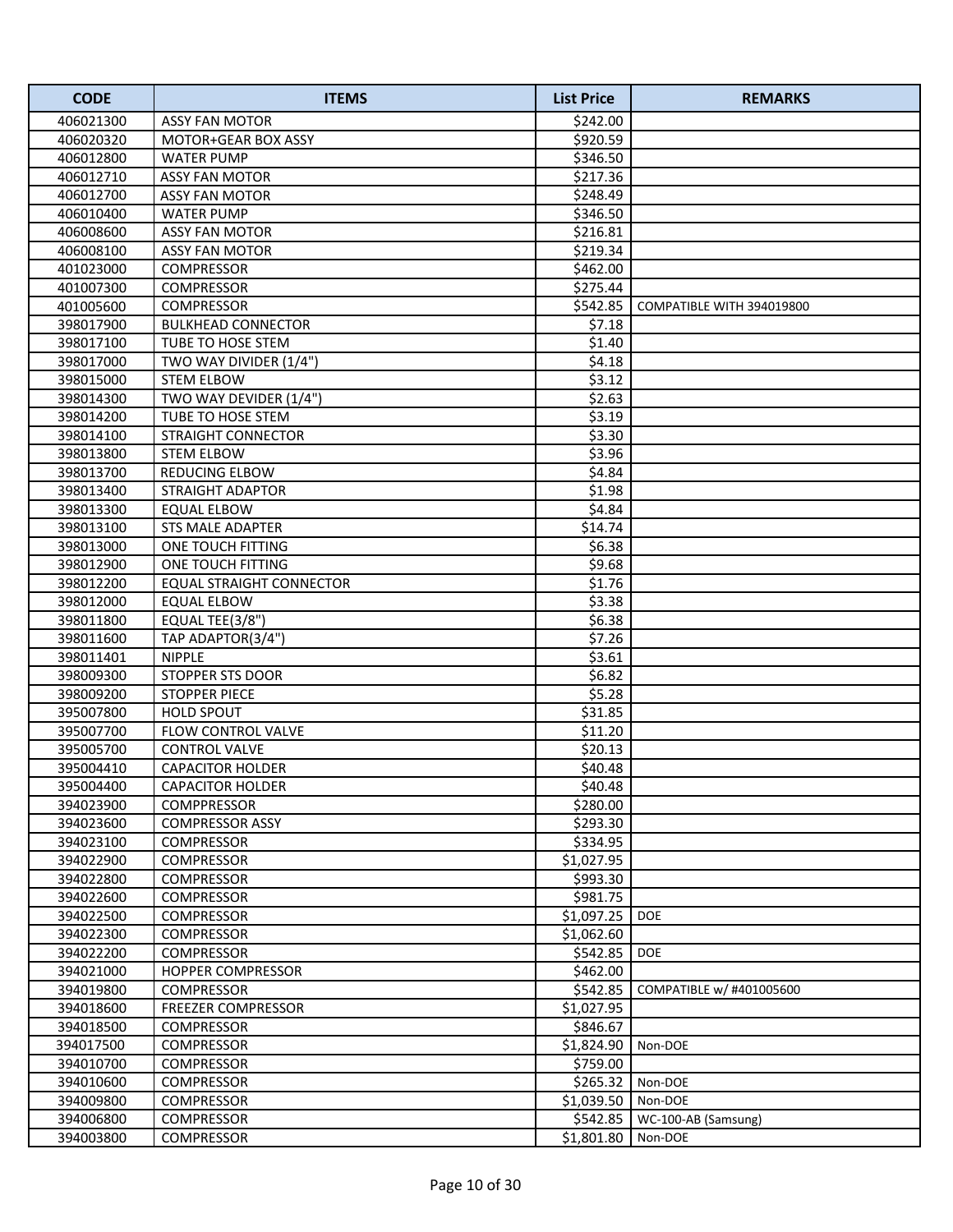| <b>CODE</b> | <b>ITEMS</b>                     | <b>List Price</b> | <b>REMARKS</b>    |
|-------------|----------------------------------|-------------------|-------------------|
| 393000700   | <b>CONDENSER PROTEC</b>          | \$20.79           |                   |
| 392000500   | WATER RESERVOIR SCREEN           | \$6.27            |                   |
| 392000500   | <b>WATER TROUGH SCREEN</b>       | \$4.20            |                   |
| 391016600   | <b>FRONT COVER</b>               | \$27.83           |                   |
| 391015500   | <b>BIN DOOR FRAME</b>            |                   | \$92.40 B-033/044 |
| 391015400   | <b>BIN DOOR FRAME</b>            | \$92.40           | IB-026-22         |
| 391015000   | <b>FRONT GRILLE COVER</b>        | \$43.89           |                   |
| 391014900   | <b>DOOR RAIL FARAME R</b>        | \$9.79            |                   |
| 391014800   | DOOR RAIL FARAME L               | \$9.79            |                   |
| 391014700   | <b>DOOR FRAME</b>                | \$93.50           |                   |
| 391011500   | <b>DOOR PIN</b>                  | \$1.05            |                   |
| 391011400   | DOOR PIN GUIDE                   | \$1.05            |                   |
| 391011301   | DOOR FRAME GUIDE R               | \$5.28            |                   |
| 391011201   | DOOR FRAME GUIDE L               | \$5.28            |                   |
| 391011100   | <b>DOOR FRAME</b>                | \$44.00           |                   |
| 390001500   | <b>IMPELLER ICE ASSY</b>         | \$79.63           |                   |
| 388001800   | BRUSH COVER(Ф50)                 | \$10.01           |                   |
| 388001000   | <b>BRUSH 3(015)</b>              | \$8.14            |                   |
| 387003510   | <b>CAPACITOR</b>                 | \$0.00            |                   |
| 386006400   | <b>WATER BLOCK SIDE R</b>        | \$7.59            |                   |
| 386006300   | <b>WATER BLOCK SIDE L</b>        | \$7.59            |                   |
| 386006200   | <b>WATER BLOCK BACK</b>          | \$4.07            |                   |
| 386006100   | <b>WATER BLOCK SIDE R</b>        | \$4.95            |                   |
| 386005800   | <b>WATER BLOCK SIDE</b>          | \$4.95            |                   |
| 381008700   | POWER CORD                       | \$12.98           |                   |
| 381007200   | POWER CORD                       | \$23.10           |                   |
| 381000200   | POWER CORD GUIDE                 | \$1.00            |                   |
| 380161800   | LAMP FILM-COVER                  | \$4.90            |                   |
| 380161500   | <b>LOGO</b>                      | \$16.35           |                   |
| 380161110   | <b>STICKER</b>                   | \$42.98           |                   |
| 380161000   | DISPLAY FILM (LED)               | \$4.55            |                   |
| 380119910   | <b>ICETRO LOGO</b>               | \$34.65           | <b>IM SERIES</b>  |
| 380119400   | ICETRO LOGO (Undercounter Badge) | \$11.00           |                   |
| 380097700   | <b>LABEL DISPLAY</b>             | \$12.10           |                   |
| 380080300   | <b>LABEL BRAND</b>               | \$23.10           |                   |
| 379003700   | REDENAR                          | \$9.42            |                   |
| 377184900   | <b>HARNESS</b>                   | \$2.80            |                   |
| 377153500   | <b>HARNESS COMP</b>              | \$11.55           |                   |
| 377153300   | <b>HARNESS COMP</b>              | \$11.55           |                   |
| 377146400   | <b>HARNESS BOX</b>               | \$3.30            |                   |
| 377141501   | <b>HARNESS FILTER TO J-BOX</b>   | \$6.71            |                   |
| 377136600   | HARNESS BOX FILTER TO MC         | \$4.51            |                   |
| 377120900   | HARNESS BOX WATER VALVE          | \$4.40            |                   |
| 374149500   | COVER CONTROL BOX ASSY           | \$84.35           |                   |
| 374149400   | <b>CONTROL BOX</b>               | \$22.54           |                   |
| 374149300   | <b>CONTROL BOX COVER</b>         | \$71.51           |                   |
| 374148000   | ASSY COVER CONTROL BOX           | \$49.50           |                   |
| 374147301   | <b>CONTROL BOX</b>               | \$22.00           |                   |
| 374144300   | CONTROL BOX COVER                | \$5.50            |                   |
| 374144000   | <b>CAPACITOR BOX</b>             | \$27.39           |                   |
| 374143900   | CONTROL BOX                      | \$7.26            |                   |
| 374143800   | <b>JUCTION BOX</b>               | \$26.18           |                   |
| 374143700   | <b>CAPACITOR BOX</b>             | \$44.11           |                   |
| 374143600   | <b>JUNCTION BOX</b>              | \$45.76           |                   |
| 374143500   | <b>CONTROL BOX SUB ASSY</b>      | \$261.36          |                   |
| 374136200   | <b>CONTROL BOX</b>               | \$47.19           |                   |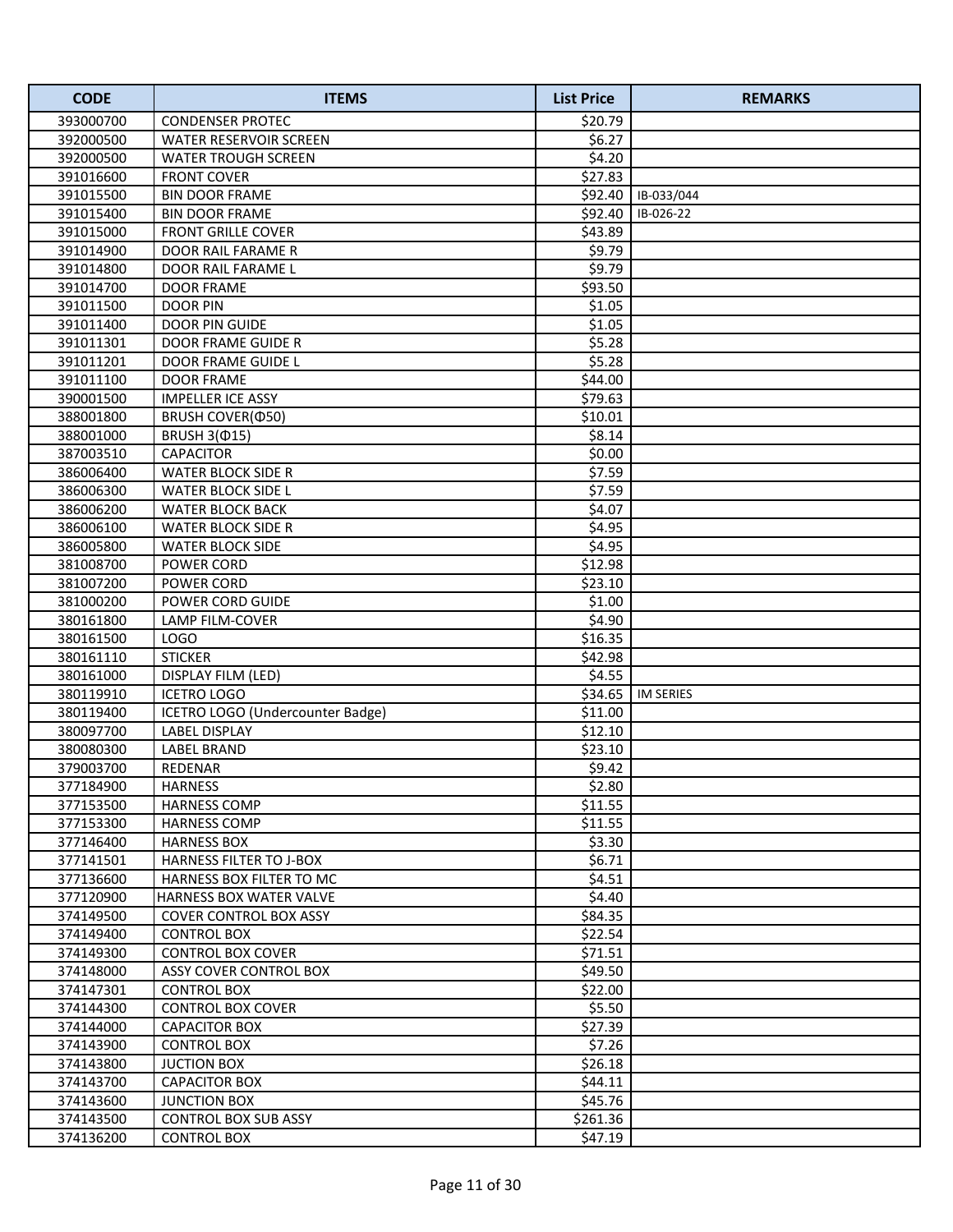| <b>CODE</b> | <b>ITEMS</b>                 | <b>List Price</b> | <b>REMARKS</b> |
|-------------|------------------------------|-------------------|----------------|
| 374122200   | <b>BAND CAPACITOR</b>        | \$39.71           |                |
| 374122100   | <b>CONTROL BOX</b>           | \$59.18           |                |
| 374111703   | <b>CONTROL BOX</b>           | \$82.50           |                |
| 372002800   | <b>FILTER DRYER</b>          | \$28.35           |                |
| 372002601   | <b>FILTER DRYER</b>          | \$7.92            |                |
| 372001600   | <b>FILTER DRYER</b>          | \$38.50           |                |
| 372001600   | <b>DRYER</b>                 | \$25.45           |                |
| 372001300   | <b>FILTER DRYER</b>          | \$38.50           |                |
| 371000200   | <b>TERMINAL</b>              | \$1.00            |                |
| 370007100   | <b>HOUSING</b>               | \$33.95           |                |
| 370007000   | <b>HOUSING</b>               | \$70.00           |                |
| 370004200   | CONNECTOR                    | \$15.95           |                |
| 370001600   | <b>HOUSING</b>               | \$1.21            |                |
| 368006400   | <b>HOSE HEATER</b>           | \$16.50           |                |
| 368005900   | <b>HEAT EXCHANGE PIPE</b>    | \$58.96           |                |
| 367015600   | <b>MAIN PCB</b>              | \$220.00          |                |
| 367015500   | <b>DISPLAY PCB</b>           | \$16.80           |                |
| 367015400   | <b>MAIN PCB</b>              | \$160.00          |                |
| 367015200   | <b>BUTTON PCB</b>            | \$31.85           |                |
| 367015100   | <b>MAIN PCB</b>              | \$280.00          |                |
| 367013900   | LED PCB                      | \$11.55           |                |
| 367013800   | <b>BUTTON PCB</b>            | \$57.75           |                |
| 367013700   | <b>FND PCB</b>               | \$57.75           |                |
| 367013600   | <b>MAIN PCB</b>              | \$260.00          |                |
| 367013400   | <b>MAIN PCB</b>              | \$240.00          |                |
| 367013100   | <b>FND PCB</b>               | \$57.75           |                |
| 367013000   | <b>DISPLAY PCB</b>           | \$34.65           |                |
| 367011700   | <b>DISPLAY PCB</b>           | \$46.20           |                |
| 367011100   | LCD SET PCB                  | \$275.00          |                |
| 367011000   | <b>MAIN PCB</b>              | \$350.00          |                |
| 367010400   | <b>MAIN PCB</b>              | \$260.00          | Water cooled   |
| 364004700   | SOCKET_DRAIN BOX             | \$2.10            |                |
| 364003800   | <b>SOCKET</b>                | \$5.39            |                |
| 363004800   | <b>TERMINAL BLOCK(GREEN)</b> | \$4.51            |                |
| 363004700   | <b>TERMINAL BLOCK</b>        | \$3.85            |                |
| 357019400   | <b>STRAT RELAY</b>           | \$57.75           |                |
| 357019300   | <b>STRAT RELAY</b>           | \$57.75           |                |
| 357019200   | <b>STRAT RELAY</b>           | \$57.75           |                |
| 357019000   | <b>STRAT RELAY</b>           | \$57.75           |                |
| 357018800   | <b>START RELAY</b>           | \$57.75           |                |
| 357016400   | <b>START RELAY</b>           | \$57.75           |                |
| 357015000   | <b>STRAT RELAY</b>           | \$57.75           |                |
| 357013500   | <b>STRAT RELAY</b>           | \$57.75           |                |
| 357011200   | <b>STRAT RELAY</b>           | \$49.50           |                |
| 357010100   | <b>STRAT RELAY</b>           | \$73.26           |                |
| 357008100   | START RELAY                  | \$73.26           | WC-0280-AB     |
| 357003800   | STRAT RELAY                  | \$73.26           |                |
| 355025200   | <b>DOOR SWITCH</b>           | \$9.10            |                |
| 355024800   | <b>MICRO SWITCH</b>          | \$4.90            |                |
| 355024200   | <b>MICRO SWITCH</b>          | \$19.25           |                |
| 355018500   | <b>PRESSURE SWITCH</b>       | \$131.01          |                |
| 355015100   | HIGH PRESS. SWITCH           | \$31.90           |                |
| 355014700   | <b>PUSH BUTTON</b>           | \$8.14            |                |
| 355014200   | <b>MAGNET SWITCH</b>         | \$8.19            |                |
| 355013300   | <b>ROCKER SWITCH</b>         | \$3.52            |                |
| 355012800   | PRESSURE SWITCH              | \$109.78          |                |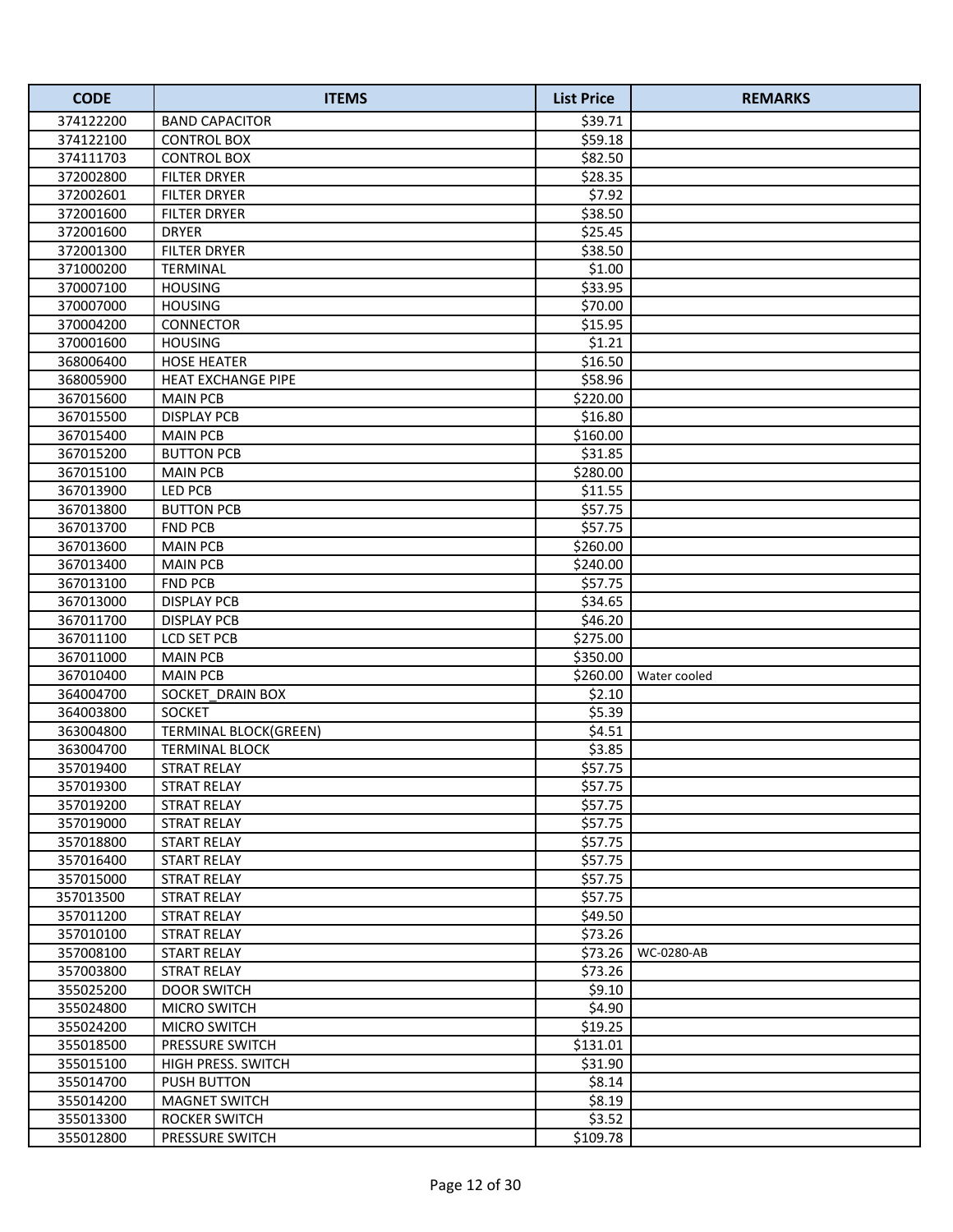| <b>CODE</b>            | <b>ITEMS</b>                                 | <b>List Price</b>  | <b>REMARKS</b>            |
|------------------------|----------------------------------------------|--------------------|---------------------------|
| 355012700              | PRESSURE SWITCH                              | \$107.47           |                           |
| 355012400              | <b>SWITCH</b>                                | \$5.83             |                           |
| 355009800              | <b>SWITCH 3L</b>                             | \$3.74             | SAME PART with #355009602 |
| 355009602              | <b>SWITCH 3L</b>                             | \$5.83             |                           |
| 355009100              | SWITCH 2L (DRAIN)                            | \$3.74             |                           |
| 355008900              | <b>COVER SWITCH</b>                          | \$2.20             |                           |
| 355007100              | ICE/OFF/WASH SWITCH                          | \$5.94             |                           |
| 353035800              | FAN MOTOR/EURO/82UL-4027                     | \$106.75           |                           |
| 353034910              | <b>FAN MOTOR ASSY</b>                        | \$46.55            |                           |
| 353033900              | <b>WATER PUMP</b>                            | \$190.63           |                           |
| 353033800              | AXIAL FAN MOTOR                              | \$44.55            |                           |
| 353032500              | FAN MOTOR (CW)                               | \$100.87           |                           |
| 353031300              | <b>AXIAL FAN</b>                             | \$140.25           |                           |
| 353030400              | <b>FAN MOTOR</b>                             | \$114.40           |                           |
| 353030000              | <b>FAN MOTOR</b>                             | \$100.87           |                           |
| 353025900              | <b>FAN MOTOR</b>                             | \$98.23            |                           |
| 353021600              | <b>FAN MOTOR</b>                             | \$92.40            |                           |
| 353021001              | <b>WATER PUMP</b>                            | \$346.50           |                           |
| 353020401              | <b>WATER PUMP</b>                            | \$346.50           |                           |
| 353019001              | <b>WATER PUMP</b>                            | \$190.63           |                           |
| 353019000              | <b>WATER PUMP</b>                            | \$190.63           |                           |
| 353017400              | <b>FAN MOTOR</b>                             | \$100.54           |                           |
| 353016602              | <b>WATER PUMP</b>                            | \$190.63           | WC-0100-AB                |
| 353016600              | <b>WATER PUMP</b>                            | \$190.63           |                           |
| 353015901              | <b>FAN MOTOR</b>                             | \$100.54           |                           |
| 353015201              | <b>WATER PUMP</b>                            | \$190.63           |                           |
| 353014300              | <b>WATER PUMP</b>                            | \$190.63           | WC-0200-AB                |
| 350009600              | <b>FRAME BACK RIGHT</b>                      | \$87.45            |                           |
| 350009500              | FRAME FRONT TOP ASSY                         | \$129.14           |                           |
| 350009100              | <b>FRAME BACK</b>                            | \$80.08            |                           |
| 350008900              | <b>FRAME FRONT RIGHT</b>                     | \$83.05            |                           |
| 350008500              | FRAME BACK LEFT                              | \$87.45            |                           |
| 350008400              | FRAME TOP LEFT                               | \$79.86            |                           |
| 350008300              | <b>FRAME TOP RIGHT</b>                       | \$80.19            |                           |
| 350008100<br>350007900 | <b>FRAME BACK</b><br><b>FRAME BACK RIGHT</b> | \$80.74<br>\$82.06 |                           |
| 350007800              | <b>FRAME BACK LEFT</b>                       | \$82.06            |                           |
| 350007700              | <b>FRAME TOP LEFT</b>                        | \$84.15            |                           |
| 350007600              | <b>FRAME TOP RIGHT</b>                       | \$84.15            |                           |
| 350007500              | <b>FRAME RIGHT</b>                           | \$88.99            |                           |
| 350007400              | <b>FRAME LEFT</b>                            | \$88.00            |                           |
| 349106410              | SIDE PANEL-R                                 | \$53.20            |                           |
| 349106310              | SIDE PANEL-L                                 | \$53.20            |                           |
| 349106200              | <b>REAR PANEL</b>                            | \$28.53            |                           |
| 349099110              | RIGHT SIDE W-PANEL                           | \$85.14            |                           |
| 349098900              | LEFT SIDE W-PANEL                            | \$85.14            |                           |
| 349097700              | <b>BACK PANEL</b>                            | \$115.50           |                           |
| 349097000              | <b>BACK PANEL</b>                            | \$115.50           |                           |
| 349096900              | <b>BACK PANEL</b>                            | \$115.50           |                           |
| 349096720              | RIGHT SIDE W-PANEL                           | \$66.00            |                           |
| 349096500              | LEFT SIDE W-PANEL                            | \$66.00            |                           |
| 349096200              | <b>BACK COVER</b>                            | \$134.53           |                           |
| 349096100              | <b>BACK DOWN COVER</b>                       | \$368.17           |                           |
| 349096000              | <b>BACK DOWN BASE</b>                        | \$112.20           |                           |
| 349091600              | <b>BACK INNER PANEL</b>                      | \$120.34           |                           |
| 349091400              | SIDE PANEL R                                 | \$173.25           |                           |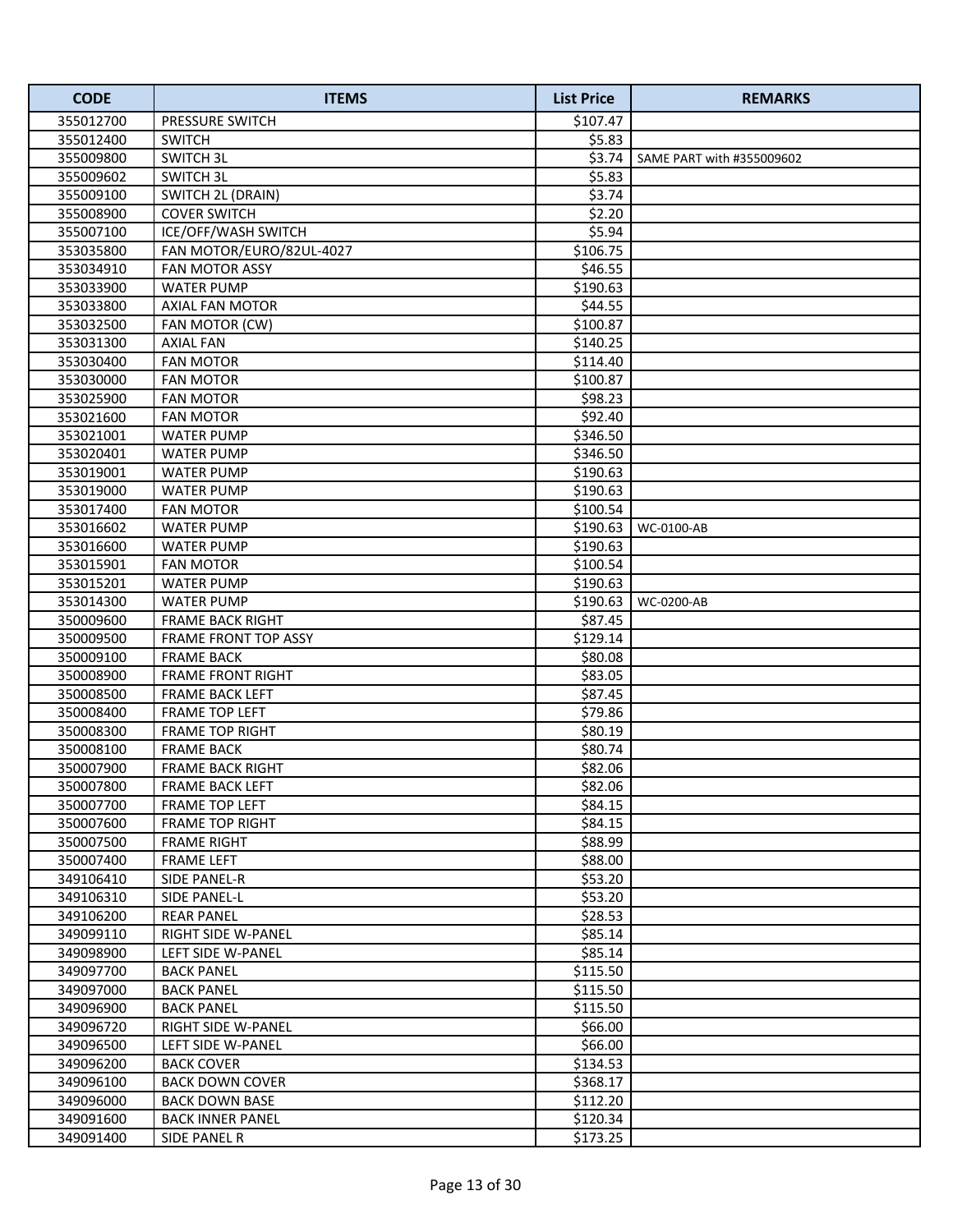| <b>CODE</b>            | <b>ITEMS</b>                                    | <b>List Price</b>  | <b>REMARKS</b>                  |
|------------------------|-------------------------------------------------|--------------------|---------------------------------|
| 349091300              | SIDE PANEL L                                    | \$173.25           |                                 |
| 349091100              | SIDE PANEL R                                    | \$173.25           |                                 |
| 349091000              | SIDE PANEL L                                    | \$173.25           |                                 |
| 349090700              | RIGHT SIDE W-PANEL                              | \$227.37           |                                 |
| 349090600              | LEFT SIDE W-PANEL                               | \$221.76           |                                 |
| 349088800              | FRONT PANEL(LOW)                                | \$176.00           |                                 |
| 349088200              | <b>BACK OUT PANEL</b>                           | \$81.51            |                                 |
| 349087601              | <b>BACK PANEL (NEW)</b>                         | \$84.04            | After March/2020, S/N TC ~      |
| 349087600              | <b>BACK OUT PANEL</b>                           | \$84.04            |                                 |
| 349086800              | <b>TOP PANEL</b>                                | \$139.70           |                                 |
| 349086400              | <b>DOOR</b>                                     | \$58.63            |                                 |
| 349086300              | <b>TOP COVER GUIDE</b>                          | \$65.56            |                                 |
| 349085300              | <b>BACK PANEL</b>                               | \$82.61            |                                 |
| 349085200              | <b>BACK PANEL</b>                               | \$91.52            |                                 |
| 349084300              | <b>BACK PANEL</b>                               | \$77.00            |                                 |
| 349084201              | <b>BACK PANEL</b>                               | \$81.07            |                                 |
| 349084200              | <b>BACK PANEL</b>                               | \$49.50            |                                 |
| 349082604              | SIDE PANEL L                                    | \$169.95           |                                 |
| 349082504              | SIDE PANEL R                                    | \$169.95           |                                 |
| 349082301              | <b>SUPPORT KNIFE</b>                            | \$195.80           |                                 |
| 349076400              | <b>SIDE PANEL R</b>                             | \$173.25           |                                 |
| 349076300              | SIDE PANEL L                                    | \$173.25           |                                 |
| 349074300              | <b>BACK COVER</b>                               | \$87.23            |                                 |
| 349071900              | CORNER CAP (L)                                  | \$1.21             |                                 |
| 349071800              | CORNER CAP (R)                                  | \$1.21             |                                 |
| 349064500              | <b>BIN DOOR LOWER</b>                           | \$14.41            |                                 |
| 349064400              | <b>BIN DOOR UPPER</b>                           | \$14.30            |                                 |
| 349064301              | <b>FRONT PANEL</b>                              | \$48.73            |                                 |
| 349013003              | SIDE PANEL R                                    | \$76.12            |                                 |
| 349012910              | SIDE PANEL L                                    | \$114.62           |                                 |
| 349012903              | SIDE PANEL L                                    | \$76.12            |                                 |
| 348020800              | <b>FRONT REINFORCE (UP)</b>                     | \$83.41            |                                 |
| 348010300              | SIDE PANEL B-ENDCAP(R)                          | \$14.30            |                                 |
| 348010200              | SIDE PANEL B-ENDCAP(L)                          | \$14.74            |                                 |
| 348008700              | <b>SENSOR MAGNET</b>                            | \$8.40             |                                 |
| 348008100              | <b>NOZZLE FRAME</b>                             | \$80.85            |                                 |
| 348008000              | NOZZLE FRAME                                    | \$80.85            | WC-0100-AB                      |
| 347001300              | <b>FIXED PLATE(BAFFLE)</b>                      | \$8.58<br>\$103.95 |                                 |
| 347001000              | TOP COVER (BLACK)<br><b>FRONT LOWER SUPPORT</b> |                    |                                 |
| 341014600<br>341014500 |                                                 | \$36.96            |                                 |
| 341014400              | FRONT TOP SUPPORT<br>FRONT BOTTOM CAP           | \$36.96<br>\$36.96 |                                 |
| 341014300              | <b>FRONT TOP CAP</b>                            | \$18.48            |                                 |
| 341014100              | WATER PUMP BRACKET                              | \$2.09             |                                 |
| 341014000              | <b>BRACKET FLOAT</b>                            | \$1.65             |                                 |
| 341013801              | DRAIN SINK (NEW)                                | \$2.64             | After March/2020, S/N TC $\sim$ |
| 341013800              | DRAIN SINK                                      | \$2.64             |                                 |
| 341013700              | FRAME DISPLAY                                   | \$1.65             |                                 |
| 341013600              | <b>COVER DISPLAY</b>                            | \$1.43             |                                 |
| 341013502              | DRAIN BUSHING (NEW)                             | \$1.54             | After March/2020, S/N TC $\sim$ |
| 341013500              | <b>DRAIN BUSHING</b>                            | \$1.43             |                                 |
| 341013400              | WATER ADAPTER FEMALE                            | \$3.52             |                                 |
| 341013301              | WATER ADAPTER MALE (NEW)                        | \$1.32             | After March/2020, S/N TC $\sim$ |
| 341013300              | WATER ADAPTER MALE                              | \$1.32             |                                 |
| 341013201              | <b>ICE DAMPER</b>                               | \$23.98            |                                 |
| 341013200              | <b>ICE DAMPER</b>                               | \$23.98            |                                 |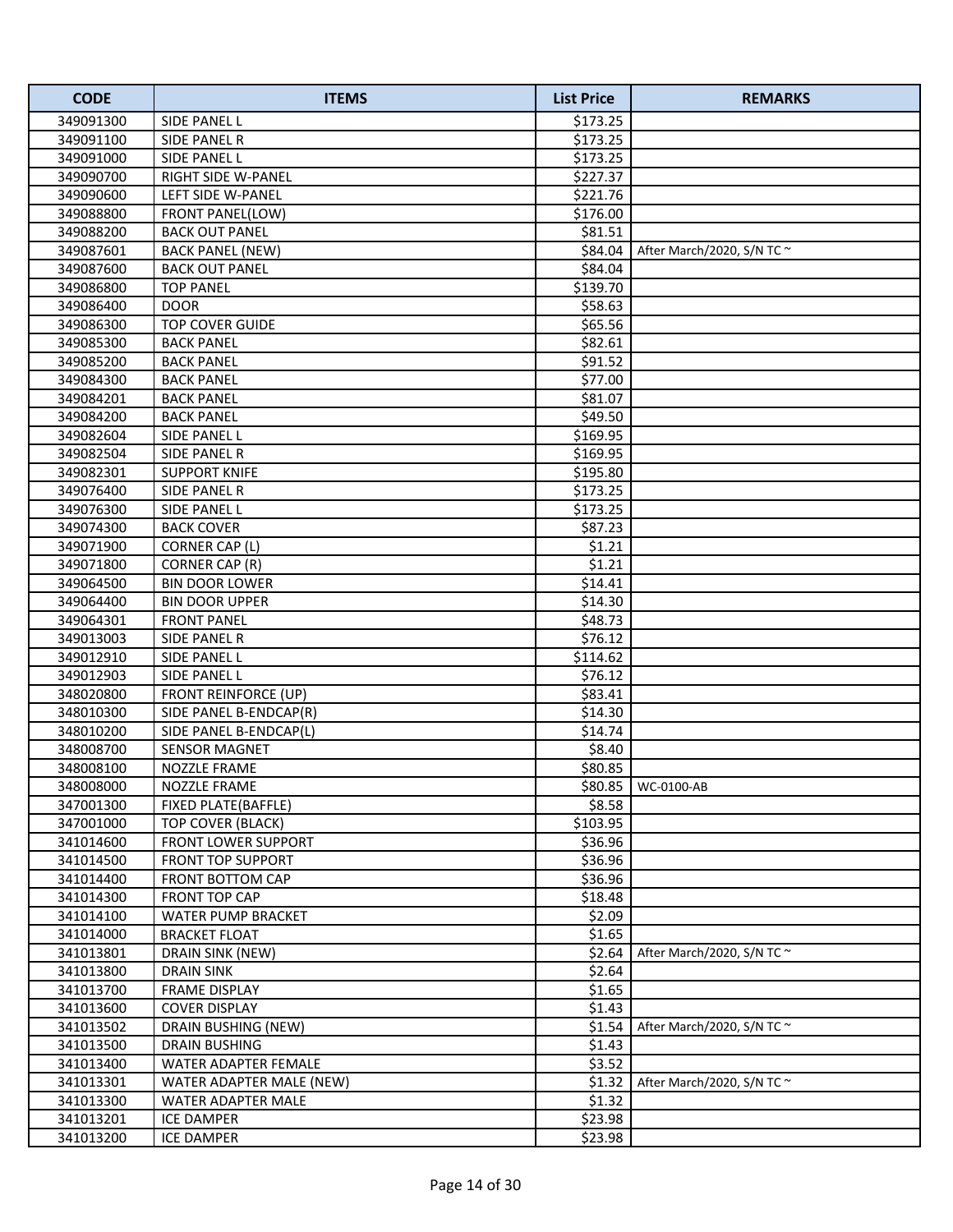| <b>CODE</b>            | <b>ITEMS</b>                              | <b>List Price</b>   | <b>REMARKS</b>         |
|------------------------|-------------------------------------------|---------------------|------------------------|
| 341013100              | <b>FRONT LOWER CAP</b>                    | \$17.05             |                        |
| 341013000              | HANDLE                                    | \$4.07              |                        |
| 341012902              | <b>HANGER</b>                             | \$1.00              |                        |
| 341012800              | SENSOR MAGNET HOUSING                     | \$2.86              |                        |
| 341012702              | <b>FRONT LOWER CAP</b>                    | \$40.48             |                        |
| 341012602              | FRONT TOP CAP                             | \$40.48             |                        |
| 341012501              | FRONT LOWER SUPPORT                       | \$40.48             | OLD #341012500         |
| 341012401              | <b>FRONT TOP SUPPORT</b>                  | \$40.48             | OLD #341012400         |
| 341012300              | <b>HINGE SUPPORT</b>                      | \$1.98              |                        |
| 341012200              | HINGE SUPPORT BRACKET                     | \$2.64              |                        |
| 341010901              | <b>ICE CUBIC GUIDE</b>                    |                     | \$23.10   WC-0200-AB   |
| 341010801              | <b>ICE CUBIC GUIDE</b>                    | \$23.10             | WC-0100-AB             |
| 341010701              | <b>ICE CUBIC GUIDE</b>                    | \$34.65             |                        |
| 341009500              | <b>ICE DAMPER</b>                         | \$9.46              |                        |
| 341009002              | <b>GUIDE ICE</b>                          | \$7.92              |                        |
| 340031600              | <b>EXPANSION VALVE</b>                    | \$142.10            |                        |
| 340031500              | <b>WATER INLET VALVE</b>                  | \$14.07             |                        |
| 340029601              | <b>DISPENSING SLOENOID</b>                | \$84.42             |                        |
| 340029500              | DUMP VALVE                                | \$75.13             |                        |
| 340029400              | <b>DUMP VALVE</b>                         | \$40.48             |                        |
| 340029000              | <b>EXPANSION VALVE</b>                    | \$133.10            |                        |
| 340028700              | WATER INLET VALVE                         | \$40.48             |                        |
| 340028200              | SOLENOID VALVE BODY                       | \$46.42             |                        |
| 340028000              | WATER INLET VALVE (RHP)                   | \$40.48             |                        |
| 340027800              | <b>EXPANSION VALVE</b>                    | \$132.99            |                        |
| 340027520              | <b>WATER INLET VALVE</b>                  | \$40.48             |                        |
| 340027510              | WATER INLET VALVE                         | \$40.48             |                        |
| 340027500              | WATER INLET VALVE                         | \$40.48             |                        |
| 340027300              | SOLENOID VALVE PLUG                       | \$14.74             |                        |
| 340027200              | SOLENOID VALVE BODY                       | \$219.67            |                        |
| 340026900              | SOLENOID VALVE COIL                       | \$37.18             |                        |
| 340026800<br>340026600 | SOLENOID VALVE BODY<br><b>WATER VALVE</b> | \$67.32<br>\$128.70 |                        |
| 340026300              | SOLENOID VALVE COIL                       | \$75.57             |                        |
| 340025800              | <b>WATER VALVE</b>                        | \$128.70            |                        |
| 340015500              | SOLENOID VALVE BODY                       | \$282.81            |                        |
| 340015400              | <b>WATER INLET VALVE</b>                  | \$104.61            | WC-0100-AB, WC-0200-AB |
| 340015300              | <b>WATER INLET VALVE</b>                  | \$40.48             |                        |
| 340014700              | <b>WATER VALVE</b>                        | \$127.71            |                        |
| 340011600              | SOLENOID VALVE COIL                       | \$11.28             |                        |
| 340009300              | <b>EXPANSION VALVE</b>                    | \$177.21            |                        |
| 340009000              | <b>EXPANSION VALVE</b>                    | \$177.21            |                        |
| 340007600              | SOLENOID VALVE                            | \$104.17            |                        |
| 340007400              | <b>EXPANSION VALVE</b>                    | \$177.21            |                        |
| 340004500              | <b>EXPANSION VALVE</b>                    | \$178.53            | NON-DOE                |
| 340004500              | <b>EXPANSION VALVE</b>                    | \$103.88            |                        |
| 339017700              | DRAIN BUCKET                              | \$70.70             |                        |
| 339017600              | <b>FRONT PANEL</b>                        | \$315.98            |                        |
| 339017500              | AUXILIARY LID                             | \$60.55             |                        |
| 339017400              | AUXILIARY LID                             | \$60.55             |                        |
| 339017100              | TOP LID                                   | \$80.50             |                        |
| 339016600              | TOP FRAME R                               | \$11.20             |                        |
| 339016500              | TOP FRAME L                               | \$11.20             |                        |
| 339016100              | <b>EVAPORATOR TOP COVER</b>               | \$12.00             |                        |
| 339016000              | AIR PROTECTOR                             | \$15.00             |                        |
| 339015700              | <b>EVAPORATOR TOP COVER</b>               | \$15.00             |                        |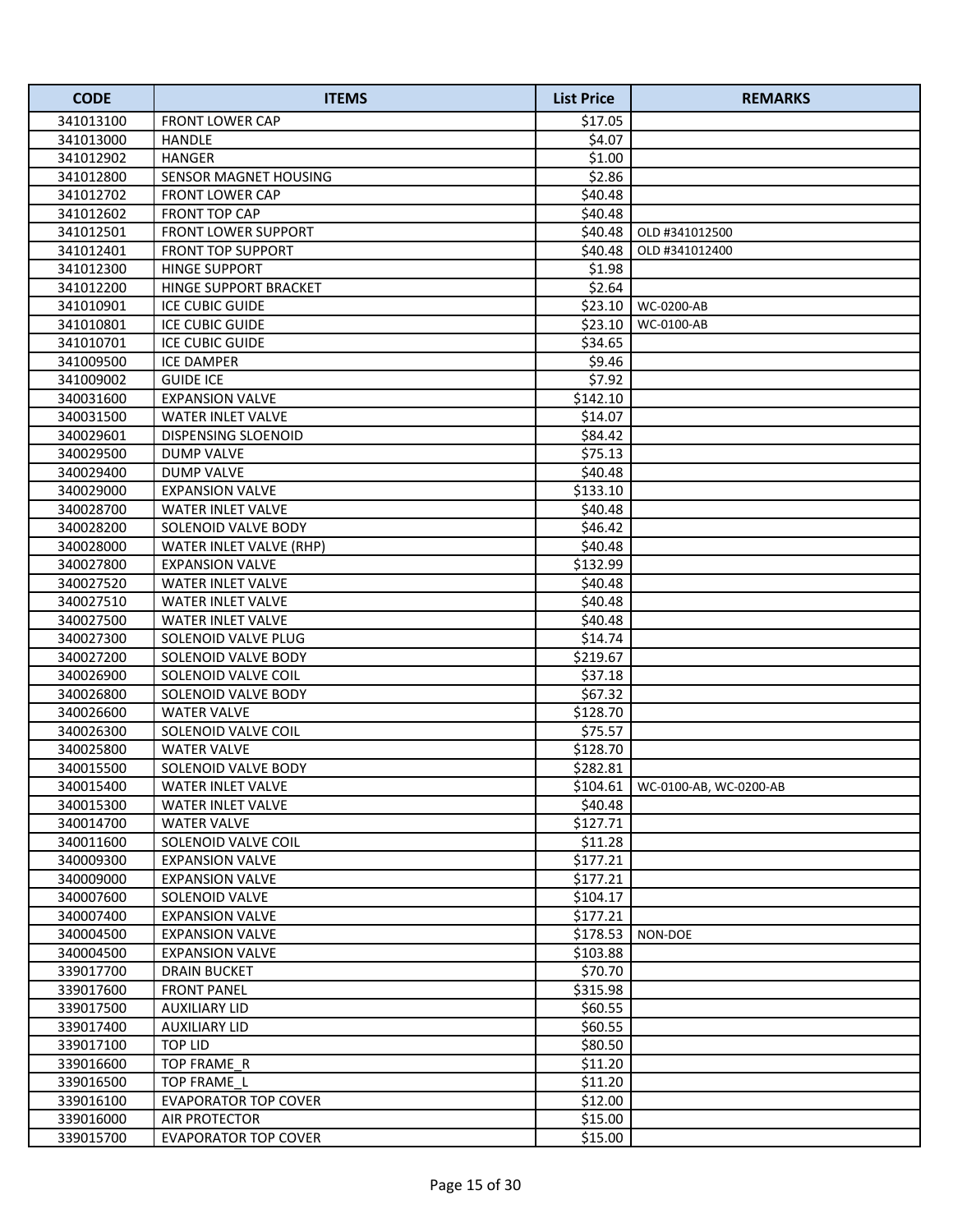| <b>CODE</b> | <b>ITEMS</b>                      | <b>List Price</b> | <b>REMARKS</b>            |
|-------------|-----------------------------------|-------------------|---------------------------|
| 339015400   | AIR PROTECTOR                     | \$12.00           |                           |
| 339015000   | WATER TROUGH                      | \$80.85           |                           |
| 339013400   | <b>WATER TROUGH</b>               | \$86.68           |                           |
| 339012800   | <b>EVAPORATOR FRAME R</b>         | \$30.25           |                           |
| 339012700   | <b>EVAPORATOR FRAME L</b>         | \$30.25           |                           |
| 339011700   | <b>EVAPORATOR FRAME R</b>         | \$19.25           |                           |
| 339011600   | <b>EVAPORATOR FRAME L</b>         | \$19.25           |                           |
| 339011010   | EVAPORATOR FRAME DOWN             | \$13.31           |                           |
| 339011000   | <b>EVAPORATOR FRAME DOWN</b>      | \$12.21           |                           |
| 339008410   | <b>EVAPORATOR FRAME THREE</b>     | \$128.59          |                           |
| 339008300   | <b>EVAPORATOR FRAME ONE</b>       | \$120.34          |                           |
| 339008230   | <b>EVAPORATOR FRAME TWO</b>       | \$145.97          |                           |
| 339008220   | <b>EVAPORATOR FRAME TWO</b>       | \$145.97          |                           |
| 339008120   | <b>EVAPORATOR FRAME ONE COVER</b> | \$283.80          |                           |
| 339008110   | EVAPORATOR FRAME ONE COVER        | \$283.80          | COMPATIBLE WITH 339008120 |
| 339006410   | EVAPORATOR FRAME R                | \$19.25           |                           |
| 339006310   | <b>EVAPORATOR FRAME L</b>         | \$19.25           |                           |
| 339003200   | <b>EVAPORATOR FRAME DOWN</b>      | \$13.75           |                           |
| 336030100   | DRAIN FLOAT                       | \$6.34            |                           |
| 336029702   | <b>SPLASH GUARD</b>               | \$8.33            |                           |
| 336029700   | <b>SPLASH GUARD</b>               | \$23.10           |                           |
| 336029650   | DRAIN BOX                         | \$40.48           |                           |
| 336029601   | DRAIN BOX                         | \$25.62           |                           |
| 336025500   | <b>JOINT HOSE</b>                 | \$4.40            |                           |
| 336009401   | <b>CONNECT DRAIN HOSE (RHP)</b>   | \$0.00            |                           |
| 335000301   | DISTRIBUTE SUCTION                | \$1.21            |                           |
| 332048620   | <b>TOP LID BAR</b>                | \$45.50           |                           |
| 332048610   | TOP LID BAR                       | \$45.50           |                           |
| 332048301   | <b>DRAIN PLATE</b>                | \$16.56           |                           |
| 332047400   | <b>GUIDE AIR FILTER L</b>         | \$5.25            |                           |
| 332047300   | <b>GUIDE AIR FILTER R</b>         | \$5.25            |                           |
| 332047200   | <b>BASE PLATE</b>                 | \$50.23           |                           |
| 332047110   | RIGHT SIDE ANGLE                  | \$83.69           |                           |
| 332047010   | LEFT SIDE ANGLE                   | \$167.41          |                           |
| 332046900   | MIDDLE SIDE ANGLE                 | \$83.69           |                           |
| 332046810   | <b>COMPRESSOR BRACKET</b>         | \$18.59           |                           |
| 332046000   | <b>BASE PLATE</b>                 | \$57.09           |                           |
| 332044300   | <b>BRACKET FAN MOTOR</b>          | \$7.92            |                           |
| 332044200   | <b>GUIDE AIR FILTER R</b>         | \$21.67           |                           |
| 332044100   | <b>GUIDE AIR FILTER L</b>         | \$21.67           |                           |
| 332044001   | <b>BRACKET WATER TANK</b>         | \$17.71           |                           |
| 332043800   | <b>BRACKET COMP</b>               | \$22.22           |                           |
| 332043701   | <b>MIDDLE SIDE ANGLE</b>          | \$46.97           |                           |
| 332043601   | <b>RIGHT SIDE ANGLE</b>           | \$55.88           |                           |
| 332043500   | LEFT SIDE ANGLE                   | \$100.87          |                           |
| 332043300   | <b>BRACKET AUGER MOTOR</b>        | \$21.45           |                           |
| 330003500   | <b>SUPPORT SHELF-BAR</b>          | \$12.87           |                           |
| 329031000   | <b>INSULATION EPS R</b>           | \$7.81            |                           |
| 329030900   | <b>INSULATION EPS L</b>           | \$7.81            |                           |
| 329030800   | <b>INSULATION EPS R</b>           | \$7.81            |                           |
| 329030700   | <b>INSULATION EPS L</b>           | \$7.81            |                           |
| 327007501   | DOOR BEARING                      | \$1.00            |                           |
| 327007500   | <b>DOOR BEARING</b>               | \$1.21            |                           |
| 325158910   | <b>SUCTION PIPE ASSY</b>          | \$42.46           |                           |
| 325158610   | DISCHARGE PIPE ASSY               | \$12.11           |                           |
| 325156600   | PIPE (TO DRIER)                   | \$3.78            |                           |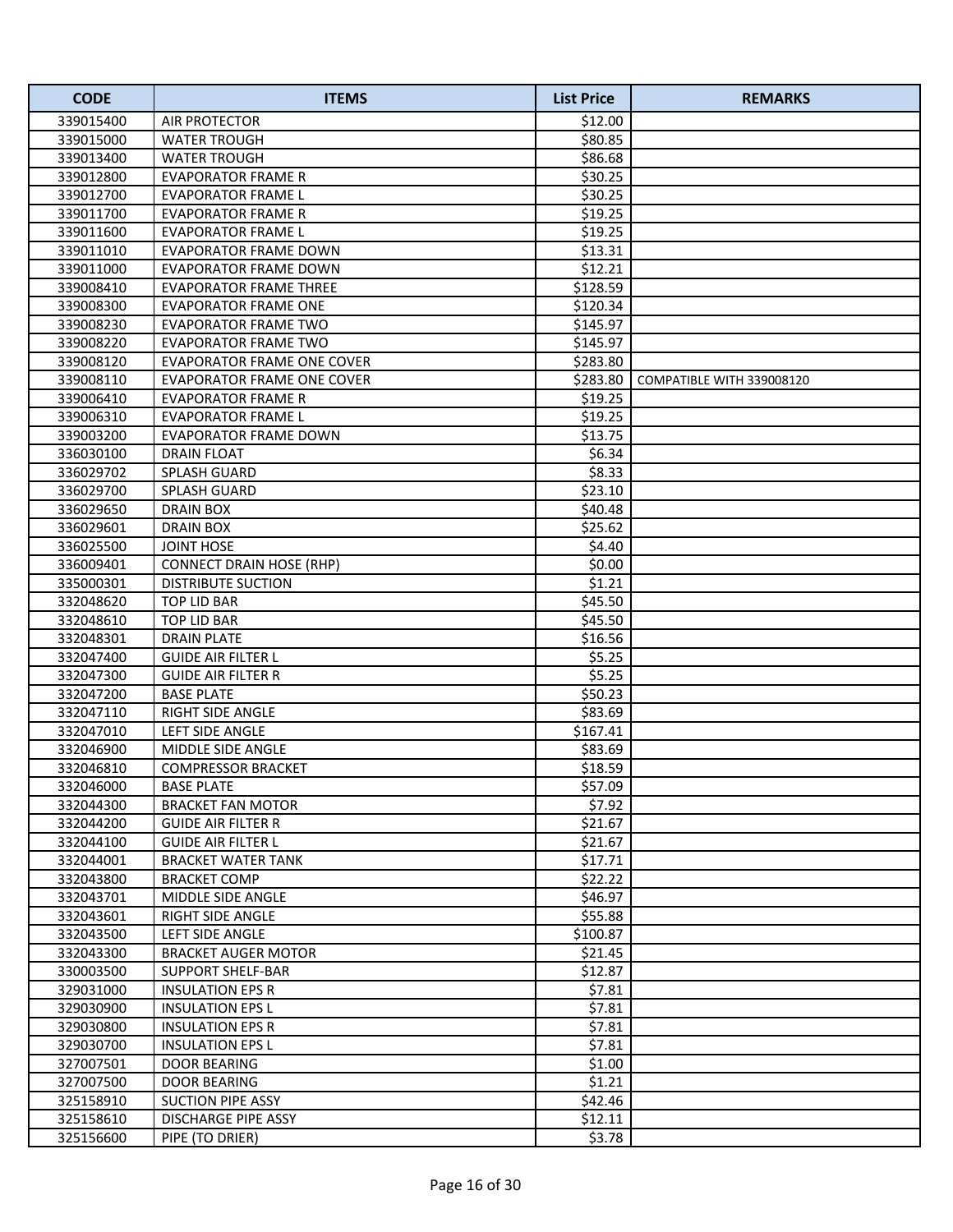| <b>CODE</b>            | <b>ITEMS</b>                                 | <b>List Price</b> | <b>REMARKS</b> |
|------------------------|----------------------------------------------|-------------------|----------------|
| 325156500              | PIPE (TO EVAPORATOR)                         | \$4.97            |                |
| 325152000              | <b>SUCTION PIPE ASSY</b>                     | \$57.75           |                |
| 325151001              | <b>EXTENSION CHARGE NIDDLE</b>               | \$9.13            |                |
| 325150900              | <b>CHARGE NIDDLE ASSY</b>                    | \$12.43           |                |
| 325150800              | DISCHARGE PIPE ASSY                          | \$87.12           |                |
| 325150700              | HEAT EXCHANGE PIPE ASSY                      | \$53.90           |                |
| 325150600              | <b>CHARGE NIDDLE ASSY</b>                    | \$9.13            |                |
| 325149900              | <b>DISCHARGE PIPE ASSY</b>                   | \$101.42          |                |
| 325149800              | <b>HEAT EXCHANGE PIPE ASSY</b>               | \$56.76           |                |
| 325149700              | <b>EXTENSION CHARGE NIDDLE</b>               | \$13.20           |                |
| 325149600              | <b>HEAT EXCHANGE PIPE</b>                    | \$64.24           |                |
| 325149500              | <b>DISCHARGE PIPE</b>                        | \$88.00           |                |
| 325148700              | <b>CONDENSER OUT PIPE</b>                    | \$5.28            |                |
| 325148600              | DISCHARGE PIPE ASSY                          | \$73.92           |                |
| 325148500              | <b>EXPENSION PIPE IN NET ASSY</b>            | \$8.36            |                |
| 325147900              | <b>EXTENSION CHARGE NIDDLE</b>               | \$9.13            |                |
| 325147800              | <b>HEAT EXCHANGE PIPE</b>                    | \$54.34           |                |
| 325147700              | <b>DISCHARGE PIPE</b>                        | \$86.46           |                |
| 325146900              | <b>HEAT EXCHANGE PIPE</b>                    | \$54.34           |                |
| 325146800              | <b>EXTENSION CHARGE NIDDLE</b>               | \$9.13            |                |
| 325146700              | <b>HEAT EXCHANGE PIPE</b>                    | \$54.34           |                |
| 325146600              | <b>DISCHARGE PIPE</b>                        | \$83.93           |                |
| 325145100              | <b>HOT GAS PIPE ASSY</b>                     | \$14.30           |                |
| 325144900              | EXP VALVE IN PIPE                            | \$9.57            |                |
| 325144700              | JOINT PIPE-EXP 1/4"                          | \$11.77           |                |
| 325144600              | JOINT PIPE-EXP 3/8"                          | \$11.77           |                |
| 325144400              | <b>OUTLET PIPE</b>                           | \$18.26           |                |
| 325142300              | PIPE TO EXP VALVE                            | \$1.21            |                |
| 325142100              | EXP VALVE IN PIPE                            | \$10.78           |                |
| 325141900              | <b>HOT GAS PIPE ASSY</b>                     | \$33.00           |                |
| 325141800              | DRIER TO CAPILLARY                           | \$3.08            |                |
| 325141700              | <b>COND TO DRIER</b>                         | \$1.32            |                |
| 325141200              | PIPE TO EVAPORATOR                           | \$12.21           |                |
| 325139900              | DRIER TO HEAT EXCHANGE PIPE                  | \$6.60            |                |
| 325139700              | <b>EXPANSION VALVE TO EVAPORATOR</b>         | \$32.56           |                |
| 325139600<br>325135600 | <b>DISCHARGE PIPE</b>                        | \$98.67           |                |
| 325135300              | <b>DISCHARGE PIPE</b><br><b>HOT GAS PIPE</b> | \$22.55<br>\$8.03 |                |
| 325135100              | COND OUT PIPE                                | \$4.18            |                |
| 325128100              | DISCHARGE PIPE ASSY                          | \$195.36          |                |
| 325127600              | DISCHARGE PIPE ASSY                          | \$350.90          |                |
| 325127510              | HEAT EXCHANGE PIPE ASSY                      | \$103.40          |                |
| 325127400              | <b>COND OUT PIPE</b>                         | \$13.75           |                |
| 325126400              | <b>HOT GAS PIPE ASSY</b>                     | \$20.35           |                |
| 325115700              | HOT GAS PIPE ASSY (NEW)                      | \$20.35           |                |
| 325115500              | <b>COND OUT PIPE</b>                         | \$4.51            |                |
| 325115200              | EVAPORATOR OUT PIPE                          | \$4.51            |                |
| 325113100              | WATER DISTRIBUTION COVER                     | \$15.51           |                |
| 325110900              | DISCHARGE PIPE ASSY                          | \$121.00          |                |
| 325110100              | ASSY HOT GAS PIPE                            | \$33.00           |                |
| 325110000              | EXP VALVE IN PIPE                            | \$10.78           |                |
| 325109900              | <b>HOT GAS PIPE ASSY</b>                     | \$16.17           |                |
| 325108900              | PROCESS CHARGE NIDDLE ASSY                   | \$17.33           |                |
| 325107100              | INNER DISTRIBUTOR PIPE                       | \$18.70           |                |
| 325107001              | <b>DISTRIBUTOR PIPE</b>                      | \$35.53           |                |
| 325106500              | <b>STS BELLOWS HOSE</b>                      | \$15.51           |                |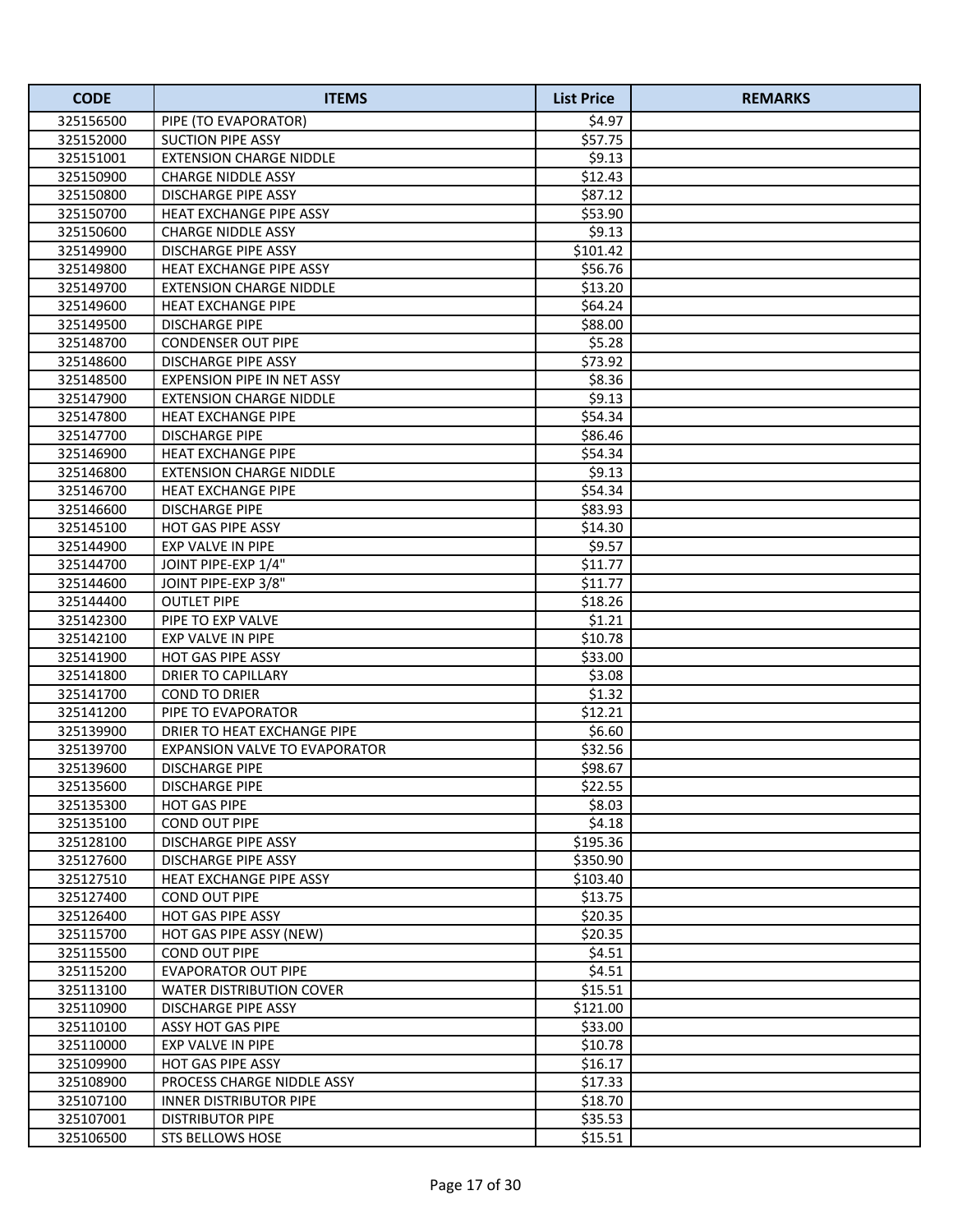| <b>CODE</b> | <b>ITEMS</b>                  | <b>List Price</b> | <b>REMARKS</b> |
|-------------|-------------------------------|-------------------|----------------|
| 325095620   | <b>DISCHARGE PIPE ASSY</b>    | \$232.10          |                |
| 325095600   | <b>DISCHARGE PIPE ASSY</b>    | \$232.10          |                |
| 325088000   | <b>PIPE</b>                   | \$1.21            |                |
| 325087310   | <b>HOT GAS PIPE</b>           | \$21.45           |                |
| 325085700   | <b>COMP CHARGE NIDDLE</b>     | \$101.64          |                |
| 325083401   | <b>SUCTION PIPE</b>           | \$21.67           |                |
| 325069200   | <b>CONDENSER OUT PIPE</b>     | \$2.20            |                |
| 325069110   | <b>HOT GAS PIPE</b>           | \$10.23           |                |
| 325069101   | <b>HOT GAS PIPE</b>           | \$10.23           |                |
| 325069010   | <b>DISCHARGE PIPE</b>         | \$21.56           |                |
| 325069000   | <b>DISCHARGE PIPE</b>         | \$23.98           |                |
| 325043300   | <b>HOT GAS PIPE</b>           | \$5.28            |                |
| 325043202   | <b>DISCHARGE PIPE</b>         | \$22.55           |                |
| 325038304   | <b>DISCHARGE PIPE</b>         | \$78.32           |                |
| 325038101   | TEV.INLET PIPE                | \$6.38            |                |
| 325026300   | <b>INNER DISTRIBUDER PIPE</b> | \$18.70           |                |
| 325026201   | <b>DISTRIBUDER PIPE</b>       | \$38.61           |                |
| 325011400   | <b>PIPE</b>                   | \$2.75            |                |
| 325011400   | <b>PIPE</b>                   | \$1.75            |                |
| 323007910   | <b>SCOOP HOLDER</b>           | \$5.04            |                |
| 323007900   | <b>STRAINER UPPER</b>         | \$1.00            |                |
| 323007110   | <b>COIL SPRING</b>            | \$1.21            |                |
| 323005100   | SPRING                        | \$1.00            |                |
| 323003702   | SPRING DOOR SHAFT             | \$1.00            |                |
| 322006000   | <b>LOCKING MAGNET</b>         | \$3.19            |                |
| 322005600   | <b>MOLDING MAGNET</b>         | \$9.02            | OLD #322004600 |
| 322005400   | <b>CIRCLE MAGNET</b>          | \$5.06            |                |
| 322003900   | <b>MAGNET DOOR</b>            | \$6.06            |                |
| 322002700   | MAGNETIC CONTACTOR (220V)     | \$80.11           |                |
| 322002300   | MAGNETIC CONTACTOR (220V)     | \$80.11           |                |
| 322002200   | MAGNETIC CONTACTOR (115V)     | \$80.11           |                |
| 321006800   | <b>STS RIGHT UP</b>           | \$11.55           |                |
| 321006700   | <b>STS LEFT DOWN</b>          | \$10.01           |                |
| 321005901   | HINGE BRACKET W(LD)           | \$25.41           |                |
| 321005801   | HINGE BRACKET W(RD)           | \$25.41           |                |
| 321005700   | HINGE BRACKET W(LU)           | \$25.41           |                |
| 321005600   | HINGE BRACKET W(RU)           | \$25.41           |                |
| 321005500   | LATCH BUSHING                 | \$8.31            |                |
| 321005400   | <b>LATCH BUSHING</b>          | \$8.31            |                |
| 321005210   | HINGE BRACKET DOWN            | \$7.15            |                |
| 321005202   | HINGE BRACKET DOWN            | \$8.58            | OLD #321005201 |
| 321005110   | HINGE BRACKET                 | \$12.65           |                |
| 321005100   | <b>HINGE BRACKET</b>          | \$8.58            |                |
| 321005000   | <b>SHAFT HINGE</b>            | \$2.53            |                |
| 321003000   | <b>FIXTURE TOP HINGE</b>      | \$11.33           |                |
| 321002810   | DOOR HINGE TOP                | \$7.59            |                |
| 321002700   | <b>DOOR HINGE DOWN</b>        | \$13.53           |                |
| 321002500   | <b>FIXTURE TOP COVER</b>      | \$3.85            |                |
| 320007410   | SUPPORT WATER TROUGH-R        | \$43.89           |                |
| 319009800   | PACKING ORIFFICE(PUMP) ø9     | \$1.21            |                |
| 319009300   | <b>SENSOR CAP</b>             | \$1.21            |                |
| 319009000   | REDUCER CAP                   | \$1.87            |                |
| 319008200   | DOOR CAP                      | \$1.21            |                |
| 319007900   | <b>WATER VALVE PLUG</b>       | \$2.31            |                |
| 319007900   | WATER VALVE CAP               | \$2.24            |                |
| 319007801   | RESERVOIR INLET               | \$3.12            |                |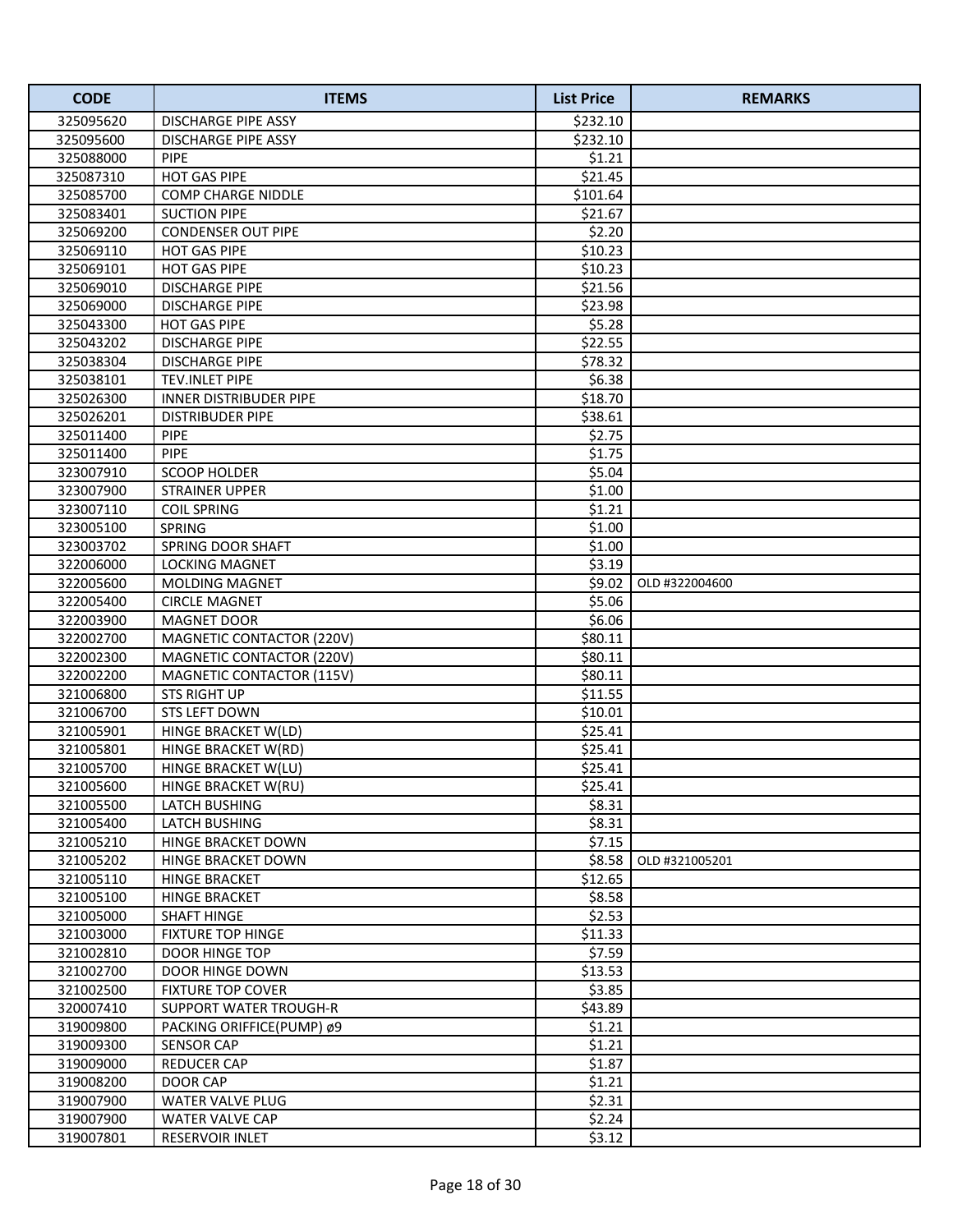| <b>CODE</b>            | <b>ITEMS</b>                                   | <b>List Price</b> | <b>REMARKS</b> |
|------------------------|------------------------------------------------|-------------------|----------------|
| 319007800              | <b>RESERVOIR INLET</b>                         | \$3.08            |                |
| 319007500              | <b>CAP SILICON</b>                             | \$5.28            |                |
| 319007400              | <b>SPACE MAGNET</b>                            | \$1.32            |                |
| 319006510              | PACKING ORIFFICE(PUMP) ø8                      | \$1.76            |                |
| 319006500              | <b>RIGHT PIPE CAP</b>                          | \$2.31            |                |
| 319005100              | CAP SENSOR 050                                 | \$1.21            |                |
| 319004401              | <b>RIGHT PIPE CAP</b>                          | \$2.31            |                |
| 319004301              | LEFT PIPE CAP                                  | \$1.65            |                |
| 319004200              | <b>CAP SILICON</b>                             | \$1.76            |                |
| 318041400              | <b>HOPPER COVER</b>                            | \$32.34           |                |
| 318041100              | <b>BASE RUBBER</b>                             | \$4.20            |                |
| 318040910              | <b>BASE PLATE ASSY</b>                         | \$72.45           |                |
| 318039300              | <b>FUNNEL</b>                                  | \$2.97            |                |
| 318039200              | <b>BUSHING COVER STORAGE BIN</b>               | \$1.21            |                |
| 318039100              | <b>GEAR MOTOR DRAIN PAN</b>                    | \$5.28            |                |
| 318039000              | PLATE SENSOR                                   | \$6.93            |                |
| 318038900              | <b>COVER IN STORAGE BIN</b>                    | \$8.14            |                |
| 318038800              | <b>COVER STORAGE BIN</b>                       | \$13.86           |                |
| 318038700              | SPOUT                                          | \$4.18            |                |
| 318038602              | <b>COVER SPOUT</b>                             | \$3.19            |                |
| 318038600              | <b>COVER SPOUT</b>                             | \$3.30            |                |
| 318038551              | <b>COVER FRONT DOWN</b>                        | \$8.61            |                |
| 318038500              | <b>COVER FRONT DOWN</b>                        | \$8.80            |                |
| 318038400              | FRONT PANEL TOP                                | \$5.83            |                |
| 318036500              | <b>BASE PLATE</b>                              | \$128.92          |                |
| 318035300              | <b>BASE PLATE R</b>                            | \$96.69           |                |
| 318035200              | <b>BASE PLATE L</b>                            | \$96.69           |                |
| 318034400              | <b>FRONT INNER PANEL</b>                       | \$120.34          |                |
| 318034300              | <b>CASE BASE</b>                               | \$119.90          |                |
| 318034200              | <b>FRONT INNER PANEL</b>                       | \$84.92           |                |
| 318033610              | <b>BASE PLATE</b>                              | \$132.00          |                |
| 318033600              | <b>BASE PLATE</b>                              | \$132.00          |                |
| 318029911              | <b>BASE PLATE TOP</b>                          | \$323.62          |                |
| 318029821              | <b>BASE PLATE BOTTOM</b>                       | \$332.53          |                |
| 318029610              | <b>BASE PLATE</b>                              | \$132.00          |                |
| 318019400              | <b>BUTTON SUPPORT</b><br><b>BUTTON SUPPORT</b> | \$1.00            |                |
| 318017600              |                                                | \$1.00<br>\$10.89 |                |
| 317222700<br>317222600 | <b>MOTOR COVER</b><br><b>MOTOR COVER</b>       | \$11.13           |                |
| 317222400              | <b>FRONT LOW-COVER</b>                         | \$48.02           |                |
| 317222100              | SOLENOID COVER                                 | \$3.15            |                |
| 317222000              | SOLENOID COVER                                 | \$20.30           |                |
| 317221600              | <b>REAR COVER (DOWN)</b>                       | \$346.85          |                |
| 317221400              | <b>EVA FIX BRACKET</b>                         | \$22.16           |                |
| 317221100              | REAR COVER (UP)                                | \$97.06           |                |
| 317219401              | PANEL SIDE R                                   | \$104.13          |                |
| 317219301              | PANEL SIDE L                                   | \$104.13          |                |
| 317219201              | <b>PANEL BACK</b>                              | \$104.13          |                |
| 317219100              | PLATE DRAIN GUIDE                              | \$37.38           |                |
| 317219000              | ICE CHUTE COVER                                | \$7.46            |                |
| 317218700              | <b>FRONT PANEL DOWN</b>                        | \$104.13          |                |
| 317218000              | <b>PANEL FRONT</b>                             | \$42.04           |                |
| 317217900              | <b>TOP COVER</b>                               | \$73.57           |                |
| 317214900              | TOP COVER ASSY                                 | \$22.93           |                |
| 317212250              | FRONT PANEL DOWN SUPPORT                       | \$21.14           |                |
| 317206800              | FRONT PANEL DOWN                               | \$73.04           |                |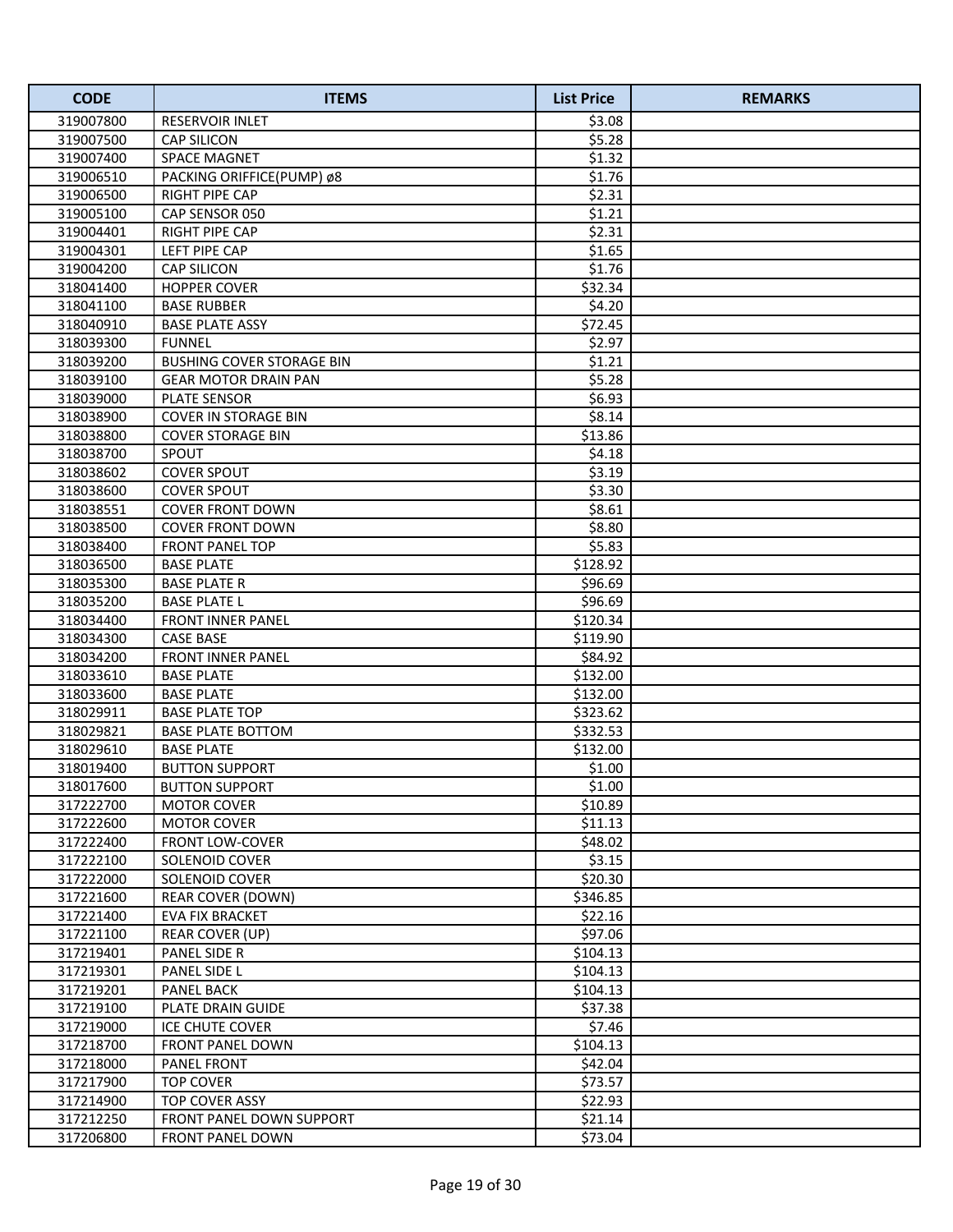| <b>CODE</b> | <b>ITEMS</b>                    | <b>List Price</b> | <b>REMARKS</b>                  |
|-------------|---------------------------------|-------------------|---------------------------------|
| 317206500   | PANEL BACK                      | \$25.63           |                                 |
| 317206400   | PANEL SIDE L                    | \$44.88           |                                 |
| 317206300   | PANEL SIDE R                    | \$44.88           |                                 |
| 317206200   | <b>TOP COVER</b>                | \$63.80           |                                 |
| 317204600   | <b>FRONT COVER</b>              | \$22.11           |                                 |
| 317203600   | <b>TOP COVER</b>                | \$132.88          |                                 |
| 317203500   | <b>BASE FRONT SIDE FRAME(R)</b> | \$1.98            |                                 |
| 317199100   | <b>PUMP MOTOR BRACKET</b>       | \$43.89           |                                 |
| 317197900   | <b>JUNCTION BOX COVER</b>       | \$43.12           |                                 |
| 317197500   | <b>DISPLAY REAR-COVER</b>       | \$11.22           |                                 |
| 317197000   | <b>TOP COVER</b>                | \$251.57          |                                 |
| 317195900   | <b>FRONT COVER</b>              | \$15.95           |                                 |
| 317195800   | <b>CAPACITOR BOX COVER</b>      | \$40.26           |                                 |
| 317195700   | TOP COVER(STS)                  | \$260.48          |                                 |
| 317194800   | <b>TOP COVER</b>                | \$213.07          |                                 |
| 317194400   | <b>TOP COVER</b>                | \$132.88          |                                 |
| 317192000   | <b>COND COVER</b>               | \$42.24           |                                 |
| 317179000   | <b>JUCTION BOX COVER</b>        | \$39.16           |                                 |
| 317177000   | <b>FRONT PANEL</b>              | \$149.38          |                                 |
| 317176910   | <b>WATER BLOCK</b>              | \$44.77           |                                 |
| 317176610   | DRAIN VALVE BRACKET (NEW)       | \$38.83           |                                 |
| 317176600   | DRAIN VALVE BRACKET             | \$38.83           |                                 |
| 317176500   | <b>TOP COVER</b>                | \$125.40          |                                 |
| 317176400   | <b>FRONT PANEL</b>              | \$149.38          |                                 |
| 317176300   | <b>BRACKET DRAIN</b>            | \$40.48           |                                 |
| 317176200   | DRAIN SOCKET BRACKET            | \$39.16           |                                 |
| 317175200   | WATER TROUGH GUIDE              | \$7.81            |                                 |
| 317174700   | NOISE FILTER GUIDE              | \$31.02           |                                 |
| 317174300   | <b>WATER GUIDE</b>              | \$42.68           |                                 |
| 317171700   | <b>COVER CONDENSER</b>          | \$91.74           |                                 |
| 317171600   | <b>BRACKET PRESSURE SWITCH</b>  | \$39.16           |                                 |
| 317170310   | <b>WATER GUIDE (P)</b>          | \$55.11           |                                 |
| 317170110   | <b>WATER GUIDE</b>              | \$39.49           |                                 |
| 317169700   | FRONT UP PANEL(L-HINGE)         | \$130.79          |                                 |
| 317169100   | <b>TOP COVER BRACKET</b>        | \$87.56           |                                 |
| 317164900   | <b>BRACKET INNER BASE</b>       | \$39.71           |                                 |
| 317164200   | <b>WATER PUMP BRACKET</b>       | \$42.57           |                                 |
| 317163900   | LOCK                            | \$39.60           |                                 |
| 317163700   | <b>DOOR BRACKET R</b>           | \$40.15           |                                 |
| 317163600   | DOOR BRACKET L                  | \$40.15           |                                 |
| 317163500   | <b>DISPLAY INNER GUIDE</b>      | \$38.72           |                                 |
| 317163400   | CONTROL BOX COVER TWO           | \$80.30           |                                 |
| 317163300   | CONTROL BOX COVER ONE           | \$83.05           |                                 |
| 317163200   | <b>CONTROL BOX</b>              | \$85.91           |                                 |
| 317163100   | <b>BRACKET R</b>                | \$39.60           |                                 |
| 317163000   | <b>BRACKET L</b>                | \$39.60           |                                 |
| 317162600   | CONTROL BOX COVER               | \$28.16           |                                 |
| 317162101   | SIDE DAMPER MOUNT (NEW)         | \$4.40            | After March/2020, S/N TC $\sim$ |
| 317162100   | SIDE DAMPER MOUNT               | \$4.18            |                                 |
| 317159100   | <b>COVER-JOINT BOX</b>          | \$39.05           |                                 |
| 317158600   | COVER EVAPORATOR FRAME TWO      | \$15.51           |                                 |
| 317157100   | <b>BRACKET CHARGE NIDDLE</b>    | \$39.05           |                                 |
| 317157000   | <b>CONTROL BOX COVER</b>        | \$79.97           |                                 |
| 317156900   | <b>CONTROL BOX</b>              | \$99.88           |                                 |
| 317156200   | <b>BASE PLATE COMP</b>          | \$114.18          |                                 |
| 317155200   | SOLENOID VALVE BRACKET          | \$38.72           |                                 |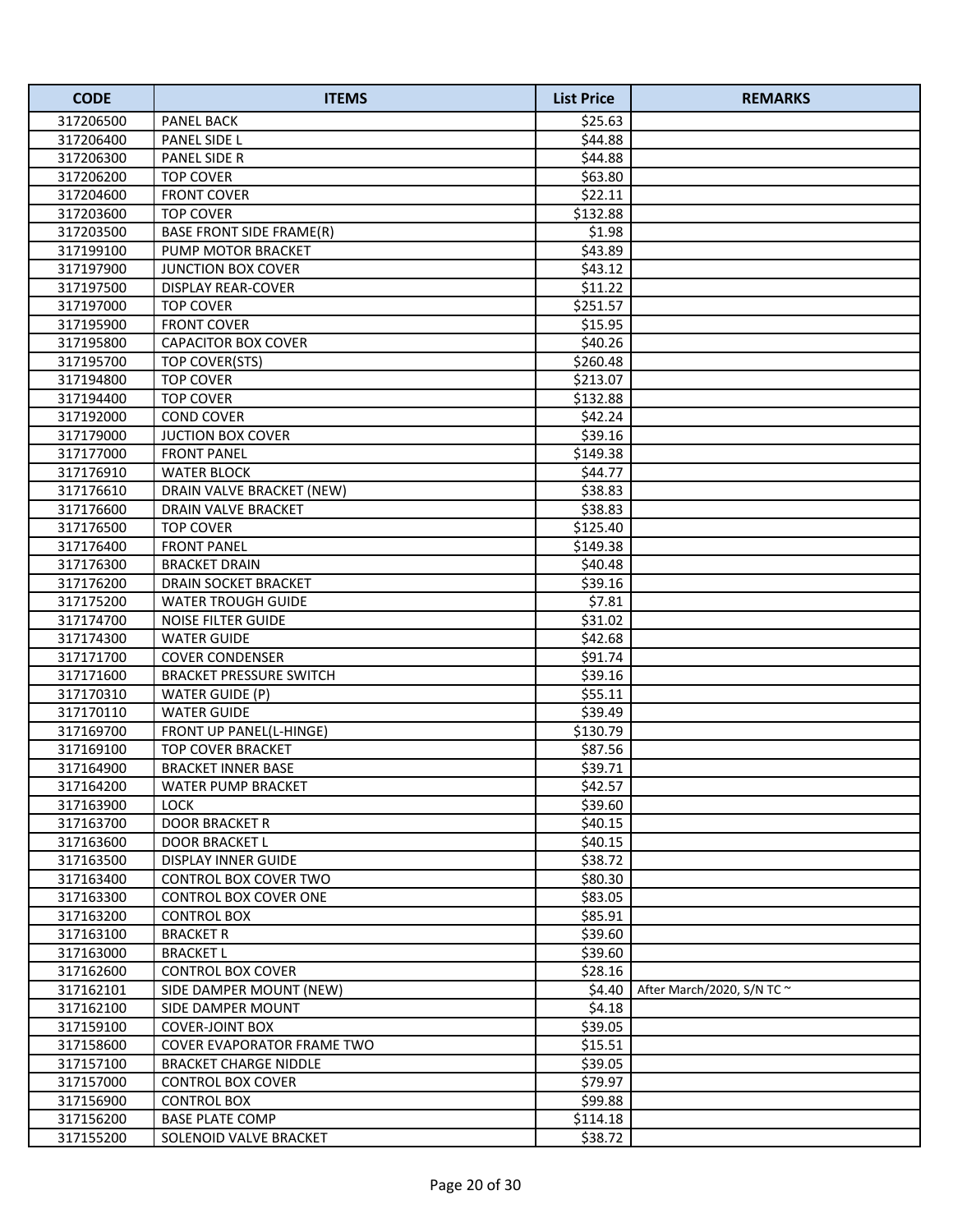| <b>CODE</b> | <b>ITEMS</b>                     | <b>List Price</b> | <b>REMARKS</b> |
|-------------|----------------------------------|-------------------|----------------|
| 317154720   | <b>WATER BLOCK</b>               | \$63.25           |                |
| 317153310   | <b>ICE BLOCK</b>                 | \$69.63           |                |
| 317152300   | <b>TOP COVER</b>                 | \$127.27          |                |
| 317151000   | <b>JOINT BRACKET(F-COVER)</b>    | \$43.89           |                |
| 317150920   | <b>WATER TROUGH GUIDE</b>        | \$43.23           |                |
| 317150800   | FRONT UP PANEL(R-HINGE)          | \$130.79          |                |
| 317150300   | <b>BRACKET ICE MAKING WATER</b>  | \$43.34           |                |
| 317149500   | <b>TOP COVER</b>                 | \$82.61           |                |
| 317147103   | <b>COVER FRONT UPPER</b>         | \$89.76           |                |
| 317147003   | <b>FRONT UPPER COVER</b>         | \$106.15          |                |
| 317142701   | <b>BRACKET TOP SUPPORT</b>       | \$45.32           |                |
| 317141700   | <b>EVAPORATOR ROOF COVER</b>     | \$90.09           |                |
| 317141400   | TOP COVER(ABS)                   | \$127.05          |                |
| 317112401   | <b>COVER BASKET</b>              | \$80.85           |                |
| 317107000   | MAGNET BIN SWITCH HOUSING        | \$2.31            |                |
| 317100610   | <b>TOP COVER</b>                 | \$88.44           |                |
| 317100400   | TOP COVER(ABS)                   | \$260.48          |                |
| 317093700   | <b>FRONT TOP COVER</b>           | \$89.10           |                |
| 317090700   | <b>COVER MAGNET</b>              | \$3.08            |                |
| 317090600   | <b>COVER WATER TROUGH</b>        | \$33.66           |                |
| 317089410   | <b>FRONT COVER DOWN</b>          | \$66.44           |                |
| 317084600   | <b>FRONT PANEL</b>               | \$94.27           |                |
| 317076610   | FLOW ICE BACK                    | \$1.00            |                |
| 317076600   | FLOW ICE BACK                    | \$1.00            |                |
| 317075501   | <b>COVER OUT CASE</b>            | \$86.57           |                |
| 317072810   | FLOW ICE FRONT                   | \$1.00            |                |
| 317038100   | <b>COVER EVAPORATOR</b>          | \$4.84            |                |
| 316004020   | SAFETY TC SHAFT                  | \$3.33            |                |
| 316004000   | SAFETY TC SHAFT                  | \$5.17            |                |
| 316003100   | <b>BASKET FRONT</b>              | \$74.91           |                |
| 316002800   | SAFETY TC SHAFT                  | \$6.38            |                |
| 315008500   | <b>CLIP</b>                      | \$4.55            |                |
| 315007500   | R-PIN 4                          | \$1.21            |                |
| 315004800   | <b>SNAP PIN</b>                  | \$1.00            |                |
| 315003700   | PIN FLOW ICE                     | \$8.25            |                |
| 315003200   | PIN FLOW ICE                     | \$8.36            |                |
| 314043600   | SHAFT PLATE SENSOR               | \$5.83            |                |
| 314043500   | <b>SHAFT SHUTTER LEVER</b>       | \$1.76            |                |
| 314034100   | <b>DRUM BOSS</b>                 | \$70.07           |                |
| 314033600   | HINGE-SHELF                      | \$8.47            |                |
| 314029900   | PIN ASSY                         | \$15.84           |                |
| 314011700   | <b>SUPPORT PCB</b>               | \$1.21            |                |
| 314005702   | SHAFT DOOR PIN                   | \$1.00            |                |
| 310007300   | <b>BEARING POM</b>               | \$28.81           |                |
| 310006700   | <b>BEARING COVER STORAGE BIN</b> | \$3.52            |                |
| 310006500   | HINGE BEARING                    | \$2.31            |                |
| 310006400   | POM BEARING                      | \$1.76            |                |
| 310005200   | <b>BEARING</b>                   | \$15.51           |                |
| 310004301   | <b>BUSHING</b>                   | \$1.00            |                |
| 309005801   | <b>SHUTTER LEVER</b>             | \$3.85            |                |
| 309004300   | FITTING SPANNER 5/16"            | \$1.32            |                |
| 309004200   | SPANNER#10                       | \$6.71            |                |
| 308004700   | <b>FAN BLADE</b>                 | \$23.10           |                |
| 308004300   | <b>FAN GUARD</b>                 | \$46.20           |                |
| 308003800   | <b>FAN BLADE</b>                 | \$46.20           |                |
| 308003700   | <b>FAN BLADE</b>                 | \$46.20           |                |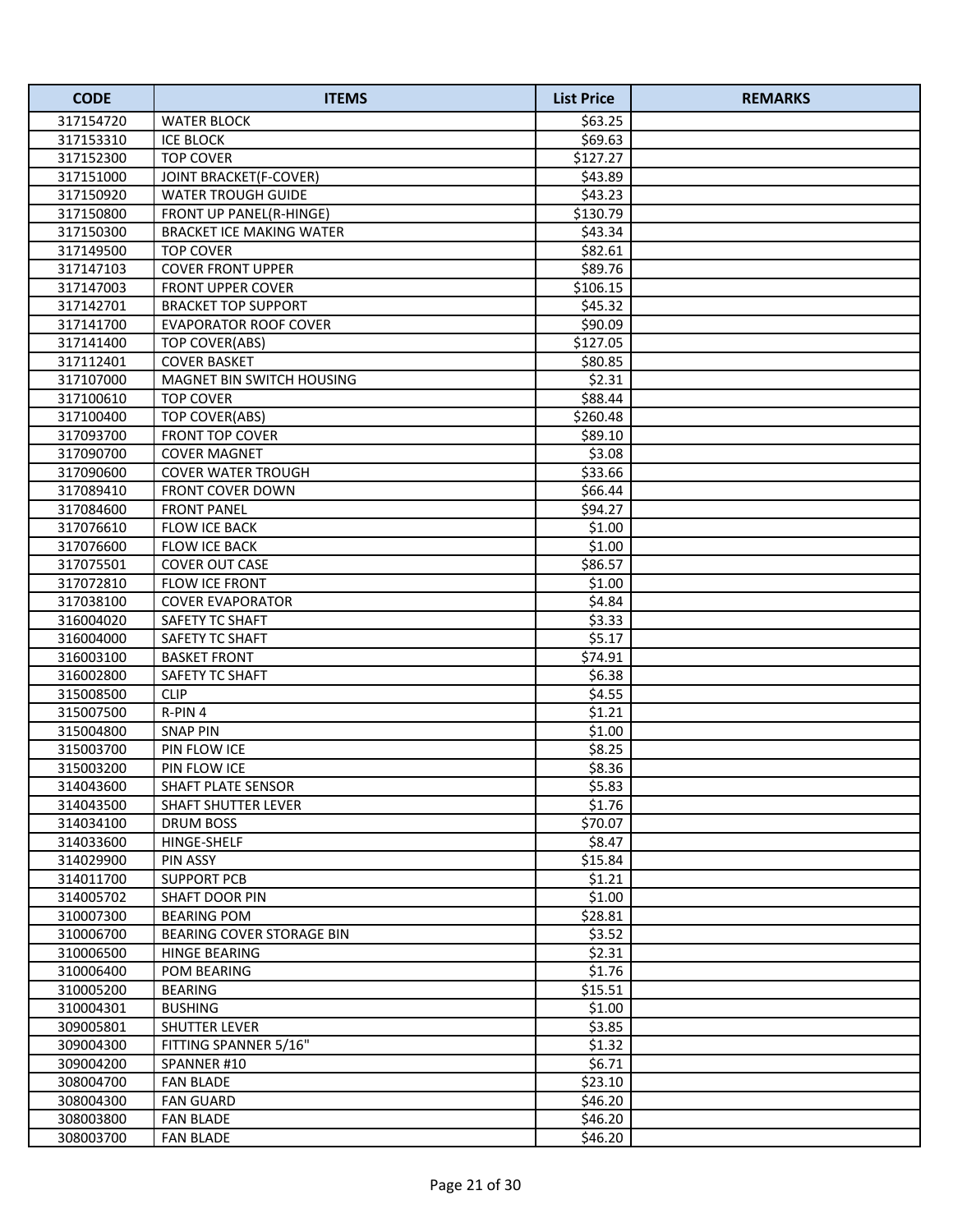| <b>CODE</b>            | <b>ITEMS</b>                            | <b>List Price</b> | <b>REMARKS</b> |
|------------------------|-----------------------------------------|-------------------|----------------|
| 308001800              | <b>FAN BLADE</b>                        | \$46.20           |                |
| 308001200              | <b>FAN GUARD</b>                        | \$46.20           |                |
| 307005600              | DRUM SPROCKET 10T                       | \$55.99           |                |
| 307005500              | DRUM SPROCKET 40T                       | \$83.93           |                |
| 306048500              | TOP LID SUPPORT                         | \$1.75            |                |
| 306048400              | TOP LID SUPPORT                         | \$9.59            |                |
| 306048300              | TOP LID SUPPORT                         | \$1.75            |                |
| 306048200              | TOP LID SUPPORT                         | \$9.59            |                |
| 306048100              | <b>FOAM PE</b>                          | \$6.58            |                |
| 306047800              | <b>FOAM PE</b>                          | \$11.80           |                |
| 306047400              | <b>FOAM</b>                             | \$1.00            |                |
| 306046820              | <b>FOAM UPPER</b>                       | \$1.00            |                |
| 306046810              | <b>FOAM UPPER</b>                       | \$1.00            |                |
| 306045400              | FOAM PE EVA TOP                         | \$3.54            |                |
| 306043100              | <b>BRACKET DRAIN FORM</b>               | \$1.76            |                |
| 306042800              | FOAM PE-EVAPORATOR TOP MAIM             | \$3.63            |                |
| 306042500              | FOAM PUMP TO DISTRIBUTOR                | \$17.27           |                |
| 306042100              | <b>FOAM PUMP TO DRAIN</b>               | \$12.65           |                |
| 306042000              | FOAM PUMP TO DISTRIBUTOR                | \$12.21           |                |
| 306041901              | INSULATION-DISPLAY                      | \$2.09            |                |
| 306040600              | <b>INSULATION</b>                       | \$1.00            |                |
| 306039300              | <b>FOAM PE</b>                          | \$1.76            |                |
| 306039000              | FOAM PE (HOSE PUMP IN)                  | \$13.86           |                |
| 306038200              | <b>FOAM PE</b>                          | \$27.72           |                |
| 306038000              | FOAM PE(DRAIN HOSE THREE)               | \$10.45           |                |
| 306037800              | FOAM PE(DRAIN HOSE TWO)                 | \$8.69            |                |
| 306037700              | FOAM PE(DRAIN HOSE ONE)                 | \$11.77           |                |
| 306037600              | <b>FOAM PE</b>                          | \$1.21            |                |
| 306037500              | <b>FOAM PE</b>                          | \$20.24           |                |
| 306036700              | FOAM PE CHUTE INSULATION                | \$29.04           |                |
| 306036300              | <b>FOAM PU</b>                          | \$1.21            |                |
| 306034600              | FOAM PE(T5x60x95)                       | \$1.21            |                |
| 306031800              | FOAM PE(SPACE LAMP)                     | \$1.21            |                |
| 306031600              | FOAM PE (FRONT UPPER)                   | \$4.18            |                |
| 306029800              | FOAM PE(DISPLAY)                        | \$3.85            |                |
| 306029300              | FOAM PE (R,L)                           | \$1.76            |                |
| 306029200              | <b>FOAM PE</b>                          | \$1.21            |                |
| 306029100              | <b>FOAM PE</b>                          | \$1.21            |                |
| 306028700              | <b>FOAM PE</b>                          | \$27.72           |                |
| 306028600              | FOAM PE(R FRONT)                        | \$3.08            |                |
| 306028500              | FOAM PE(LFRONT)                         | \$2.31            |                |
| 306028400              | FOAM PE(L)                              | \$10.01           |                |
| 306028300<br>306028200 | FOAM PE (R)<br>FOAM PE                  | \$6.49<br>\$3.85  |                |
| 306028100              | FOAM PE(EVAPORATOR COVER)               | \$52.03           |                |
| 306026800              | FOAM PE (WATER PUMP IN/OUT)             | \$6.27            |                |
| 306021900              | <b>FOAM PE</b>                          | \$10.01           |                |
| 306020610              |                                         | \$2.00            |                |
| 306020600              | FOAM COVER WIND(TOP)<br>FOAM COVER WIND | \$1.00            |                |
| 306020000              | SPONGE FRONT TOP                        | \$2.97            |                |
| 306019900              | SPONGE SIDE TOP                         | \$1.00            |                |
| 306016800              | <b>FOAM PE</b>                          | \$1.21            |                |
| 306016700              | FOAM PE (EXPANSION)                     | \$11.33           |                |
| 306016300              | FOAM PE (WATER PUMP)                    | \$8.58            |                |
| 306016200              | FOAM PE (PUMP OUT)                      | \$9.79            |                |
| 306016100              | FOAM PE (PUMP IN)                       | \$9.74            |                |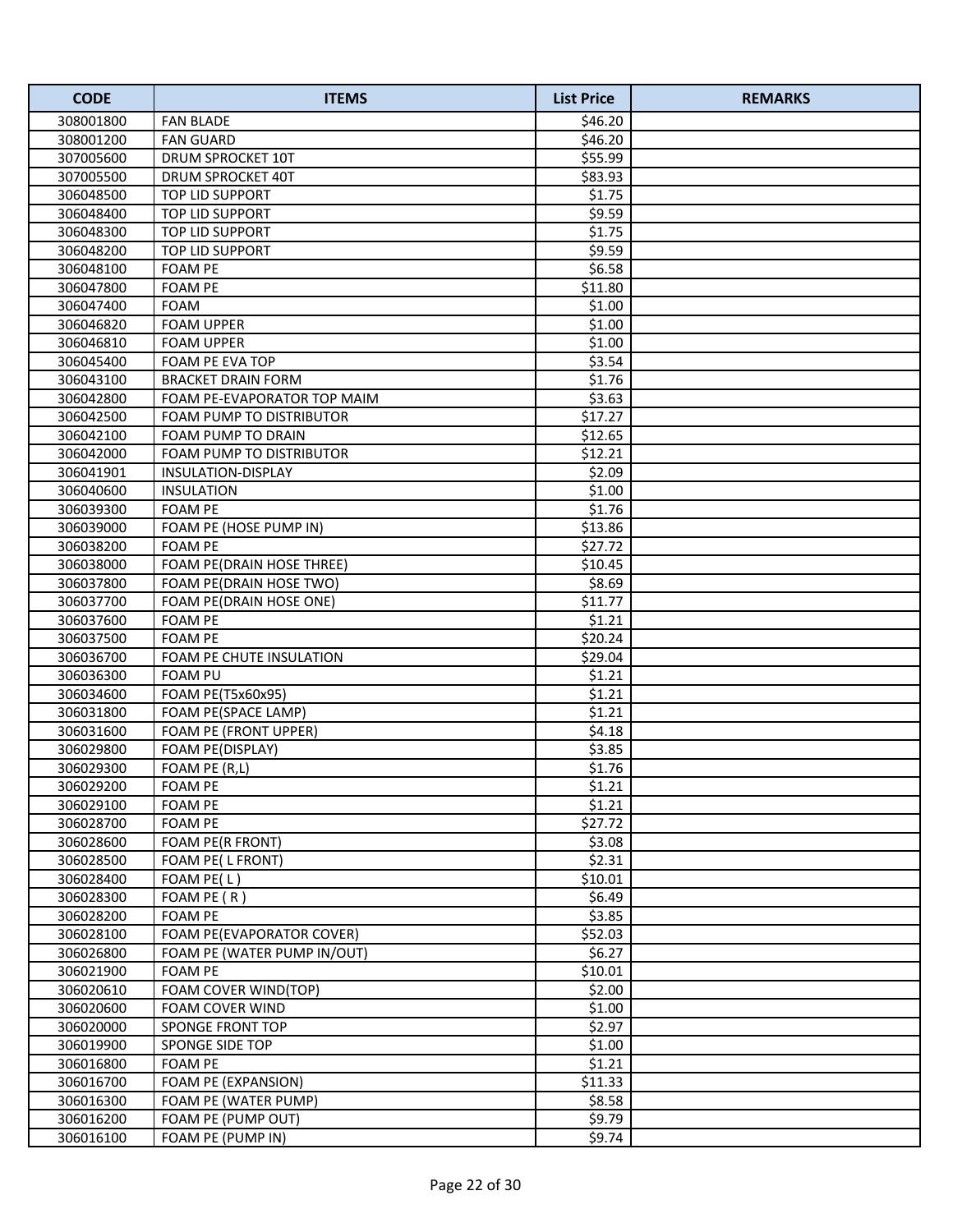| <b>CODE</b> | <b>ITEMS</b>                 | <b>List Price</b> | <b>REMARKS</b>     |
|-------------|------------------------------|-------------------|--------------------|
| 306015900   | <b>FOAM PI-A</b>             | \$4.51            |                    |
| 306009000   | PIPE INSULATION              | \$1.75            |                    |
| 305019100   | <b>CHAIN</b>                 | \$30.58           |                    |
| 303041000   | <b>RUBBER</b>                | \$11.55           |                    |
| 303040900   | <b>HOUSING RUBBER</b>        | \$10.15           |                    |
| 303040500   | PACKING SPOUT                | \$4.31            |                    |
| 303040400   | <b>PACKING SPOUT</b>         | \$9.10            |                    |
| 303040100   | <b>PACKING</b>               | \$1.82            |                    |
| 303038800   | O-RING                       | \$1.00            |                    |
| 303038500   | O-RING (P8)                  | \$1.00            |                    |
| 303038400   | PACKING PLUG                 | \$1.93            |                    |
| 303038200   | <b>PACKING</b>               | \$1.58            |                    |
| 303037700   | PACKING TOP HOPPER           | \$15.75           |                    |
| 303037500   | O-RING                       | \$1.21            |                    |
| 303037200   | <b>FUNNEL PACKING</b>        | \$1.30            |                    |
| 303037000   | PACKING COVER STORAGE BIN    | \$13.86           |                    |
| 303036901   | <b>MECHANICAL SEAL</b>       | \$46.20           | Replace #303036900 |
| 303036900   | <b>MECHANICAL SEAL</b>       | \$50.00           |                    |
| 303036600   | O-RING                       | \$1.00            |                    |
| 303036300   | O-RING                       | \$1.00            |                    |
| 303036100   | W. LEVLE RUBBER-HOLDER       | \$1.21            |                    |
| 303036000   | WATER LEVEL RUBBER-CAP       | \$1.43            |                    |
| 303034100   | O RING                       | \$1.00            |                    |
| 303032000   | O-RING NBR (P8)              | \$1.00            |                    |
| 303031900   | O-RING NBR (G65)             | \$1.21            |                    |
| 303031800   | O-RING NBR (G70)             | \$1.21            |                    |
| 303031500   | <b>DOOR STOPPER</b>          | \$1.93            |                    |
| 303031401   | <b>CAP RUBBER</b>            | \$1.95            |                    |
| 303031400   | <b>CAP RUBBER</b>            | \$1.95            |                    |
| 303031300   | COVER EVAPORATOR IN OUT PIPE | \$5.56            |                    |
| 303031200   | MECHANICAL SEAL (ø30)        | \$99.00           |                    |
| 303029800   | OIL SEAL                     | \$4.29            |                    |
| 303025200   | E-RING                       | \$1.21            |                    |
| 303022200   | <b>COVER NOZZLE</b>          | \$2.53            |                    |
| 303022100   | <b>COVER NOZZLE</b>          | \$1.60            |                    |
| 303022000   | <b>PLUG</b>                  | \$1.43            |                    |
| 303018200   | <b>PACKING TOP</b>           | \$1.21            |                    |
| 303017400   | <b>OVER FLOW PIPE</b>        | \$3.08            |                    |
| 303016600   | PACKING OVER FLOW            | \$1.21            |                    |
| 303005501   | PACKING-NIDDLE               | \$1.00            |                    |
| 302006820   | <b>FOOT</b>                  | \$10.85           |                    |
| 302006400   | <b>HANDLE BAR SUPPORT</b>    | \$4.90            |                    |
| 302006300   | <b>HANDLE BAR GUIDE</b>      | \$16.67           |                    |
| 302006200   | <b>HANDLE BAR</b>            | \$54.01           |                    |
| 302005200   | CAP FOOT                     | \$1.16            |                    |
| 302004900   | <b>FOOT RUBBER</b>           | \$2.01            |                    |
| 302003000   | ASSY HANDLE BAR              | \$126.94          |                    |
| 302002900   | LEVELLING FOOT               | \$6.50            |                    |
| 302002500   | LEVELLING FOOT               | \$23.10           |                    |
| 302002300   | LEVELLING FOOT               | \$6.93            |                    |
| 301217400   | <b>BRACKET</b>               | \$14.00           |                    |
| 301217300   | <b>BRACKET</b>               | \$19.36           |                    |
| 301217000   | <b>MAGNET PLATE</b>          | \$13.72           |                    |
| 301216900   | PIPE FIXING BRACKET          | \$12.43           |                    |
| 301216800   | <b>BRACKET</b>               | \$5.43            |                    |
| 301216601   | <b>FRONT COVER</b>           | \$585.62          |                    |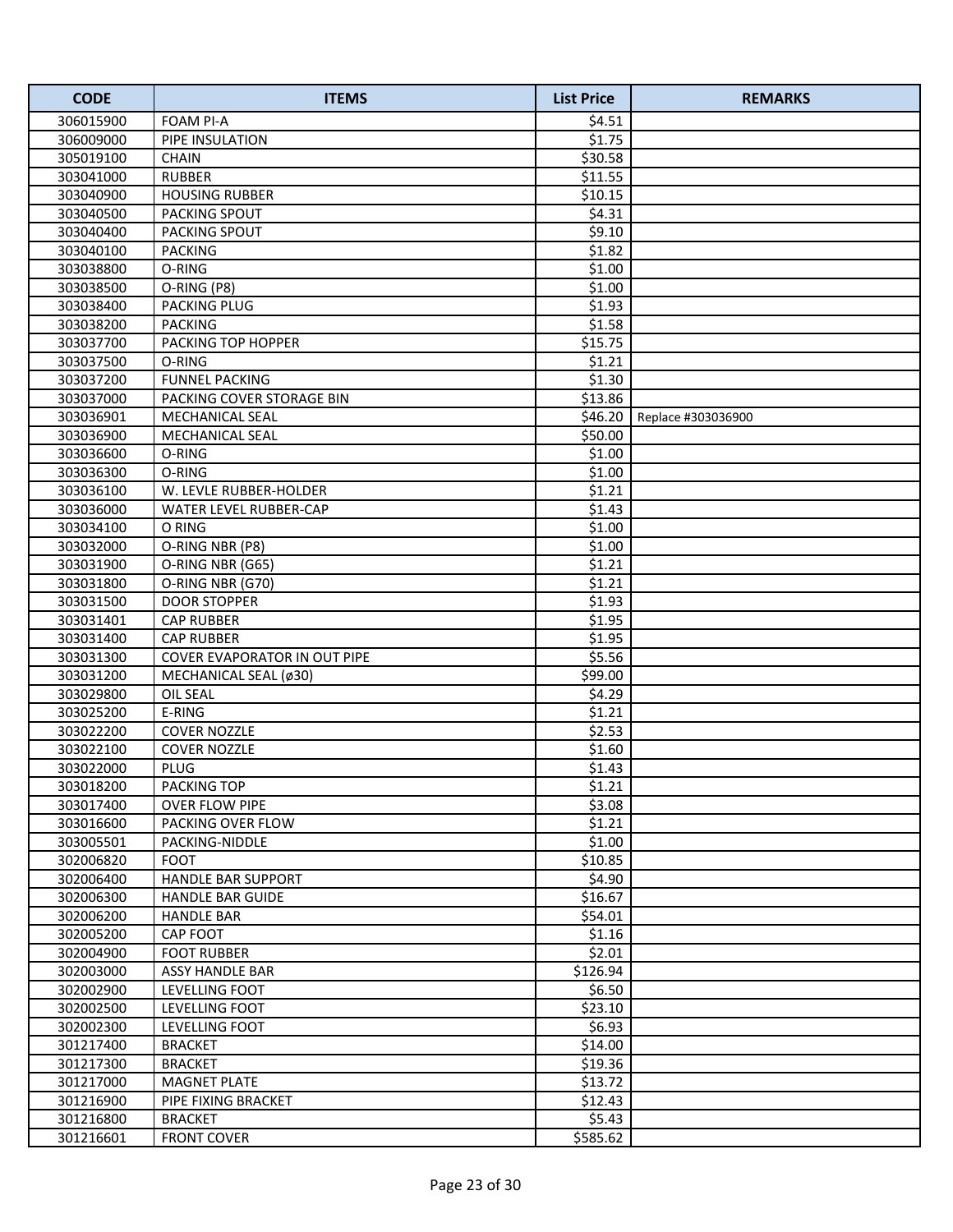| <b>CODE</b> | <b>ITEMS</b>                | <b>List Price</b> | <b>REMARKS</b> |
|-------------|-----------------------------|-------------------|----------------|
| 301216010   | <b>FRONT COVER PLATE</b>    | \$19.95           |                |
| 301215800   | <b>COVER BRACKET</b>        | \$14.00           |                |
| 301215700   | <b>COVER BRACKET</b>        | \$14.00           |                |
| 301215300   | SOLENOID GUIDE              | \$4.06            |                |
| 301214200   | <b>DRAIN PUMP BRACKET</b>   | \$12.43           |                |
| 301211901   | <b>FRONT COVER</b>          | \$585.62          |                |
| 301211500   | <b>CONTROL BOX COVER</b>    | \$25.55           |                |
| 301211400   | <b>BRACKET</b>              | \$39.90           |                |
| 301211300   | <b>SPLASH GUARD</b>         | \$12.15           |                |
| 301210600   | <b>BRACKET</b>              | \$12.95           |                |
| 301210520   | <b>FRONT COVER PLATE</b>    | \$19.95           |                |
| 301210510   | <b>FRONT COVER PLATE</b>    | \$19.95           |                |
| 301210401   | <b>BRACKT</b>               | \$24.50           |                |
| 301210200   | <b>BRACKET</b>              | \$19.64           |                |
| 301209400   | HINGE & SENSOR BRACKET      | \$16.24           |                |
| 301209010   | HINGE BASE BRACKET(L)       | \$5.43            |                |
| 301209000   | HINGE BASE BRACKET(R)       | \$5.43            |                |
| 301208611   | COND. SIDE BRACKET          | \$22.16           |                |
| 301207400   | HINGE BRACKET (R)           | \$16.24           |                |
| 301207300   | <b>BRACKET</b>              | \$15.54           |                |
| 301207200   | <b>WATER TANK B-BRACKET</b> | \$42.70           |                |
| 301206900   | DRAIN SOCKET BRACKET        | \$19.11           |                |
| 301205600   | <b>BRACKET FAN MOTOR</b>    | \$10.22           |                |
| 301203700   | FRONT PANEL BASE            | \$35.39           |                |
| 301203500   | DRAIN GUIDE PLATE           | \$5.08            |                |
| 301203300   | FRONT PANEL SPASE L         | \$9.24            |                |
| 301203200   | FRONT PANEL SPASE R         | \$5.04            |                |
| 301203100   | <b>HINGE BRACKET</b>        | \$5.01            |                |
| 301202900   | <b>BRACKET AUGER MOTOR</b>  | \$16.73           |                |
| 301202800   | <b>BRACKET WATER TANK</b>   | \$7.74            |                |
| 301202500   | <b>HOPPER SUPPORT BASE</b>  | \$16.56           |                |
| 301202200   | <b>BRACKET TOP DRAIN</b>    | \$50.58           |                |
| 301202100   | DRAIN VALVE BRACKET         | \$3.99            |                |
| 301201600   | WATER VALVE BRACKET         | \$27.13           |                |
| 301199750   | <b>UV BRACKET</b>           | \$2.52            |                |
| 301199712   | <b>BRACKET UV LED</b>       | \$2.52            |                |
| 301199500   | <b>FLANGE SPOUT</b>         | \$13.65           |                |
| 301195810   | <b>BRACKET</b>              | \$13.65           |                |
| 301195200   | <b>BASE PLATE</b>           | \$10.15           |                |
| 301194800   | <b>BRACKET</b>              | \$9.80            |                |
| 301194100   | <b>CLAMP BRACKET</b>        | \$12.95           |                |
| 301193901   | DRAIN PAN BRACKET           | \$26.25           |                |
| 301193300   | THERMISTOR BRACKET          | \$5.95            |                |
| 301193200   | <b>FRONT INNER COVER</b>    | \$19.78           |                |
| 301193101   | <b>FRONT COVER PLATE R</b>  | \$11.90           |                |
| 301193001   | <b>FRONT COVER PLATE L</b>  | \$19.78           |                |
| 301192800   | POWER CORD BRACKET          | \$2.45            |                |
| 301192700   | <b>SWITCH COVER</b>         | \$5.08            |                |
| 301192601   | TRANSFORMER BOX COVER       | \$9.80            |                |
| 301192501   | TRANSFORMER BOX             | \$11.90           |                |
| 301192400   | CONTROL BOX COVER           | \$12.08           |                |
| 301192301   | <b>CONTROL BOX</b>          | \$23.98           |                |
| 301192210   | <b>BRACKET</b>              | \$4.03            |                |
| 301192000   | WATER VALVE BRACKET         | \$4.38            |                |
| 301191900   | COVER DRAINPAN              | \$8.75            |                |
| 301191600   | <b>CLAMP DRAIN BOX</b>      | \$1.40            |                |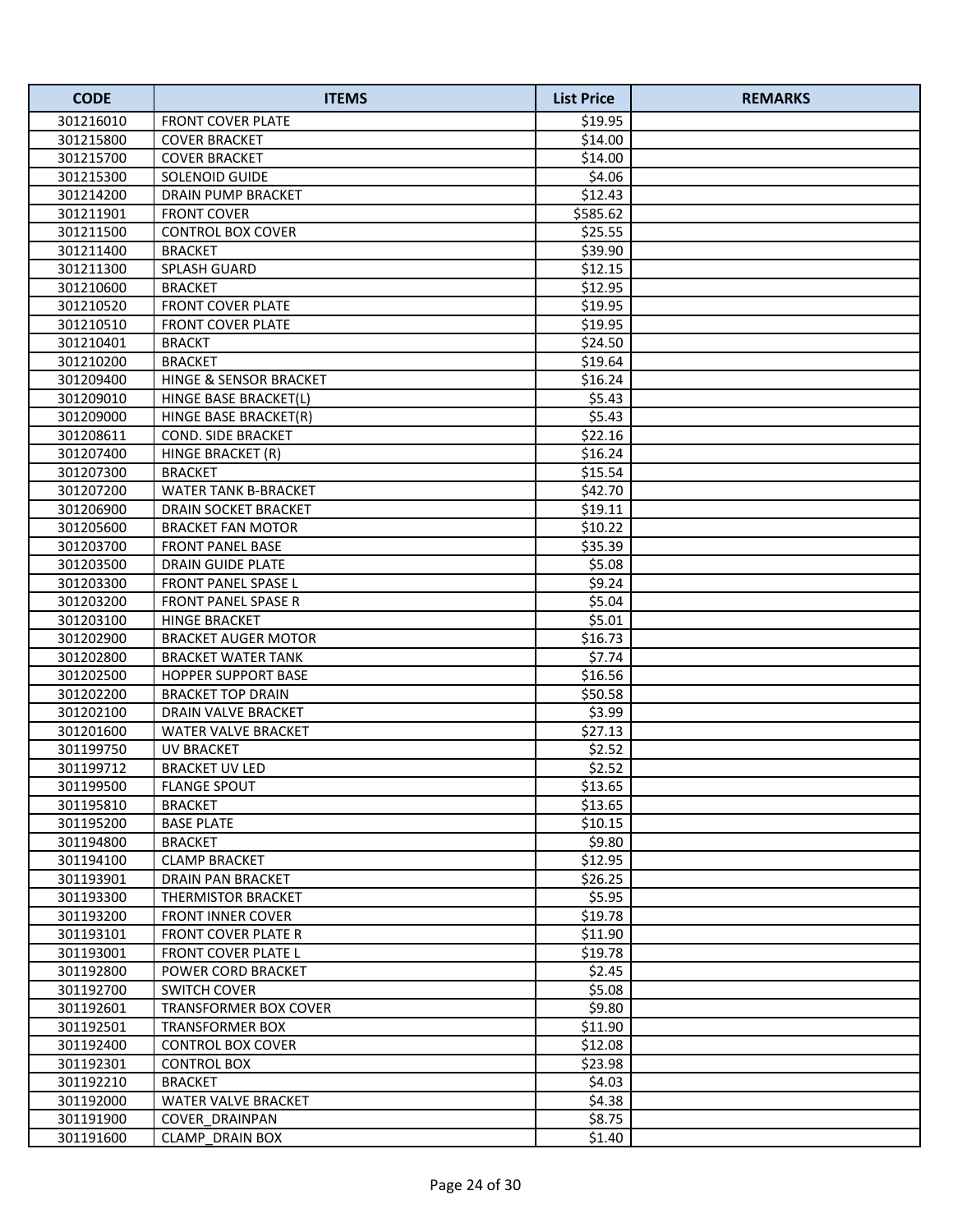| <b>CODE</b> | <b>ITEMS</b>                        | <b>List Price</b> | <b>REMARKS</b> |
|-------------|-------------------------------------|-------------------|----------------|
| 301191400   | <b>FRONT BAR</b>                    | \$5.25            |                |
| 301191301   | <b>FRONT FRAME</b>                  | \$7.88            |                |
| 301191200   | <b>WATER TROUGH BRACKET</b>         | \$22.75           |                |
| 301191100   | <b>WATER TROUGH BRACKET</b>         | \$26.95           |                |
| 301191000   | <b>COMPRESSOR BRACKET</b>           | \$25.20           |                |
| 301190900   | <b>REAR FRAME</b>                   | \$9.98            |                |
| 301190800   | SIDE FRAME R                        | \$56.53           |                |
| 301190700   | SIDE FRAME L                        | \$56.53           |                |
| 301190600   | FILTER BRACKET R                    | \$5.08            |                |
| 301190500   | FILTER BRACKET L                    | \$19.78           |                |
| 301189800   | <b>BRAKET BIN MICRO SWITCH</b>      | \$9.10            |                |
| 301188700   | <b>BRACKET COVER CONTROL BOX</b>    | \$5.83            |                |
| 301186000   | <b>ICE BASE PLATE</b>               | \$36.96           |                |
| 301185900   | COVER BRACKET UV LED                | \$3.63            |                |
| 301184900   | <b>CONTROL BOX BRACKET</b>          | \$8.26            |                |
| 301183400   | FRONT PANEL BASE D                  | \$17.27           |                |
| 301183300   | <b>COVER BUTTON DISPLAY R</b>       | \$7.59            |                |
| 301183200   | <b>COVER BUTTON DISPLAY L</b>       | \$8.80            |                |
| 301183100   | <b>BRACKET LOCKING MAGNET</b>       | \$6.60            |                |
| 301181800   | <b>BRACKET</b>                      | \$16.50           |                |
| 301181400   | <b>BRACKET LOCKING HOOK</b>         | \$5.28            |                |
| 301180600   | <b>BRACKET UV LED</b>               | \$2.20            |                |
| 301180500   | <b>WATER SPOUT</b>                  | \$16.39           |                |
| 301180301   | BRACKET OUT WATER SOL VALVE         | \$3.30            |                |
| 301180100   | <b>GUIDE PLATE S</b>                | \$3.52            |                |
| 301180000   | <b>GUIDE PLATE</b>                  | \$3.85            |                |
| 301179900   | <b>BRAKET DRAIN WATER SOL VALVE</b> | \$17.93           |                |
| 301179800   | <b>BRACKET WATER SOL VALVE</b>      | \$5.28            |                |
| 301178600   | <b>BRACKET DRAIN BOX</b>            | \$34.10           |                |
| 301178500   | <b>BRACKET MICRO SWITCH</b>         | \$3.96            |                |
| 301178400   | <b>BRACKET BASE SHUTTER LEVER</b>   | \$4.51            |                |
| 301178201   | LOCKER SUUPORT                      | \$8.58            |                |
| 301178200   | <b>LOCKING PLATE</b>                | \$8.80            |                |
| 301178100   | <b>HINGE BASE</b>                   | \$30.03           |                |
| 301178000   | <b>FRONT PANEL BASE</b>             | \$45.32           |                |
| 301177100   | PLATE SENSOR S                      | \$11.44           |                |
| 301175600   | SEAT BRACKET(WATER INLET)           | \$93.50           |                |
| 301171201   | <b>E-BOX BRACKET</b>                | \$1.21            |                |
| 301169700   | <b>BRACKET</b>                      | \$1.21            |                |
| 301169600   | <b>BRACKET DRAIN VALVE</b>          | \$1.21            |                |
| 301169400   | <b>COVER BRACKET</b>                | \$1.21            |                |
| 301169300   | <b>CAPACITOR BAND</b>               | \$38.83           |                |
| 301169000   | <b>WATER IN-OUT BRACKET</b>         | \$42.90           |                |
| 301167200   | <b>BRACKET WATER</b>                | \$41.47           |                |
| 301164400   | <b>BRACKET PUMP COVER</b>           | \$39.49           |                |
| 301163811   | MAGNET SENSOR BRACKET               | \$46.20           |                |
| 301163112   | MAGNET SENSOR BRACKET               | \$46.20           |                |
| 301150200   | WATER INLET BACK COVER              | \$38.94           |                |
| 301149700   | <b>JUNCTION BOX</b>                 | \$43.23           |                |
| 301149600   | <b>BACK PANLE</b>                   | \$129.14          |                |
| 301148600   | WATER DRAIN VALVE BRACKET           | \$40.15           |                |
| 301148500   | <b>WATER INLET COVER</b>            | \$42.79           |                |
| 301148000   | <b>BRACKET WATER VALVE</b>          | \$39.27           |                |
| 301147300   | <b>MIDDLE REINFORCE</b>             | \$89.65           |                |
| 301147100   | NOISE FILTER BOX                    | \$41.14           |                |
| 301141800   | <b>INSERT SPACE(HOUSING)</b>        | \$7.98            |                |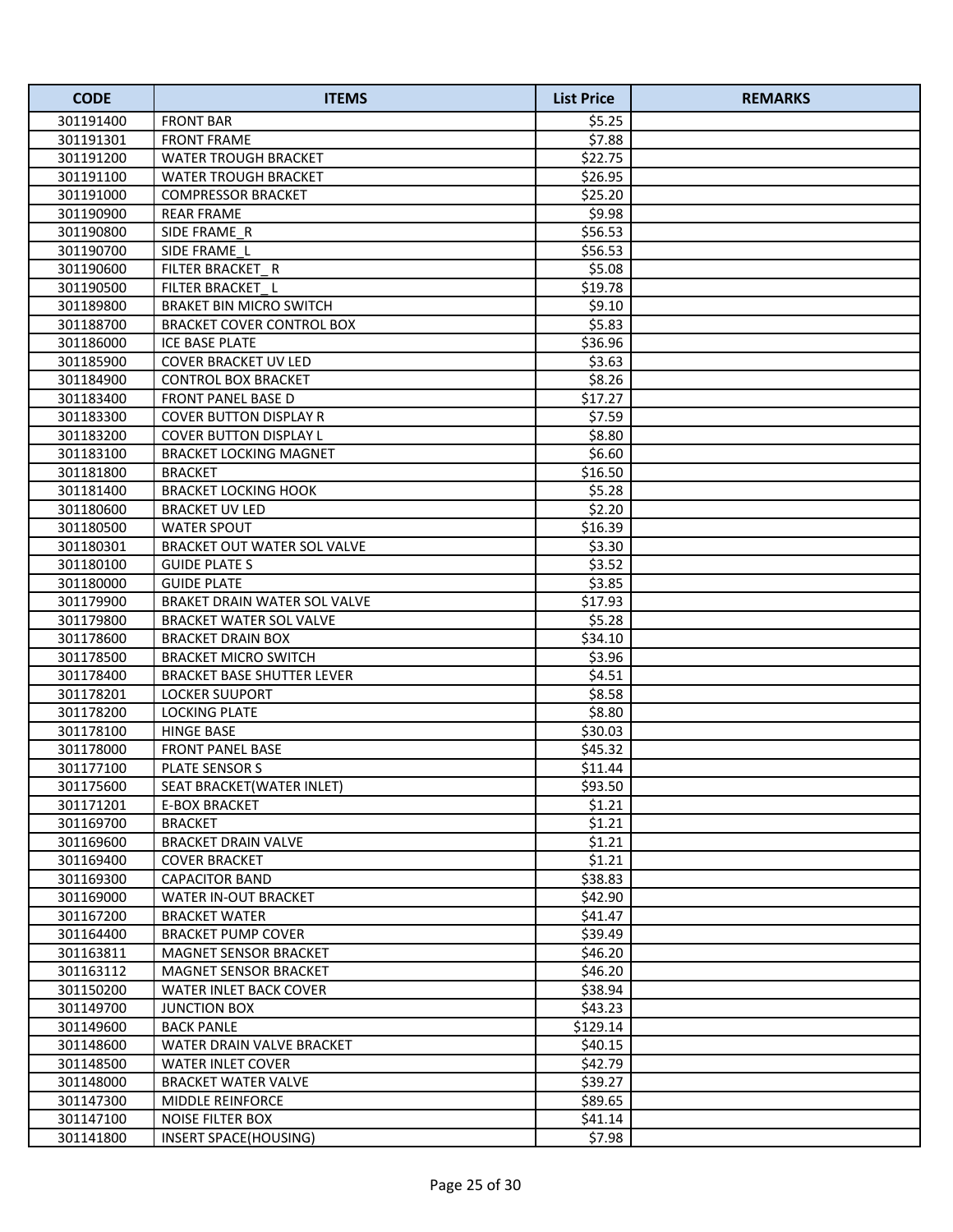| <b>CODE</b>            | <b>ITEMS</b>                                   | <b>List Price</b>  | <b>REMARKS</b> |
|------------------------|------------------------------------------------|--------------------|----------------|
| 301140600              | BRACKET-WATER                                  | \$41.14            |                |
| 301139500              | <b>GEAR MOTOR BARRIER</b>                      | \$41.14            |                |
| 301138700              | DOOR SIP-CLAMP                                 | \$24.20            |                |
| 301138600              | <b>BRACKET-WATER 035</b>                       | \$41.80            |                |
| 301137300              | SPOUT FLANGE                                   | \$22.00            |                |
| 301136800              | <b>EVAPORATOR BAND</b>                         | \$39.38            |                |
| 301136210              | SPOUT-CHUTE BRACKET                            | \$23.32            |                |
| 301135910              | SPOUT STRAP W-ASSY                             | \$68.86            |                |
| 301135800              | <b>SPOUT STRAP</b>                             | \$33.33            |                |
| 301135700              | CHUTE BAFFLE ASSY(R)                           | \$27.06            |                |
| 301135600              | CHUTE BAFFLE ASSY(L)                           | \$27.06            |                |
| 301135500              | <b>COMBINE W-BRACKET</b>                       | \$22.22            |                |
| 301133710              | <b>CONTROL BOX COVER</b>                       | \$51.04            |                |
| 301133600              | <b>JOINT BOX</b>                               | \$81.07            |                |
| 301133510              | <b>CONTROL BOX</b>                             | \$116.16           |                |
| 301131400              | POWER CORD BRACKET                             | \$38.72            |                |
| 301131200              | <b>BRACKET SOCKET</b>                          | \$40.48            |                |
| 301131100              | <b>BRACKET EURO MOTOR</b>                      | \$46.09            |                |
| 301130800              | <b>BRACKET-CSR BOX</b>                         | \$46.42            |                |
| 301128100              | <b>BRACKET ICEMAKING WATER</b>                 | \$40.48            |                |
| 301127900              | SENSOR PULL BRACKET                            | \$42.90            |                |
| 301127601              | COVER SUB-DRUM                                 | \$119.24           |                |
| 301127201              | <b>SHELF BAR BRACKET</b>                       | \$31.13            |                |
| 301127100              | <b>SHELF BRACKET</b>                           | \$58.96            |                |
| 301127000              | <b>HINGE BRACKET</b>                           | \$32.23            |                |
| 301126600              | PCB CASE COVER                                 | \$45.43            |                |
| 301126500              | PCB CASE                                       | \$53.90            |                |
| 301123200              | <b>BASE PLATE COMP</b>                         | \$58.19            |                |
| 301118200              | <b>BRACKET CORD &amp; SWITCH</b>               | \$40.15            |                |
| 301118100              | <b>BRACKET DRAIN VALVE</b>                     | \$39.60            |                |
| 301117900              | BRACKET LED LAMP ASSY                          | \$82.72            |                |
| 301115610              | <b>WATER TROUGH GUIDE</b>                      | \$45.32            |                |
| 301115100              | <b>CONTROL BOX COVER</b>                       | \$53.46            |                |
| 301115000              | <b>BRACKET MAGNET</b>                          | \$43.34            |                |
| 301114810              | <b>CONTROL BOX</b>                             | \$181.83           |                |
| 301110000              | <b>BRACKET LED LAMP</b>                        | \$39.49            |                |
| 301109600<br>301102210 | WATER PUMP BRACKET                             | \$41.25<br>\$38.94 |                |
| 301102200              | BRACKET THEMOSTAT<br><b>BRACKET THERMOSTAT</b> | \$38.50            |                |
| 301101100              | <b>BRACKET COND SHROUD</b>                     | \$54.23            |                |
| 301096700              | <b>BRACKET POWER CORD</b>                      | \$1.54             |                |
| 301087701              | CONTROL BOX COVER                              | \$55.77            |                |
| 301087600              | CONTROL BOX                                    | \$79.09            |                |
| 301082204              | <b>BACK PANEL</b>                              | \$94.49            | OLD #301082203 |
| 301081700              | <b>TOP COVER</b>                               | \$107.80           |                |
| 301079400              | BRACKET MOUNT MOTOR TWO                        | \$38.17            |                |
| 301079300              | BRACKET MOUMT MOTOR ONE                        | \$42.57            |                |
| 301077800              | BRACKET AIR FILTER GUIDE                       | \$37.51            |                |
| 301077700              | BRACKET CONTROL BOX COVER                      | \$39.49            |                |
| 301077400              | BRACKET AIR FILTER                             | \$37.62            |                |
| 301077300              | <b>BRACKET CAPACITOR</b>                       | \$36.85            |                |
| 301076800              | <b>BRACKET CONTROL BOX</b>                     | \$77.99            |                |
| 301075200              | OUT CASE SIDE COVER                            | \$55.94            |                |
| 301069500              | <b>BRACKET FAN MOTOR</b>                       | \$46.20            |                |
| 301067700              | <b>BRACKET FLOW ICE</b>                        | \$28.93            |                |
| 301067201              | <b>BRACKET PUMP</b>                            | \$40.70            |                |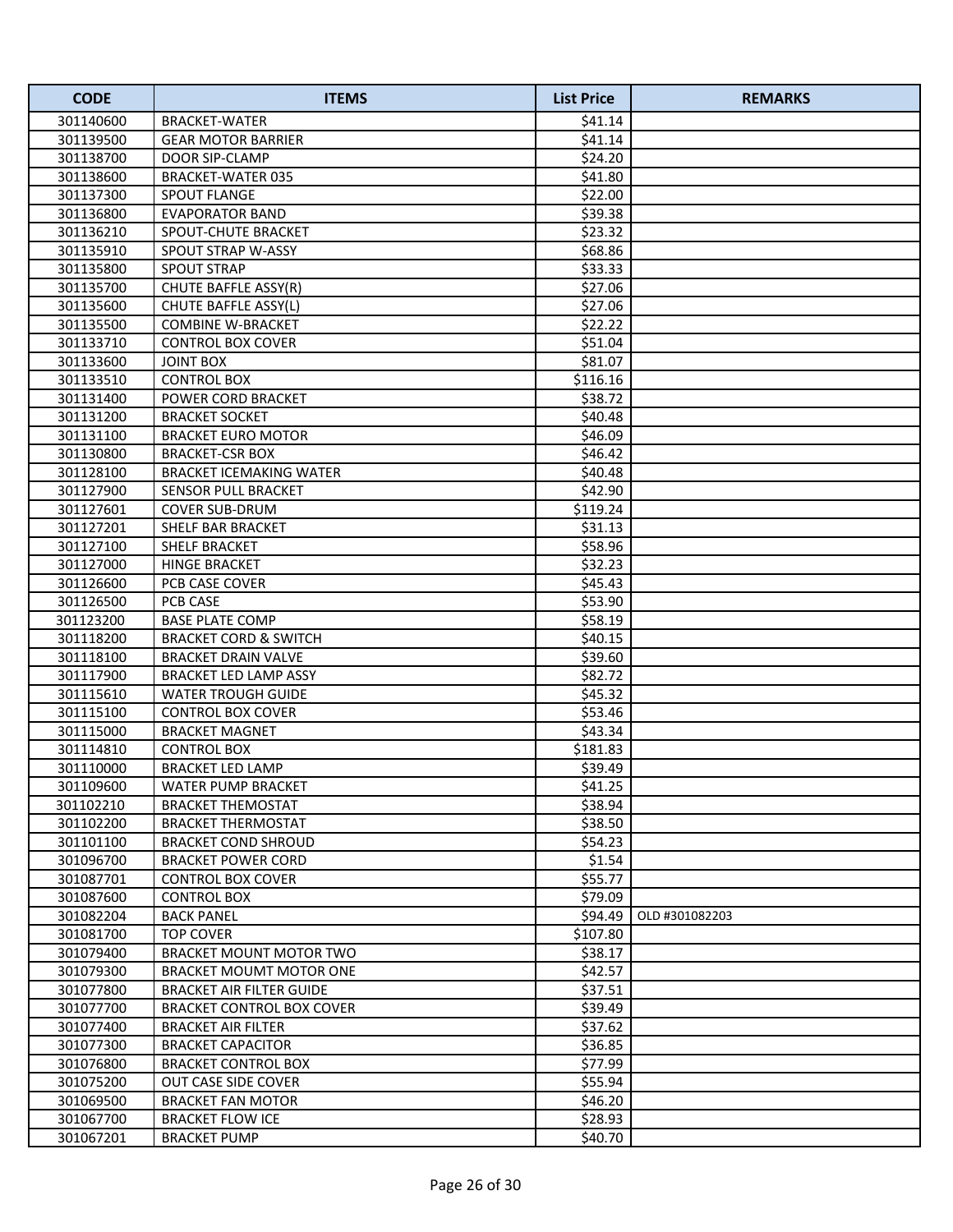| <b>CODE</b> | <b>ITEMS</b>                 | <b>List Price</b> | <b>REMARKS</b> |
|-------------|------------------------------|-------------------|----------------|
| 301062600   | <b>BRACKET PCB</b>           | \$45.98           |                |
| 301059600   | <b>BRACKET EVAPORATOR</b>    | \$19.47           |                |
| 301056200   | <b>BRACKET WATER PUMP</b>    | \$38.83           |                |
| 301052200   | <b>BRACKET FILTER</b>        | \$83.16           |                |
| 301049300   | <b>BRACKET EVAPORATOR</b>    | \$81.73           |                |
| 301048900   | <b>BRACKET-FLOW ICE</b>      | \$81.18           |                |
| 301045810   | <b>HPS BRACKET</b>           | \$39.82           |                |
| 301045801   | <b>HPS BRACKET</b>           | \$39.82           |                |
| 301036610   | <b>WATER TROUGH GUIDE</b>    | \$39.71           |                |
| 301031210   | <b>BRACKET CAPACITOR</b>     | \$43.01           |                |
| 301031200   | <b>BRACKET CAPACITOR</b>     | \$43.01           |                |
| 301030801   | <b>BRACKET CAPACITOR</b>     | \$43.01           |                |
| 301007801   | <b>BRACKET HOT GAS VALVE</b> | \$3.41            |                |
| 241000600   | <b>SHOWER</b>                | \$49.50           |                |
| 233000400   | <b>WATER NOZZLE</b>          | \$5.32            |                |
| 232005900   | <b>BUSHING</b>               | \$2.75            |                |
| 232005800   | <b>SPOUT RING</b>            | \$10.78           |                |
| 232004900   | <b>BUSHING</b>               | \$1.43            |                |
| 232004700   | SWITCH GROMMET               | \$1.21            |                |
| 232003800   | <b>GROMMET BUSHING</b>       | \$1.00            |                |
| 232003600   | <b>GROMMET BUSHING</b>       | \$1.80            |                |
| 232003500   | <b>GROMMET BUSHING</b>       | \$1.00            |                |
| 232000500   | <b>BUSHING</b>               | \$1.71            |                |
| 232000400   | <b>BUSHING</b>               | \$1.21            |                |
| 229036400   | <b>DRAIN HOSE</b>            | \$13.09           |                |
| 229036300   | DRAIN HOSE                   | \$13.09           |                |
| 229035800   | <b>DRAIN HOSE</b>            | \$8.19            |                |
| 229035700   | DRAIN HOSE (NO PUMP)         | \$13.16           |                |
| 229035500   | <b>DRAIN HOSE</b>            | \$15.82           |                |
| 229035300   | <b>HOSE DRAIN B</b>          | \$11.45           |                |
| 229035200   | <b>HOSE DRAIN A</b>          | \$11.45           |                |
| 229034700   | DRAIN HOSE (PVC)             | \$5.25            |                |
| 229034400   | <b>CONNECTING HOSE</b>       | \$3.78            |                |
| 229034300   | HOSE WATER SUPPLY            | \$4.55            |                |
| 229033900   | DRAIN HOSE ASSY (NEW)        | \$46.42           |                |
| 229033800   | SILICON HOSE                 | \$12.21           |                |
| 229033602   | <b>MULTIPLE WATER HOSE</b>   | \$10.01           |                |
| 229033600   | <b>MULTIPLE WATER HOSE</b>   | \$9.46            |                |
| 229033400   | <b>DRAIN PIPE</b>            | \$1.21            |                |
| 229033200   | <b>HOSE PUMP OUT</b>         | \$2.64            |                |
| 229032800   | <b>PVC PIPE</b>              | \$26.95           |                |
| 229032100   | <b>PVC PIPE</b>              | \$5.28            |                |
| 229032000   | <b>PVC PIPE</b>              | \$14.96           |                |
| 229031700   | CONNECTING HOSE(PUMP)        | \$4.07            |                |
| 229031400   | <b>HOSE PUMP OUT</b>         | \$16.39           |                |
| 229030600   | <b>TROUGH DRAIN HOSE</b>     | \$6.60            |                |
| 229030310   | <b>HOSE DRAIN PUMP</b>       | \$5.04            |                |
| 229030200   | SILICONE ELBOW               | \$3.52            |                |
| 229030000   | <b>HOSE PUMP IN</b>          | \$17.49           |                |
| 229029901   | DRAIN HOSE ASSY              | \$46.42           |                |
| 229029800   | 4-WAY DRAIN HOSE             | \$40.48           |                |
| 229029500   | SILICON HOSE                 | \$4.90            |                |
| 229029400   | SILICON HOSE                 | \$2.14            |                |
| 229029010   | <b>EVAPORATOR DRAIN HOSE</b> | \$7.81            |                |
| 229028400   | HOSE PUMP IN (NEW)           | \$24.42           |                |
| 229028300   | HOSE PUMP OUT                | \$39.49           |                |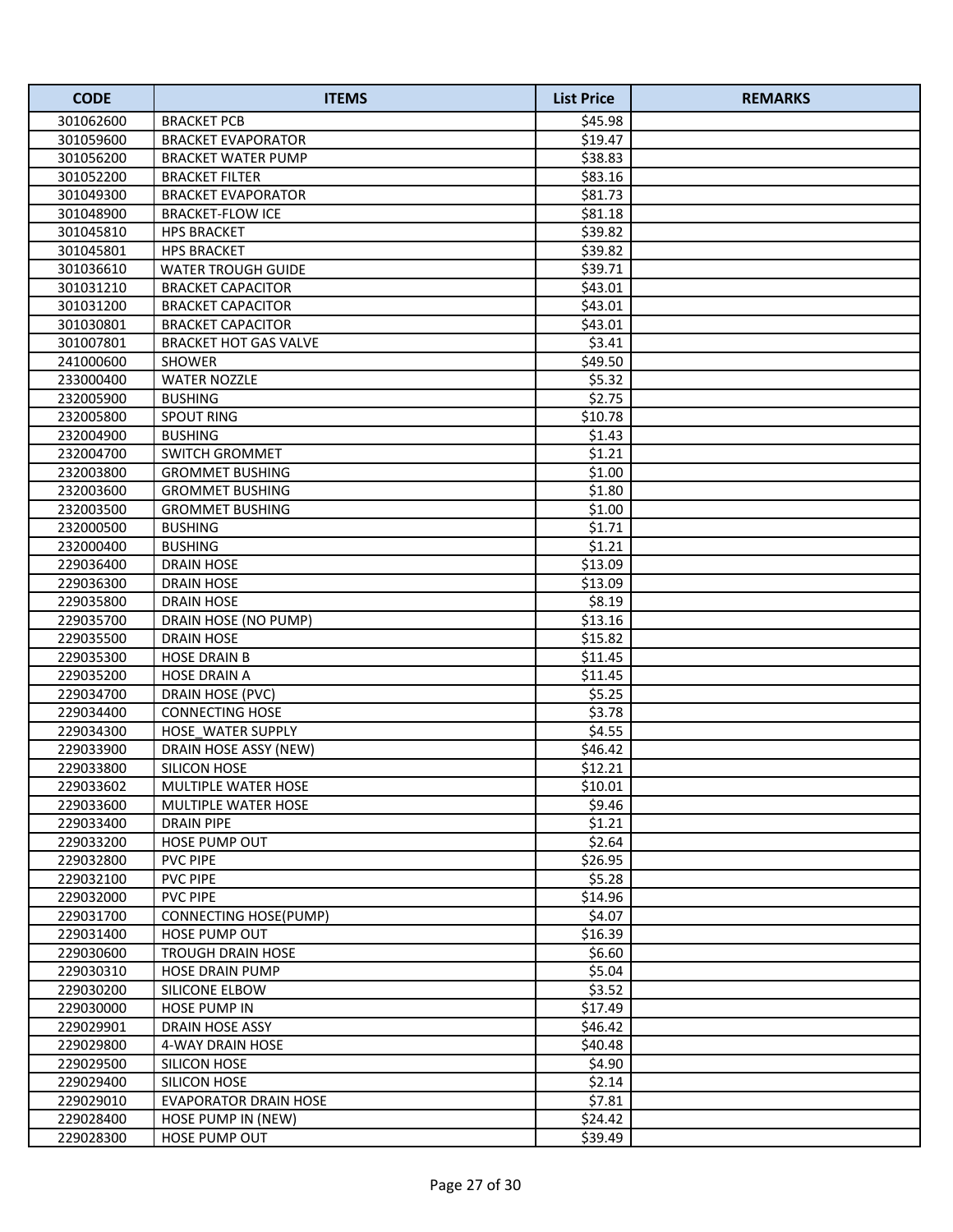| <b>CODE</b> | <b>ITEMS</b>                  | <b>List Price</b> | <b>REMARKS</b> |
|-------------|-------------------------------|-------------------|----------------|
| 229027900   | <b>DISPLAY PCB SEAL</b>       | \$2.20            |                |
| 229027800   | <b>BRAIDED SILICONE HOSE</b>  | \$5.61            |                |
| 229027700   | <b>PE TUBE</b>                | \$1.10            |                |
| 229027600   | <b>DRAIN-HOSE</b>             | \$7.70            |                |
| 229027501   | SI-HOSE                       | \$2.64            |                |
| 229027400   | SILICON-ELBOW                 | \$2.64            |                |
| 229027300   | HOSE CONNECT OUT              | \$18.81           |                |
| 229027200   | <b>HOSE CONNECT</b>           | \$11.77           |                |
| 229027100   | <b>WATER PUMP OUT HOSE</b>    | \$27.28           |                |
| 229027000   | <b>DRAIN HOSE</b>             | \$24.31           |                |
| 229026900   | <b>ELBOW HOSE</b>             | \$5.28            |                |
| 229026710   | <b>CLAMP HOSE</b>             | \$1.65            |                |
| 229026600   | <b>CLAMP HOSE</b>             | \$2.09            |                |
| 229026500   | <b>HOSE T</b>                 | \$8.58            |                |
| 229026300   | WATER PUMP OUT HOSE           | \$31.24           |                |
| 229013600   | PE TUBE(O.D 1/4")             | \$1.21            |                |
| 229013500   | PE TUBE(O.D 3/8")             | \$1.21            |                |
| 229013400   | <b>METAL HOSE</b>             | \$35.86           |                |
| 229013110   | WATER PUMP OUT HOSE           | \$57.97           |                |
| 229012400   | WATER PUMP OUT HOSE           | \$20.79           |                |
| 229012300   | <b>ELBOW HOSE</b>             | \$5.23            |                |
| 229012100   | WATER PUMP OUT HOSE           | \$17.27           |                |
| 229011900   | <b>DRAIN HOSE</b>             | \$5.83            |                |
| 229011700   | <b>HOSE PUMP IN</b>           | \$13.09           |                |
| 229011400   | <b>HOSE NOZZLE</b>            | \$2.09            |                |
| 229011300   | <b>HOSE ELBOW TWO</b>         | \$4.62            |                |
| 229011100   | <b>HOSE</b>                   | \$3.96            |                |
| 229009900   | HOSE-PVC(DRAIN)               | \$3.08            |                |
| 229008100   | <b>CLAMP HOSE</b>             | \$1.58            |                |
| 229005600   | <b>HOSE DRAIN NIDDLE</b>      | \$1.43            |                |
| 228001700   | <b>DUCT FILTER</b>            | \$10.67           |                |
| 228001600   | <b>DUCT HOLDER</b>            | \$12.76           |                |
| 227001200   | <b>CABLE GLAND</b>            | \$3.85            |                |
| 227001100   | <b>CABLE GLAND</b>            | \$2.75            |                |
| 227000800   | <b>CLAMP</b>                  | \$1.00            |                |
| 224002600   | LOCKING CLIP 5/16"            | \$1.21            |                |
| 224002300   | FL CLIP                       | \$1.98            |                |
| 224002200   | LOCKING CLIP 1/4"             | \$1.21            |                |
| 224002000   | LOCKING CLIP 3/8"             | \$1.21            |                |
| 223004600   | RGB LED ASSY                  | \$25.27           |                |
| 223004500   | LED                           | \$20.23           |                |
| 223004500   | <b>LED</b>                    | \$20.23           |                |
| 223003010   | <b>DISPENSE BUTTON ASSY</b>   | \$6.83            |                |
| 220000600   | <b>SNAP RING</b>              | \$1.21            |                |
| 219003800   | <b>LOCKER</b>                 | \$7.00            |                |
| 219003300   | <b>KEY</b>                    | \$3.85            |                |
| 218003200   | <b>CASTER FREE BREAK 2.5"</b> | \$14.30           |                |
| 218003100   | <b>CASTER FREE 2.5"</b>       | \$12.65           |                |
| 215020400   | <b>NUT HEX</b>                | \$0.46            |                |
| 215020300   | SOCKET-NPT                    | \$14.70           |                |
| 215019500   | <b>NUT HEX</b>                | \$1.00            |                |
| 215019050   | SOCKET NPT 3/4"               | \$14.67           |                |
| 215019000   | SOCKET PT3/4"                 | \$14.63           |                |
| 215018900   | <b>HEX NUT</b>                | \$1.00            |                |
| 215018510   | SOLDER ADAPTOR                | \$5.61            |                |
| 215018000   | <b>HEX NUT</b>                | \$6.24\$          |                |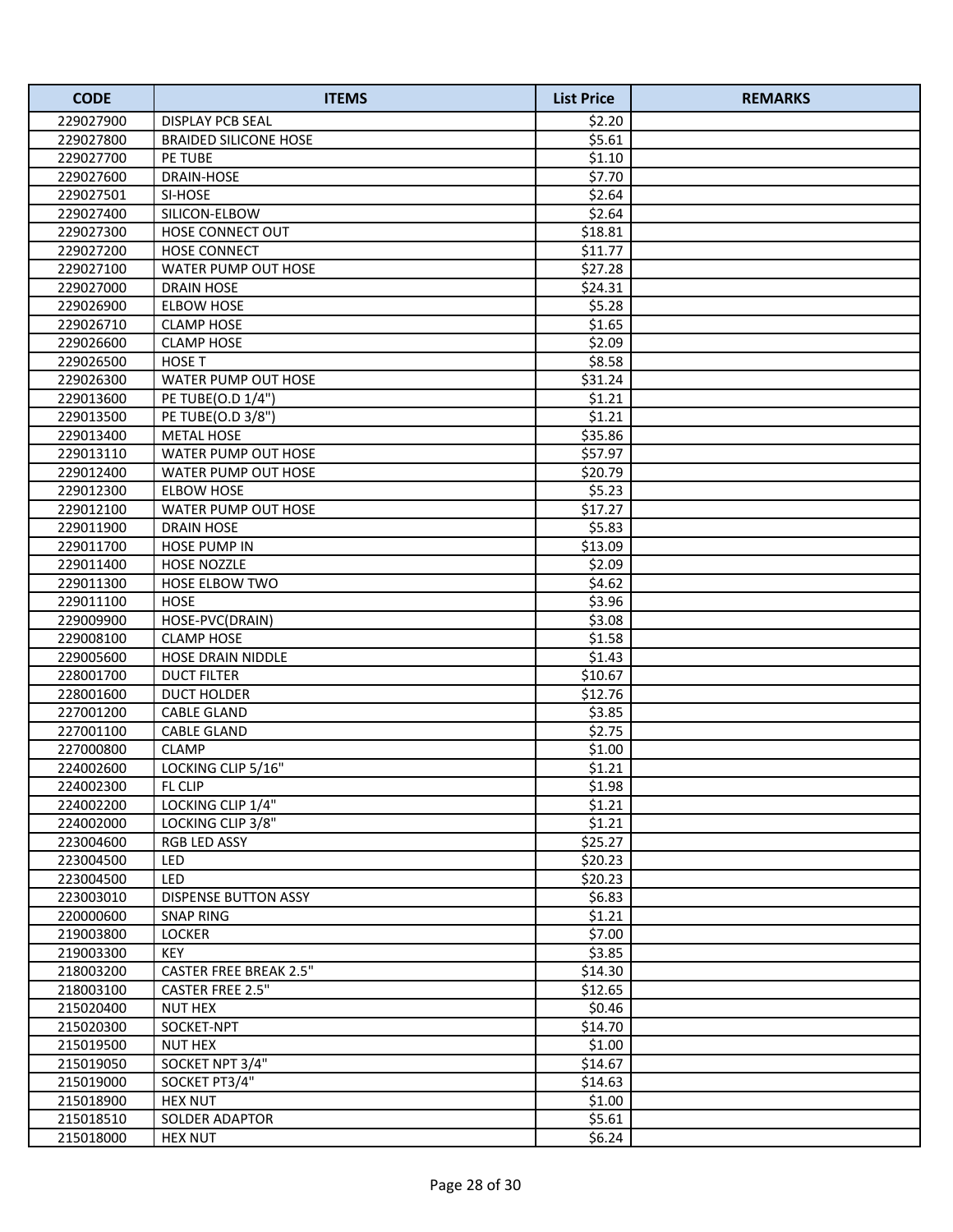| <b>CODE</b> | <b>ITEMS</b>                  | <b>List Price</b> | <b>REMARKS</b> |
|-------------|-------------------------------|-------------------|----------------|
| 215017800   | <b>SOLDER ADAPTER</b>         | \$11.11           |                |
| 215014600   | WING NUT (M6)                 | \$1.00            |                |
| 215014500   | WING NUT (M4)                 | \$1.00            |                |
| 215014400   | <b>NUT ASSY</b>               | \$41.03           |                |
| 215013500   | SOCKET (3/8" NPT)             | \$16.39           |                |
| 215013400   | SOCKET (3/4" NPT)             | \$19.47           |                |
| 215010700   | <b>DRAIN NUT</b>              | \$1.21            |                |
| 215009500   | <b>UNION 1/2"</b>             | \$5.17            |                |
| 215008600   | <b>NUT HEX</b>                | \$3.19            |                |
| 215007500   | <b>NUT HEX</b>                | \$1.10            |                |
| 215000600   | <b>NUT HEX</b>                | \$1.00            |                |
| 214031300   | M4 BOLT                       | \$1.00            |                |
| 214030500   | <b>CUTTER BOLT</b>            | \$1.37            |                |
| 214029030   | <b>BOLT HEX</b>               | \$1.56            |                |
| 214028920   | <b>BOLT HEX SEMS</b>          | \$1.00            |                |
| 214028300   | <b>DRAIN BOLT</b>             | \$8.14            |                |
| 214027900   | HEX SOCKET BOLT(CCW)          | \$1.96            |                |
| 214027200   | <b>BOLT HEX</b>               | \$1.00            |                |
| 214026800   | <b>SCREW</b>                  | \$4.18            |                |
| 214017000   | <b>BOLT STOPPER DOOR</b>      | \$4.29            |                |
| 214015500   | <b>BOLT TROUGH IN/OUT</b>     | \$3.74            |                |
| 214014900   | <b>DRAIN BOLT</b>             | \$2.98            |                |
| 214011900   | STRAINER TROUGH BOLT          | \$2.48            |                |
| 214004403   | <b>DRAIN BOLT</b>             | \$2.86            |                |
| 214004302   | <b>BOLT</b>                   | \$3.29            |                |
| 214004301   | <b>FIX BOLT</b>               | \$1.32            |                |
| 213001300   | E-RING                        | \$1.21            |                |
| 211008300   | <b>GEAR MOTOR WASHER</b>      | \$2.80            |                |
| 211008000   | HEAD LOCKING WASHER           | \$1.76            |                |
| 211007600   | <b>RUBBER EVAPORATOR PIPE</b> | \$2.09            |                |
| 211007303   | WASHER PLAIN 316L             | \$1.00            |                |
| 211007210   | <b>WASHER SPRING</b>          | \$1.10            |                |
| 211007208   | WASHER SPRING 316L            | \$1.00            |                |
| 211007203   | <b>WASHER SPRING 316L</b>     | \$1.00            |                |
| 211006800   | <b>WASHER SPRING</b>          | \$1.00            |                |
| 211006600   | U-WASHER                      | \$0.31            |                |
| 211005700   | WATER VALVE BUSHING           | \$29.04           |                |
| 211005600   | <b>WASHER PLAIN</b>           | \$1.00            |                |
| 211005400   | <b>W-VALVE WASHER</b>         | \$1.65            |                |
| 211005300   | SPACE-HINGE                   | \$1.16            |                |
| 211005100   | WASHER SPRING                 | \$1.00            |                |
| 211004800   | <b>WASHER PLAIN</b>           | \$1.21            |                |
| 211003400   | WASHER DOOR                   | \$1.00            |                |
| 211002200   | WASHER                        | \$1.00            |                |
| 210822700   | SEMS SCREW (HEX HEAD)         | \$1.00            |                |
| 210821400   | <b>HEX WRENCH BOLT SEMS</b>   | \$1.00            |                |
| 210820700   | <b>HEX WRENCH BOLT</b>        | \$1.05            |                |
| 210820200   | <b>HEX BOLT</b>               | \$1.00            |                |
| 210820000   | <b>SCREW SEMS</b>             | \$1.00            |                |
| 210819700   | <b>HAND SCREW</b>             | \$1.00            |                |
| 210819200   | <b>SCREW</b>                  | \$1.00            |                |
| 210818600   | <b>COVER SCREW</b>            | \$2.20            |                |
| 210816835   | <b>HEX BOLT</b>               | \$1.54            |                |
| 210815500   | <b>HEX BOLT</b>               | \$1.21            |                |
| 210814600   | <b>HEX BOLT</b>               | \$1.21            |                |
| 210814400   | HEX WRENCH BOLT               | \$1.00            |                |